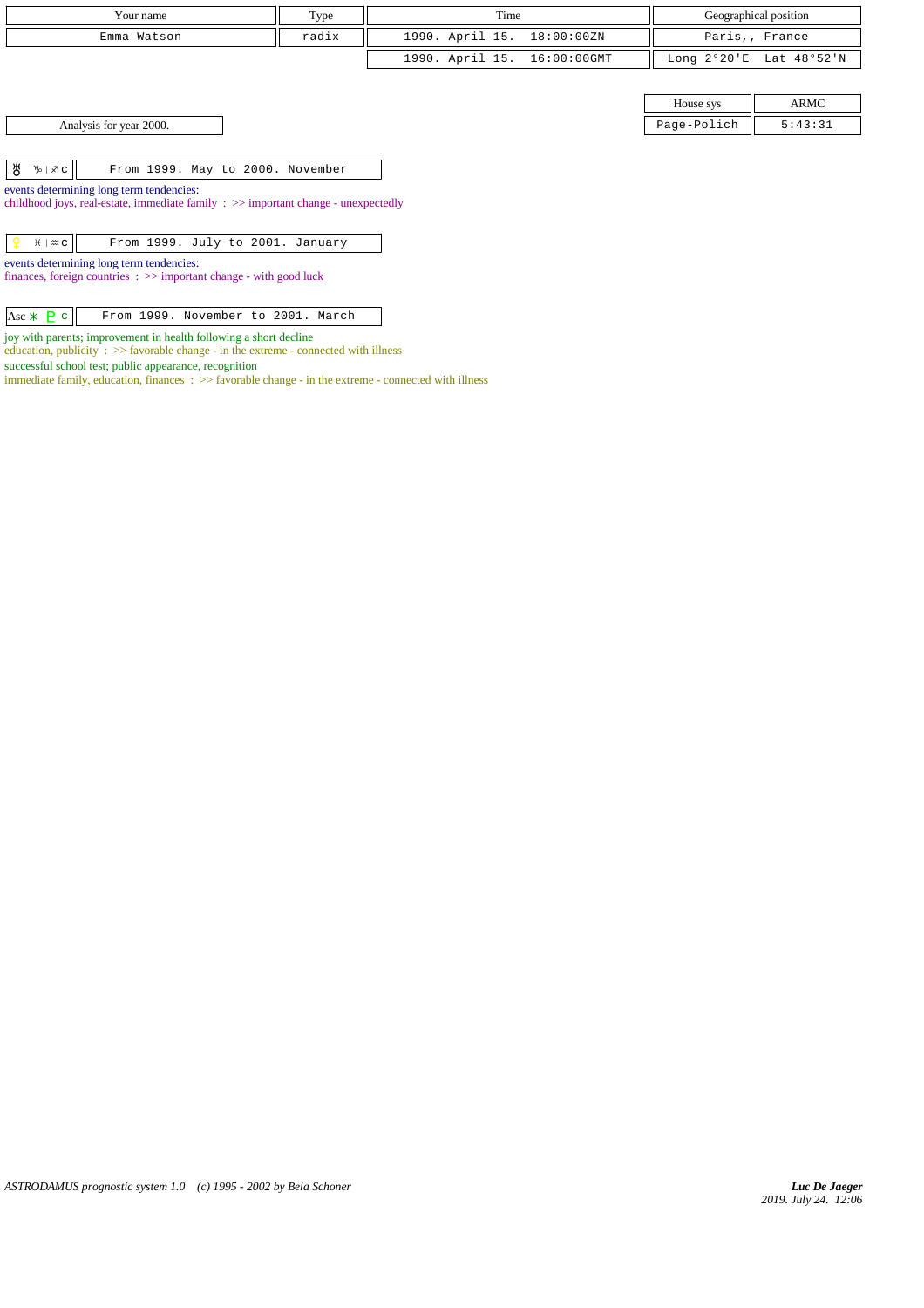| Your name                                                      | Type  | Time                        |             | Geographical position   |
|----------------------------------------------------------------|-------|-----------------------------|-------------|-------------------------|
| Emma Watson                                                    | radix | 1990. April 15. 18:00:00ZN  |             | Paris,, France          |
|                                                                |       | 1990. April 15. 16:00:00GMT |             | Long 2°20'E Lat 48°52'N |
|                                                                |       |                             |             |                         |
|                                                                |       |                             | House sys   | ARMC                    |
| Analysis for year 2001.                                        |       |                             | Page-Polich | 5:43:31                 |
|                                                                |       |                             |             |                         |
| $2 \times 9$<br>From 2001. June to 2002. June<br>$\mathcal{C}$ |       |                             |             |                         |

financial decline

finances :  $>\!\!>$  unfavorable change - with good luck - connected with education

illness; risk of accident or surgery in immediate environment: (scale: 3)

death/divorce, illness : >> change - with good luck - connected with female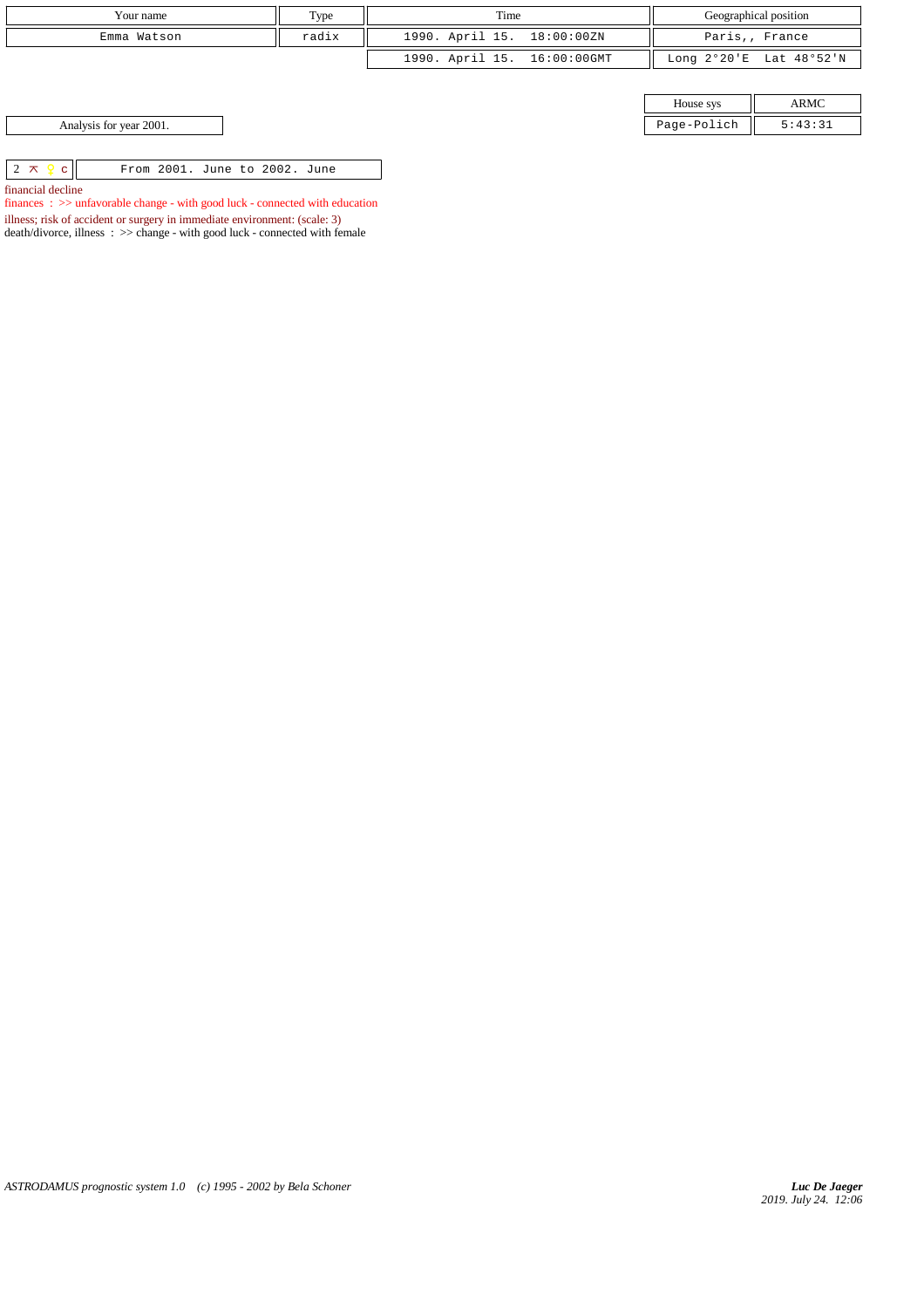| Your name                                                                                                                                                                                                      | Type  | Time            |             |                       | Geographical position |
|----------------------------------------------------------------------------------------------------------------------------------------------------------------------------------------------------------------|-------|-----------------|-------------|-----------------------|-----------------------|
| Emma Watson                                                                                                                                                                                                    | radix | 1990. April 15. | 18:00:00ZN  |                       | Paris,, France        |
|                                                                                                                                                                                                                |       | 1990. April 15. | 16:00:00GMT | Long $2^{\circ}20$ 'E | Lat 48°52'N           |
|                                                                                                                                                                                                                |       |                 |             |                       |                       |
|                                                                                                                                                                                                                |       |                 |             | House sys             | <b>ARMC</b>           |
| Analysis for year 2002.                                                                                                                                                                                        |       |                 |             | Page-Polich           | 5:43:31               |
|                                                                                                                                                                                                                |       |                 |             |                       |                       |
| Ŷ<br>From 2001. July to 2002. July<br>$3\Delta$<br>$\mathbf{C}$                                                                                                                                                |       |                 |             |                       |                       |
| joy with sibling; travel, or examination<br>education, immediate family $\Rightarrow$ Savorable change - with good luck - connected with finances                                                              |       |                 |             |                       |                       |
| foreign travel or successful school test                                                                                                                                                                       |       |                 |             |                       |                       |
| distant relatives, foreign countries $\Rightarrow$ Savorable change - with good luck - connected with finances                                                                                                 |       |                 |             |                       |                       |
| $2$ 口 め c                                                                                                                                                                                                      |       |                 |             |                       |                       |
| From 2001. August to 2002. August<br>financial decline                                                                                                                                                         |       |                 |             |                       |                       |
| finances : >> unfavorable change - unexpectedly - connected with immediate family                                                                                                                              |       |                 |             |                       |                       |
| illness; risk of accident or surgery, death/separation/divorce in immediate environment: (scale: 4)<br>accident/damage, death/divorce : >> unfavorable change - unexpectedly - connected with immediate family |       |                 |             |                       |                       |
|                                                                                                                                                                                                                |       |                 |             |                       |                       |
| $3 * 8c$<br>From 2001. August to 2002. August                                                                                                                                                                  |       |                 |             |                       |                       |
| foreign travel or successful school test                                                                                                                                                                       |       |                 |             |                       |                       |
| foreign countries, distant relatives : >> favorable change - unexpectedly - connected with elderly person<br>joy with sibling; travel, or examination                                                          |       |                 |             |                       |                       |
| immediate family, education : >> favorable change - unexpectedly - connected with elderly person                                                                                                               |       |                 |             |                       |                       |
|                                                                                                                                                                                                                |       |                 |             |                       |                       |
| $MC \times \xi$ c<br>From 2001. September to 2002. September                                                                                                                                                   |       |                 |             |                       |                       |
| unfavorable real-estate transaction or move; damage; problem with parent<br>death/divorce, immediate family : >> unfavorable change - with tension - connected with accident/damage                            |       |                 |             |                       |                       |
| health problem of parents, (possible hospitalization); accident, or surgery: (scale: 6)                                                                                                                        |       |                 |             |                       |                       |
| immediate family, influential : >> change - with tension - connected with death/divorce                                                                                                                        |       |                 |             |                       |                       |
| MC $\pi$ $\psi$ с<br>From 2001. August to 2002. December                                                                                                                                                       |       |                 |             |                       |                       |
| health problem of parents, (possible hospitalization); accident, or surgery: (scale: 6)                                                                                                                        |       |                 |             |                       |                       |
| immediate family, influential $\Rightarrow$ >> unfavorable change - with irregularity - connected with illness                                                                                                 |       |                 |             |                       |                       |
| unfavorable real-estate transaction or move; damage; problem with parent<br>$death/divorce, immediate family : >> change - with irregularity - connected with illness$                                         |       |                 |             |                       |                       |
|                                                                                                                                                                                                                |       |                 |             |                       |                       |
| Asc $\triangle$ $\frac{8}{9}$ c<br>From 2002. June to 2003. June                                                                                                                                               |       |                 |             |                       |                       |
| successful school test; public appearance, recognition<br>important life events, immediate family $\Rightarrow$ favorable change - with tension - connected with education                                     |       |                 |             |                       |                       |
| joy with parents; improvement in health following a short decline                                                                                                                                              |       |                 |             |                       |                       |
| education, publicity $\Rightarrow$ Savorable change - with tension - connected with immediate family                                                                                                           |       |                 |             |                       |                       |
|                                                                                                                                                                                                                |       |                 |             |                       |                       |
| $12 \Delta \Psi d$<br>From 2002. May to 2003. September<br>improvement in health following a short decline; positive secrets                                                                                   |       |                 |             |                       |                       |

secret, isolation : >> favorable change - with irregularity - connected with illness

favorable change in education

illness, distant relatives  $\therefore$  >> favorable change - with irregularity - connected with hesitation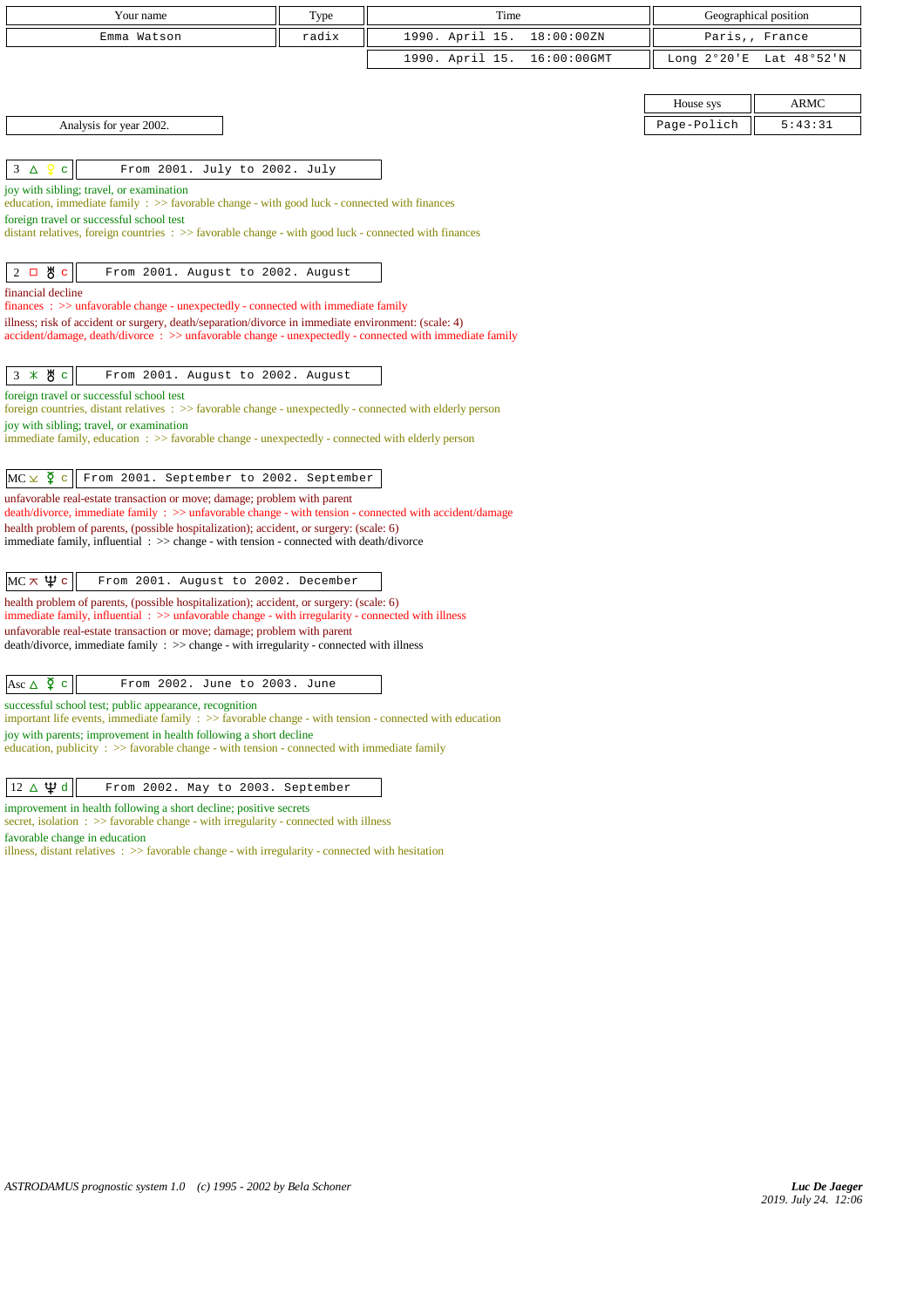| Your name                                                                                                                                                                      | Type  | Time                           |                       | Geographical position |
|--------------------------------------------------------------------------------------------------------------------------------------------------------------------------------|-------|--------------------------------|-----------------------|-----------------------|
| Emma Watson                                                                                                                                                                    | radix | 1990. April 15.<br>18:00:00ZN  |                       | Paris,, France        |
|                                                                                                                                                                                |       | 1990. April 15.<br>16:00:00GMT | Long $2^{\circ}20$ 'E | Lat 48°52'N           |
|                                                                                                                                                                                |       |                                |                       |                       |
|                                                                                                                                                                                |       |                                | House sys             | ARMC                  |
| Analysis for year 2003.                                                                                                                                                        |       |                                | Page-Polich           | 5:43:31               |
|                                                                                                                                                                                |       |                                |                       |                       |
| Asc $\Delta \Psi c$<br>From 2002. June to 2003. October                                                                                                                        |       |                                |                       |                       |
| successful school test; public appearance, recognition<br>illness, external environment $\Rightarrow$ > favorable change - with irregularity - connected with immediate family |       |                                |                       |                       |
| joy with parents; improvement in health following a short decline                                                                                                              |       |                                |                       |                       |
| $\mu$ publicity, education : $\gg$ favorable change - with irregularity - connected with illness                                                                               |       |                                |                       |                       |
|                                                                                                                                                                                |       |                                |                       |                       |
| $12 \Delta \n\mathfrak{P} d$<br>From 2002. July to 2003. July                                                                                                                  |       |                                |                       |                       |
| improvement in health following a short decline; positive secrets<br>isolation, secret $\Rightarrow$ Savorable change - with tension - connected with immediate family         |       |                                |                       |                       |
| favorable change in education                                                                                                                                                  |       |                                |                       |                       |
| distant relatives, illness $\Rightarrow$ > favorable change - with tension - connected with education                                                                          |       |                                |                       |                       |
| $\text{Asc} \Box \text{ } \overset{\text{M}}{\mathbf{0}}$ d<br>From 2002. September to 2003. September                                                                         |       |                                |                       |                       |
| health problems, (possible hospitalization); problem with parents                                                                                                              |       |                                |                       |                       |
| childhood joys, real-estate, immediate family : >> unfavorable change - unexpectedly - connected with accident/damage                                                          |       |                                |                       |                       |
| illness; problem with parents<br>education, publicity $\Rightarrow$ unfavorable change - unexpectedly - connected with immediate family                                        |       |                                |                       |                       |
|                                                                                                                                                                                |       |                                |                       |                       |
| From 2002. November to 2003. November<br>d<br>Asc $\pi$                                                                                                                        |       |                                |                       |                       |
| health problems, (possible hospitalization); problem with parents<br>finances, foreign countries $\Rightarrow$ > unfavorable change - with good luck - connected with female   |       |                                |                       |                       |
| illness; problem with parents                                                                                                                                                  |       |                                |                       |                       |
| education, publicity $\Rightarrow$ $\Rightarrow$ change - with good luck - connected with finances                                                                             |       |                                |                       |                       |
| $11 \times \Psi d$<br>From 2003. January to 2004. May                                                                                                                          |       |                                |                       |                       |
| separation from friends; unpleasantness                                                                                                                                        |       |                                |                       |                       |
| desire, friend(s) : $\gg$ unfavorable change - with irregularity - connected with illness                                                                                      |       |                                |                       |                       |
| child gynecology problem; end of sport; unpleasantness<br>luck, childhood joys $\Rightarrow$ > $\Rightarrow$ change - with irregularity - connected with illness               |       |                                |                       |                       |
|                                                                                                                                                                                |       |                                |                       |                       |
| $m \mid x d$<br>P<br>From 2002. November to 2004. May                                                                                                                          |       |                                |                       |                       |
| events determining long term tendencies:                                                                                                                                       |       |                                |                       |                       |
| immediate family, education, finances $\Rightarrow$ > important change - in the extreme                                                                                        |       |                                |                       |                       |
| $11 \Box \Phi d$                                                                                                                                                               |       |                                |                       |                       |
| From 2003. March to 2004. March<br>separation from friends; unpleasantness                                                                                                     |       |                                |                       |                       |
| desire, friend(s) : $\gg$ unfavorable change - with tension - connected with immediate family                                                                                  |       |                                |                       |                       |
| child gynecology problem; end of sport; unpleasantness<br>luck, childhood joys: $\gg$ unfavorable change - with tension - connected with immediate family                      |       |                                |                       |                       |
|                                                                                                                                                                                |       |                                |                       |                       |
| MC& <sup>y</sup> gd<br>From 2003. June to 2004. June                                                                                                                           |       |                                |                       |                       |
| favorable change with parents, or move                                                                                                                                         |       |                                |                       |                       |

immediate family, real-estate :  $>>$  important change - unexpectedly - connected with accident/damage immediate family, influential : >> important change - unexpectedly - connected with accident/damage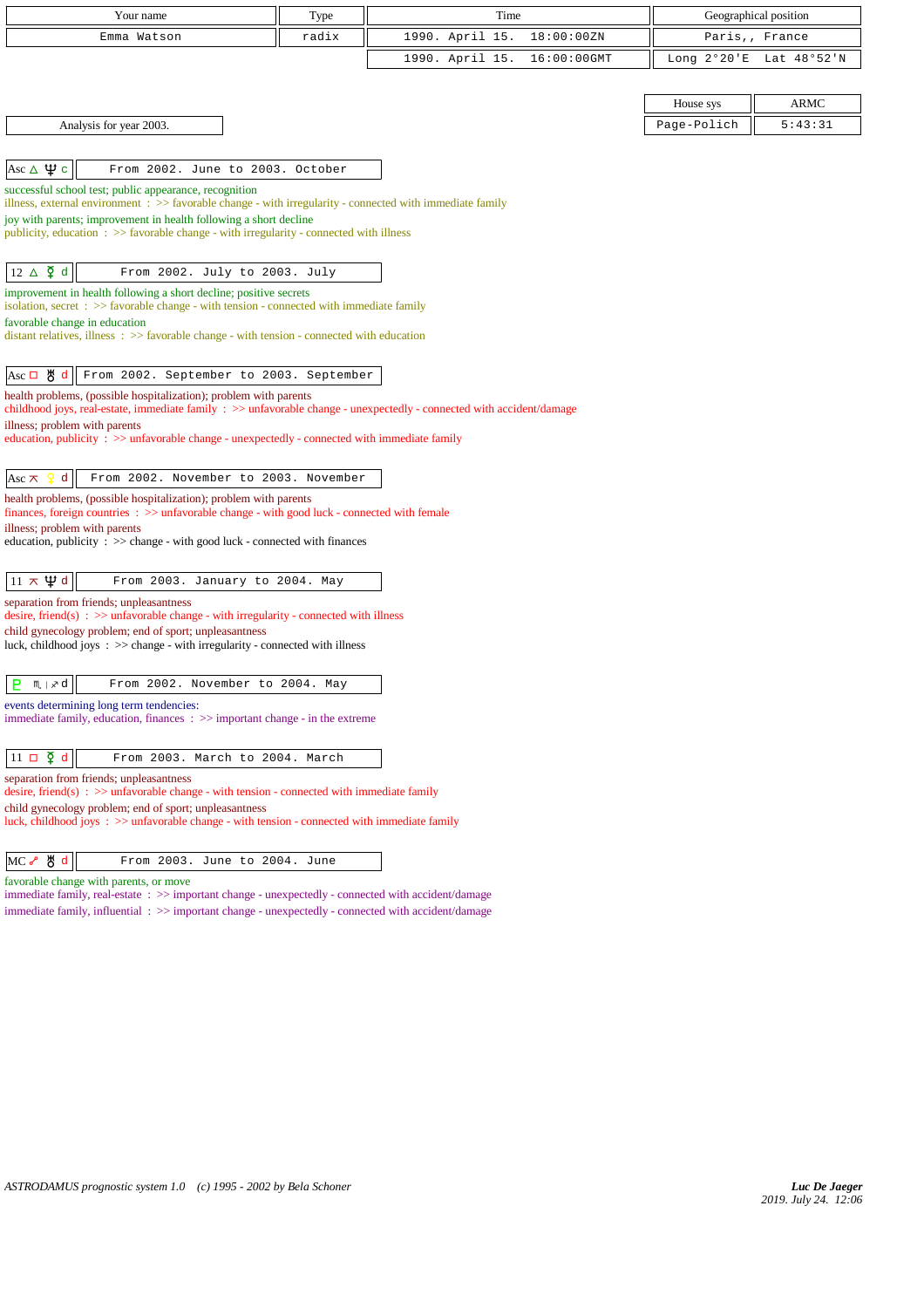| Your name   | Type  | Time                        | Geographical position   |
|-------------|-------|-----------------------------|-------------------------|
| Emma Watson | radix | 1990. April 15. 18:00:00ZN  | Paris,, France          |
|             |       | 1990. April 15. 16:00:00GMT | Long 2°20'E Lat 48°52'N |

Analysis for year 2004. Page-Polich 5:43:31

 $3 \times 1$  d From 2003. July to 2004. July

problem with sibling; unfavorable travel; poor school test result

immediate family, education : >> unfavorable change - with great luck - connected with real-estate

problem with sibling; unfavorable travel; poor school test results

foreign countries, distant relatives : >> change - with great luck - connected with real-estate

| $2 \Delta \downarrow d$ | From 2003. July to 2004. July |  |  |  |
|-------------------------|-------------------------------|--|--|--|
|-------------------------|-------------------------------|--|--|--|

improvement of finances

finances : >> favorable change - with great luck - connected with immediate family improvement in health following a short decline

illness :  $\gg$  favorable change - with great luck - connected with immediate family

 $MC \triangle$   $Q$  d From 2003. August to 2004. August

public appearance, success

immediate family, influential :  $\gg$  favorable change - with good luck - connected with finances favorable change with parents, or move

immediate family, real-estate : >> favorable change - with good luck - connected with finances

House sys **ARMC**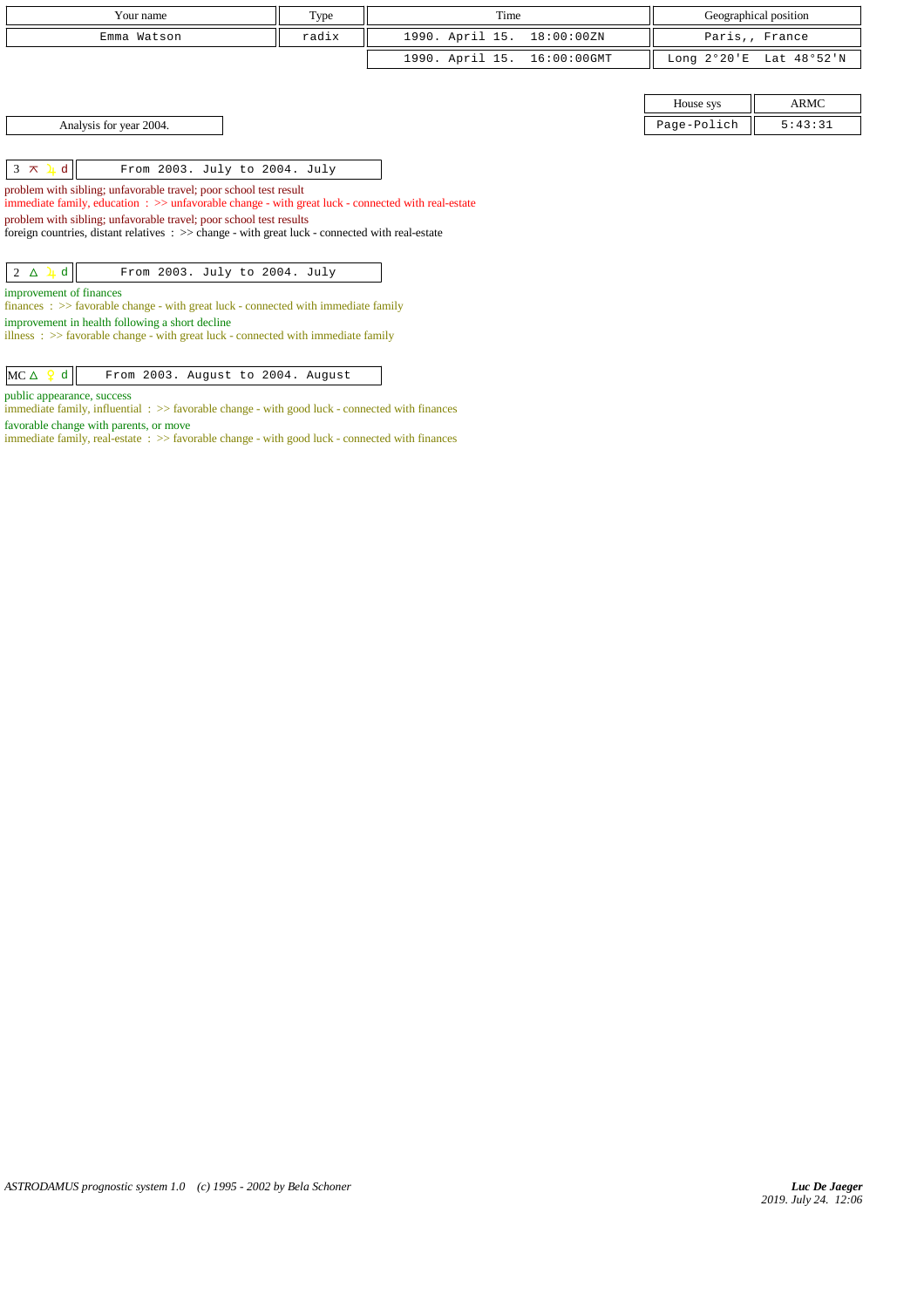| r our name  | Type  | Time                        | Geographical position   |
|-------------|-------|-----------------------------|-------------------------|
| Emma Watson | radix | 1990. April 15. 18:00:00ZN  | Paris,, France          |
|             |       | 1990. April 15. 16:00:00GMT | Long 2°20'E Lat 48°52'N |

| Analysis for year 2005. |
|-------------------------|
|-------------------------|

 $|\mathbf{\Psi} \, \mathbf{\Psi} | \mathbf{\times} \, \mathbf{c}|$  From 2004. June to 2005. December

events determining long term tendencies:

illness, external environment : >> important change - with irregularity

| $11 \triangle P c$<br>From 2004. July to 2005. November |
|---------------------------------------------------------|
|---------------------------------------------------------|

beginning of new friendship; pleasantness

desire, friend(s)  $\Rightarrow$  5 >> favorable change - in the extreme - connected with illness

favorable change sport or education; pleasantness luck, childhood joys :  $\gg$  favorable change - in the extreme - connected with illness

events determining long term tendencies:

important life events, immediate family  $\, : \, >>$  important change - with tension

|--|--|--|--|--|

favorable change with job or illness

illness, work : >> favorable change - in the extreme - connected with sex/rarely childbirth resolution of problems

secret, distant relatives : >> favorable change - in the extreme - connected with illness

| $12 \square \square$<br>From 2005. March to 2006. July |
|--------------------------------------------------------|
|--------------------------------------------------------|

problems; health problems, (no hospitalization)

secret, distant relatives : >> important change - in the extreme - connected with illness health problems, (no hospitalization); unfavorable change with job

illness, work : >> important change - in the extreme - connected with sex/rarely childbirth

House sys  $\parallel$  ARMC Page-Polich  $\parallel$  5:43:31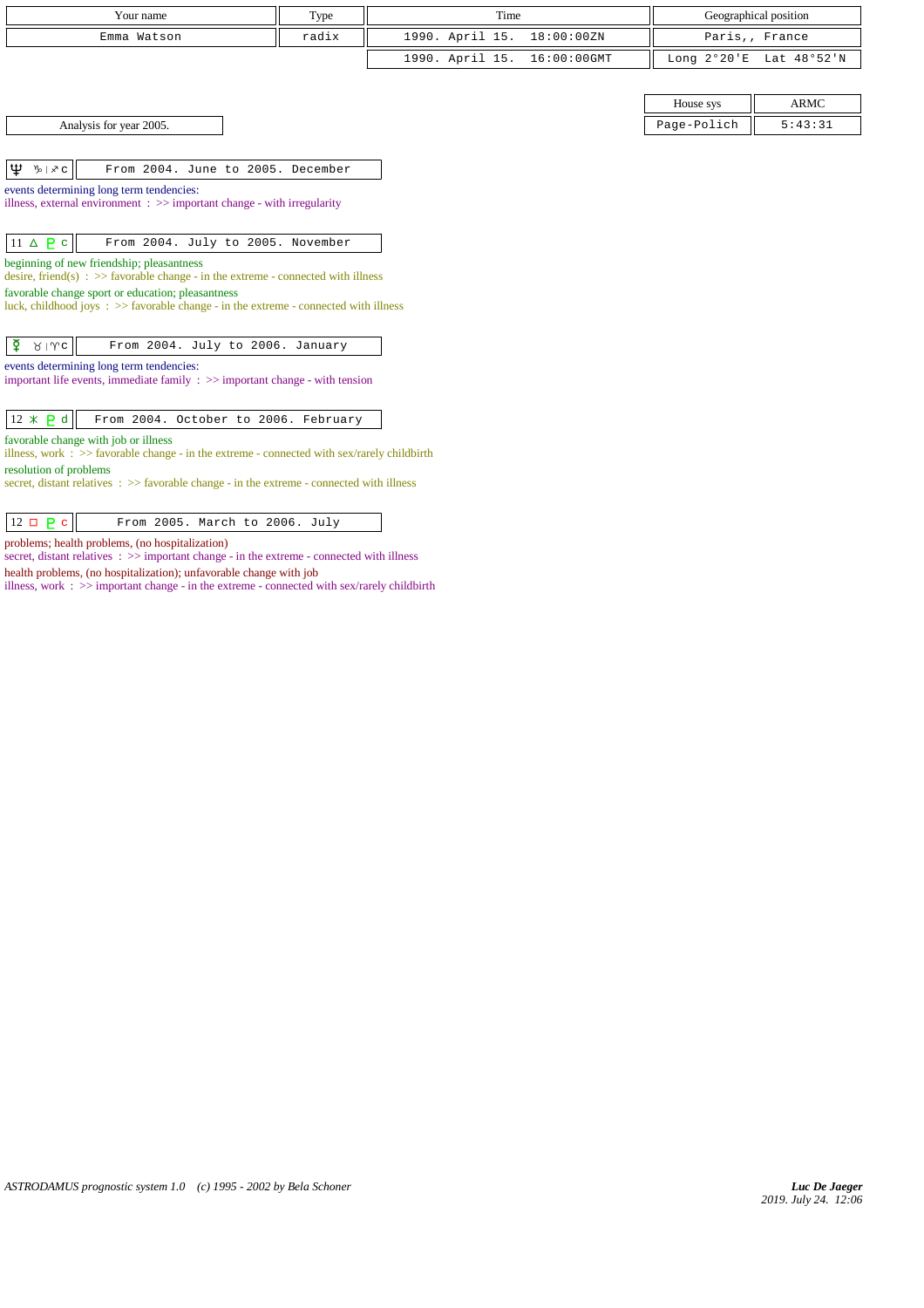| Your name                                                                                                                                                                                                                                                                                                                              | Type | Time                           |                       | Geographical position |  |  |  |  |  |
|----------------------------------------------------------------------------------------------------------------------------------------------------------------------------------------------------------------------------------------------------------------------------------------------------------------------------------------|------|--------------------------------|-----------------------|-----------------------|--|--|--|--|--|
| Emma Watson                                                                                                                                                                                                                                                                                                                            |      | Paris,, France                 |                       |                       |  |  |  |  |  |
|                                                                                                                                                                                                                                                                                                                                        |      | 1990. April 15.<br>16:00:00GMT | Long $2^{\circ}20$ 'E | Lat 48°52'N           |  |  |  |  |  |
|                                                                                                                                                                                                                                                                                                                                        |      |                                |                       |                       |  |  |  |  |  |
| <b>ARMC</b><br>House sys                                                                                                                                                                                                                                                                                                               |      |                                |                       |                       |  |  |  |  |  |
| Page-Polich<br>5:43:31<br>Analysis for year 2006.                                                                                                                                                                                                                                                                                      |      |                                |                       |                       |  |  |  |  |  |
|                                                                                                                                                                                                                                                                                                                                        |      |                                |                       |                       |  |  |  |  |  |
| ₹<br>$\lambda$   $\pi q$   <br>From 2005. April to 2006. October                                                                                                                                                                                                                                                                       |      |                                |                       |                       |  |  |  |  |  |
| events determining long term tendencies:<br>important life events, vocation/success, immediate family $\Rightarrow$ $\Rightarrow$ important change - with tension                                                                                                                                                                      |      |                                |                       |                       |  |  |  |  |  |
| $11 \square$ P d<br>From 2005. June to 2006. October                                                                                                                                                                                                                                                                                   |      |                                |                       |                       |  |  |  |  |  |
| separation from friends; desires are fulfilled with great difficulties<br>desire, friend(s) : $\gg$ important change - in the extreme - connected with illness<br>gynecology problem; end of love; problem with child; unpleasantness<br>sex/rarely childbirth, love: $\gg$ important change - in the extreme - connected with illness |      |                                |                       |                       |  |  |  |  |  |

| $\boxed{\psi \gg \mod}$ |  |  |  |                                  |
|-------------------------|--|--|--|----------------------------------|
|                         |  |  |  | From 2005. May to 2006. November |

events determining long term tendencies:

work, illness, partner/spouse, external environment : >> important change - with irregularity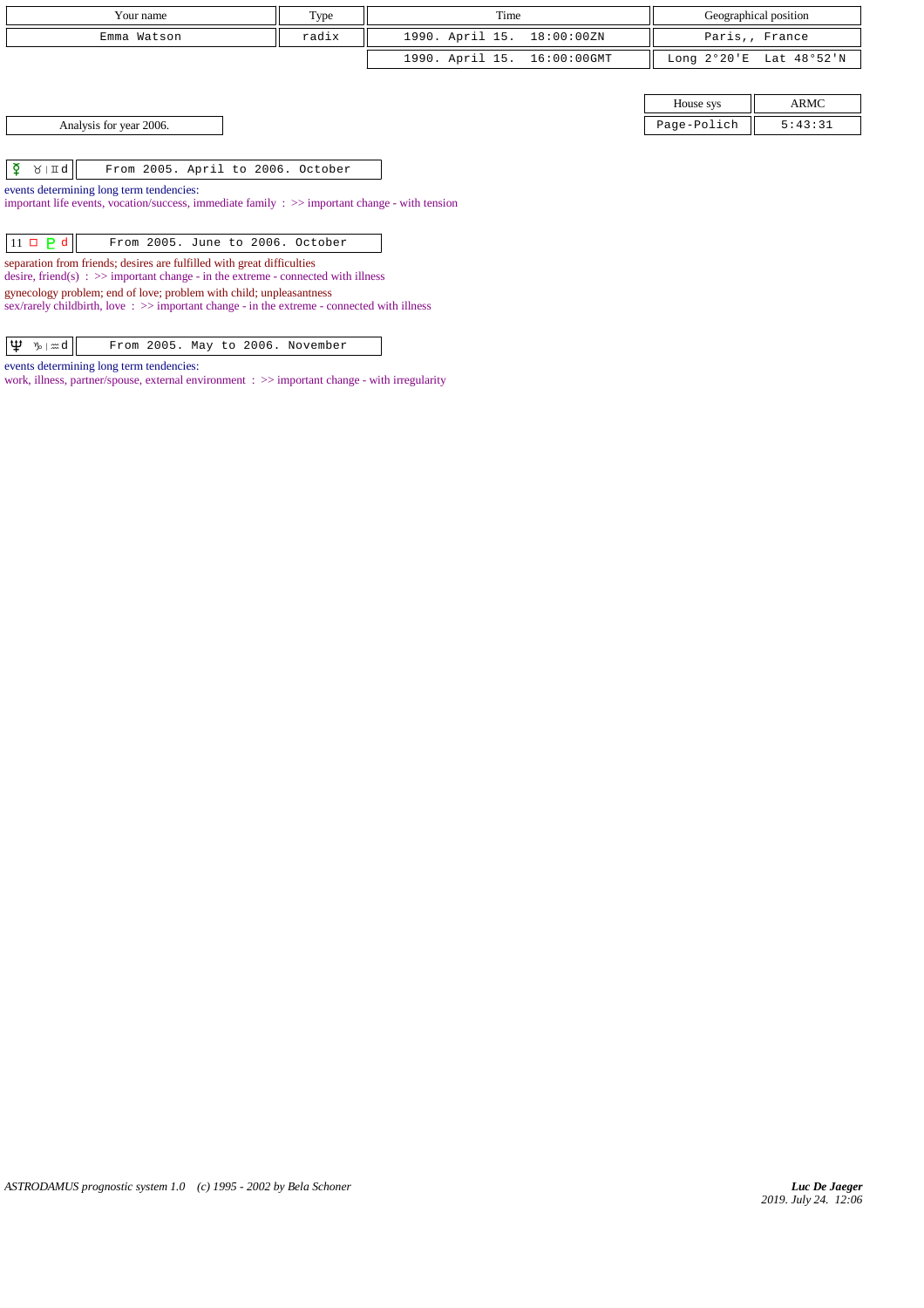| Your name                                                                                                                                                                                                 | Type  | Time            |             |             | Geographical position   |
|-----------------------------------------------------------------------------------------------------------------------------------------------------------------------------------------------------------|-------|-----------------|-------------|-------------|-------------------------|
| Emma Watson                                                                                                                                                                                               | radix | 1990. April 15. | 18:00:00ZN  |             | Paris,, France          |
|                                                                                                                                                                                                           |       | 1990. April 15. | 16:00:00GMT |             | Long 2°20'E Lat 48°52'N |
|                                                                                                                                                                                                           |       |                 |             |             |                         |
|                                                                                                                                                                                                           |       |                 |             | House sys   | <b>ARMC</b>             |
| Analysis for year 2007.                                                                                                                                                                                   |       |                 |             | Page-Polich | 5:43:31                 |
|                                                                                                                                                                                                           |       |                 |             |             |                         |
| $MC \Box$<br>From 2006. September to 2007. September                                                                                                                                                      |       |                 |             |             |                         |
| (public) assault affecting life style; end of job; illness of parents                                                                                                                                     |       |                 |             |             |                         |
| immediate family, authority $\therefore$ $\Rightarrow$ unfavorable change - with good luck - connected with finances<br>unfavorable real-estate transaction or move; losses; problem with family          |       |                 |             |             |                         |
| immediate family, death/divorce: >> unfavorable change - with good luck - connected with finances                                                                                                         |       |                 |             |             |                         |
|                                                                                                                                                                                                           |       |                 |             |             |                         |
| $2\Box$<br>From 2006. October to 2007. October<br><u>և</u><br>$\mathbf{C}$                                                                                                                                |       |                 |             |             |                         |
| financial decline, incidental expenses                                                                                                                                                                    |       |                 |             |             |                         |
| $finances: >> unfavorable change - with great luck - connected with immediate family$<br>end of love, divorce; risk of accident or surgery, death/separation/divorce in immediate environment: (scale: 5) |       |                 |             |             |                         |
| illness, death/divorce $\Rightarrow$ > unfavorable change - with great luck - connected with immediate family                                                                                             |       |                 |             |             |                         |
|                                                                                                                                                                                                           |       |                 |             |             |                         |
| 3<br>From 2006. October to 2007. October<br>$\Delta$<br>$\mathbf{C}$<br>工                                                                                                                                 |       |                 |             |             |                         |
| joy with sibling; domestic travel or examination; favorable communication<br>immediate family, education $\Rightarrow$ > favorable change - with great luck - connected with real-estate                  |       |                 |             |             |                         |
| foreign travel; favorable law procedure<br>law, authority : $\gg$ favorable change - with great luck - connected with immediate family                                                                    |       |                 |             |             |                         |
|                                                                                                                                                                                                           |       |                 |             |             |                         |
| $MC \times$ 5 $c$<br>From 2006. November to 2007. November                                                                                                                                                |       |                 |             |             |                         |
| (public) assault affecting life style; end of job; illness of parents                                                                                                                                     |       |                 |             |             |                         |
| immediate family, vocation/success $\Rightarrow$ unfavorable change - unexpectedly - connected with death/divorce                                                                                         |       |                 |             |             |                         |
| unfavorable real-estate transaction or move; losses; problem with family<br>death/divorce, immediate family : >> change - unexpectedly - connected with accident/damage                                   |       |                 |             |             |                         |
|                                                                                                                                                                                                           |       |                 |             |             |                         |
| $11 \times \overline{2}$ c<br>From 2007. February to 2008. February                                                                                                                                       |       |                 |             |             |                         |
| beginning of love; joy with child; pleasantness<br>$sex/rarely childbirth$ , child : $>>$ favorable change - with tension - connected with immediate family                                               |       |                 |             |             |                         |
| beginning of new friendship; desire(s), pleasantness                                                                                                                                                      |       |                 |             |             |                         |
| desire, friend(s) : $\gg$ favorable change - with tension - connected with immediate family                                                                                                               |       |                 |             |             |                         |
| From 2006. December to 2008. June                                                                                                                                                                         |       |                 |             |             |                         |
| в<br>$M \rvert \triangleq C$                                                                                                                                                                              |       |                 |             |             |                         |
| events determining long term tendencies:                                                                                                                                                                  |       |                 |             |             |                         |

immediate family, education, finances : >> important change - in the extreme

 $\boxed{11 \; \sqrt{\mathbf{u}} \; \mathbf{c}}$  From 2007. February to 2008. June

beginning of love; joy with child; pleasantness

love, sex/rarely childbirth : >> important change - with irregularity - connected with illness desire, friend(s)  $\therefore$  >> important change - with irregularity - connected with illness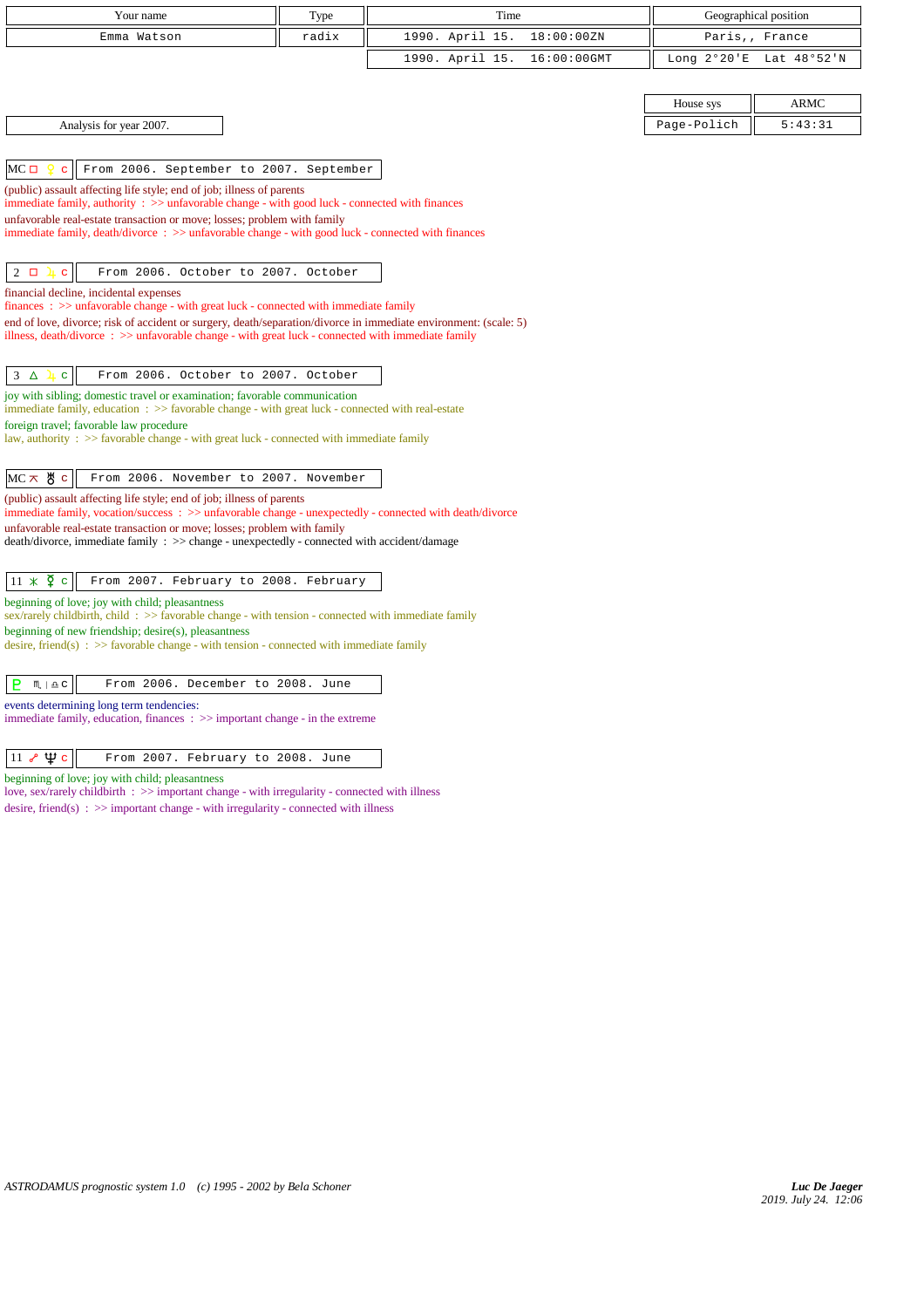| Your name                                                                                                                                                                       | Type  | Time                           |               | Geographical position |
|---------------------------------------------------------------------------------------------------------------------------------------------------------------------------------|-------|--------------------------------|---------------|-----------------------|
| Emma Watson                                                                                                                                                                     | radix | 1990. April 15.<br>18:00:00ZN  |               | Paris,, France        |
|                                                                                                                                                                                 |       | 1990. April 15.<br>16:00:00GMT | Long $2°20'E$ | Lat 48°52'N           |
|                                                                                                                                                                                 |       |                                |               |                       |
|                                                                                                                                                                                 |       |                                | House sys     | <b>ARMC</b>           |
| Analysis for year 2008.                                                                                                                                                         |       |                                | Page-Polich   | 5:43:31               |
|                                                                                                                                                                                 |       |                                |               |                       |
| From 2007. July to 2008. July<br>$\operatorname{Asc}$ م<br>c.                                                                                                                   |       |                                |               |                       |
| favorable change with marriage or partnership<br>law, love: >> important change - with good luck - connected with finances                                                      |       |                                |               |                       |
| finances, foreign countries, law $\Rightarrow$ > important change - with good luck - connected with love                                                                        |       |                                |               |                       |
|                                                                                                                                                                                 |       |                                |               |                       |
| Asc ∆ ੴ<br>From 2007. September to 2008. September<br>$\mathbf{C}$                                                                                                              |       |                                |               |                       |
| favorable change related to self<br>love, child, real-estate, immediate family : >> favorable change - unexpectedly - connected with vocation/success                           |       |                                |               |                       |
| favorable change with marriage or partnership                                                                                                                                   |       |                                |               |                       |
| love, education : >> favorable change - unexpectedly - connected with immediate family                                                                                          |       |                                |               |                       |
|                                                                                                                                                                                 |       |                                |               |                       |
| $12 \Box \Phi$<br>$\mathbf{c}$<br>From 2007. October to 2008. October                                                                                                           |       |                                |               |                       |
| problems; health problems, (possible hospitalization)<br>death/divorce, accident/damage: >> unfavorable change - with tension - connected with immediate family                 |       |                                |               |                       |
| health problems, (possible hospitalization); unfavorable change with job                                                                                                        |       |                                |               |                       |
| distant relatives, illness : >> unfavorable change - with tension - connected with death/divorce                                                                                |       |                                |               |                       |
| Asc $\Box \Psi d$<br>From 2007. September to 2009. January                                                                                                                      |       |                                |               |                       |
| health problems; risk of accident or surgery, death/separation/divorce in immediate environment: (scale: 6)                                                                     |       |                                |               |                       |
| work, illness, partner/spouse, external environment : >> unfavorable change - with irregularity - connected with death/divorce                                                  |       |                                |               |                       |
| risk of divorce, end of love; health problem of partner (scale: 6)<br>partner/spouse, publicity $\Rightarrow$ unfavorable change - with irregularity - connected with illness   |       |                                |               |                       |
|                                                                                                                                                                                 |       |                                |               |                       |
| $12 \times \Psi$ c<br>From 2007. October to 2009. February                                                                                                                      |       |                                |               |                       |
| beginning of secret love (or attempt); problems; health problems, (possible hospitalization)                                                                                    |       |                                |               |                       |
| death/divorce, secret : >> unfavorable change - with irregularity - connected with immediate family<br>health problems, (possible hospitalization); unfavorable change with job |       |                                |               |                       |
| illness, work : $\gg$ change - with irregularity - connected with death/divorce                                                                                                 |       |                                |               |                       |

Asc  $\overline{\times}$   $\overline{\phantom{a}}$  a From 2007. November to 2008. November

health problems; risk of accident or surgery, death/separation/divorce in immediate environment: (scale: 6) important life events, vocation/success, immediate family : >> unfavorable change - with tension - connected with death/divorce

risk of divorce, end of love; health problem of partner (scale: 6)

education, sex/rarely childbirth : >> change - with tension - connected with death/divorce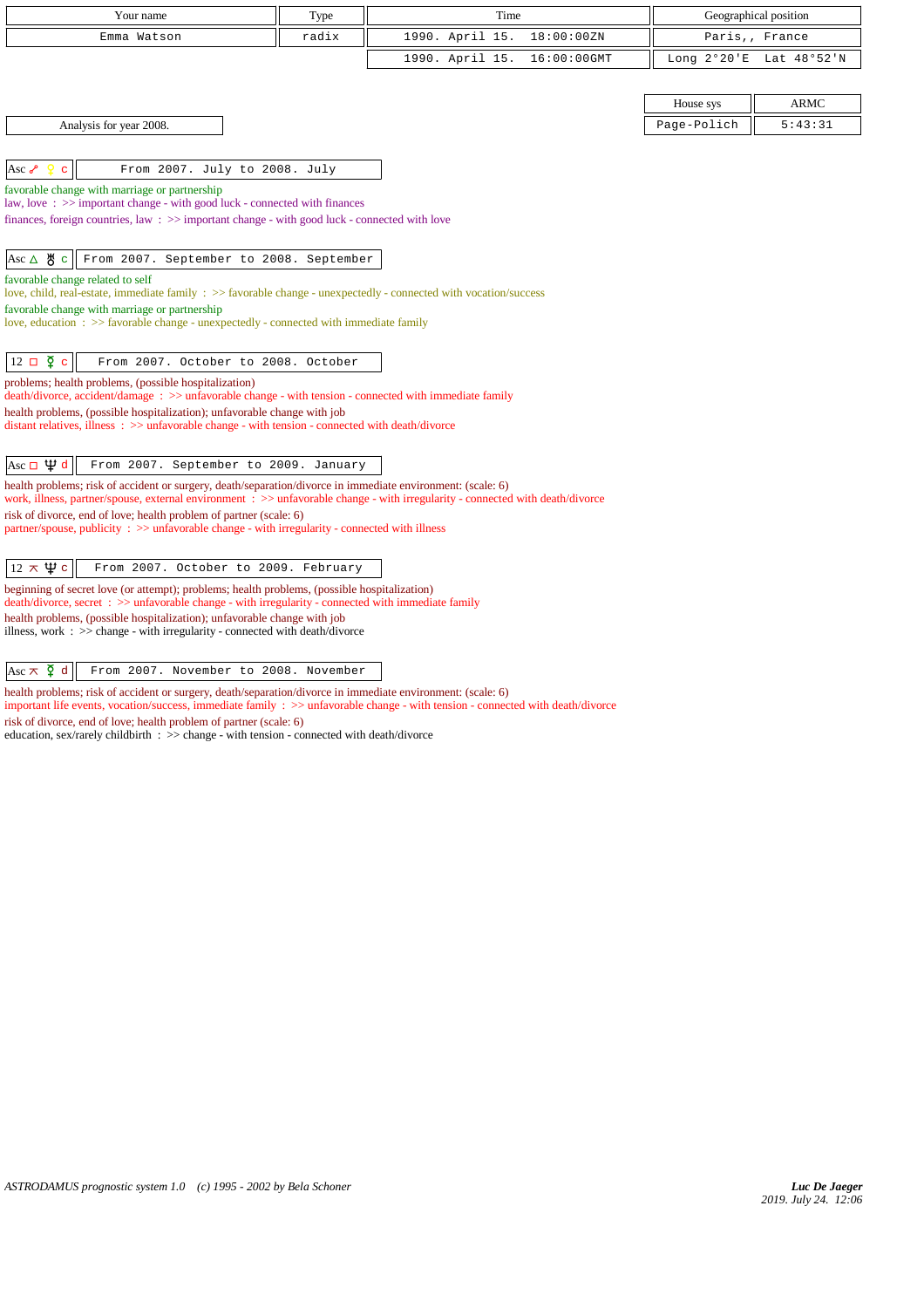| Your name   | Type  | Time                        | Geographical position   |
|-------------|-------|-----------------------------|-------------------------|
| Emma Watson | radix | 1990. April 15. 18:00:00ZN  | Paris,, France          |
|             |       | 1990. April 15. 16:00:00GMT | Long 2°20'E Lat 48°52'N |

 $MC \sim \Psi d$  From 2008. July to 2009. November

favorable real-estate transaction or move; joy with family

immediate family, real-estate : >> important change - with irregularity - connected with illness

immediate family, vocation/success : >> important change - with irregularity - connected with illness

# MC \*  $\overline{Q}$  d From 2008. September to 2009. September

favorable real-estate transaction or move; joy with family

immediate family, real-estate  $\therefore$   $\gg$  favorable change - with tension - connected with education

improvement in life style; favorable change with job

immediate family, vocation/success :  $\gg$  favorable change - with tension - connected with education

#### $3 \times 8 d$  From 2008. September to 2009. September

problem with law; unfavorable foreign travel; poor school test results

law, foreign countries : >> unfavorable change - unexpectedly - connected with love

problem with sibling; unfavorable travel; poor school test result; unfavorable communication immediate family, education : >> change - unexpectedly - connected with love

### 2 d From 2008. September to 2009. September

(if existed) end of risk of divorce; improvement of partner's financial situation illness, sex/rarely childbirth : >> favorable change - unexpectedly - connected with love improvement of financial situation

finances :  $\gg$  favorable change - unexpectedly - connected with love

### 3 d From 2008. November to 2009. November

problem with sibling; unfavorable travel; poor school test result; unfavorable communication education, immediate family : >> unfavorable change - with good luck - connected with finances problem with law; unfavorable foreign travel; poor school test results law, distant relatives :  $\gg$  unfavorable change - with good luck - connected with finances

#### $2 \Delta$   $9d$  From 2008. November to 2009. November

improvement of financial situation

finances : >> favorable change - with good luck - connected with law

(if existed) end of risk of divorce; improvement of partner's financial situation

illness, sex/rarely childbirth : >> favorable change - with good luck - connected with finances

House sys  $\parallel$  ARMC Analysis for year 2009. Page-Polich 5:43:31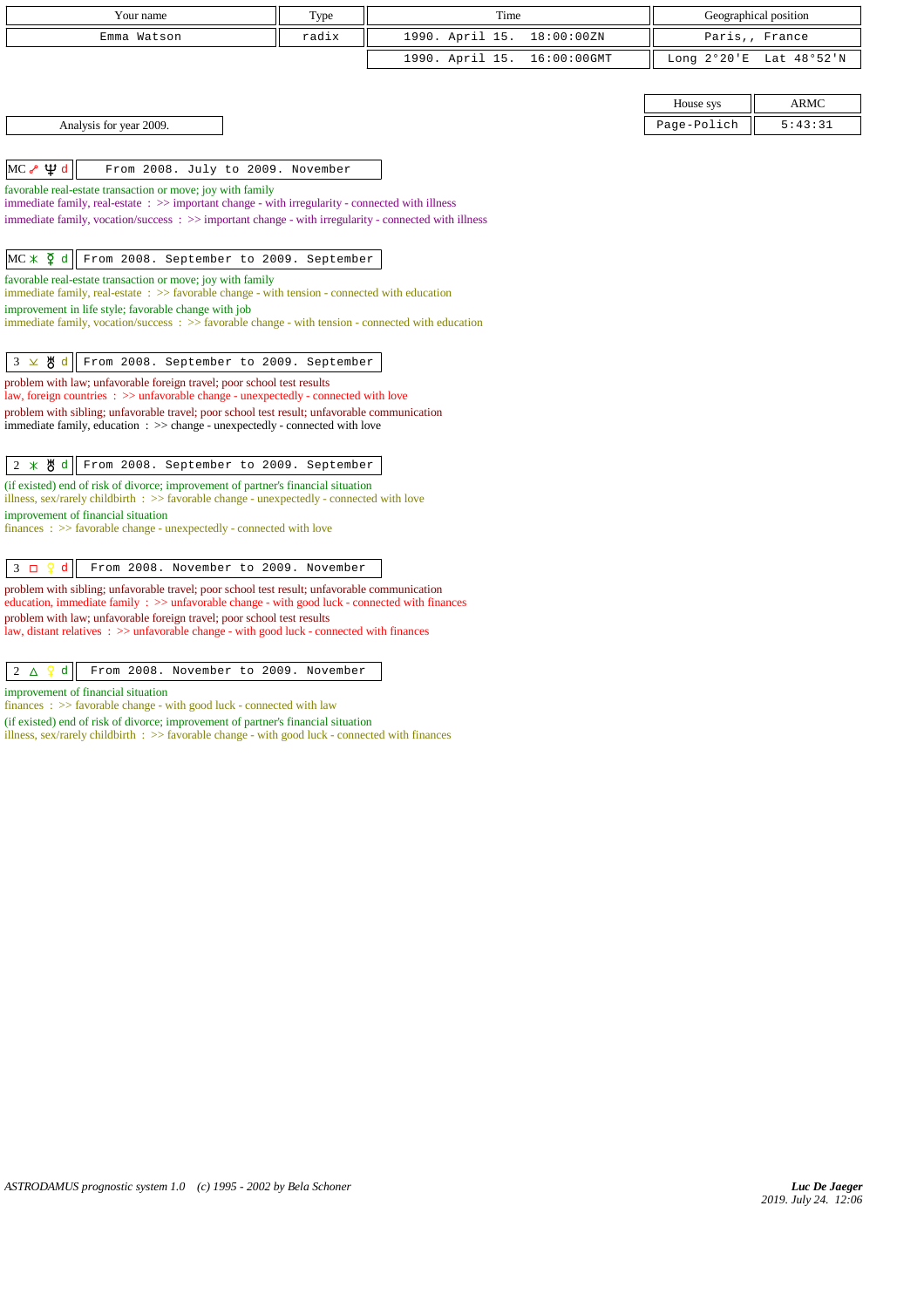| Your name                                             | Type  | Time                        |             | Geographical position   |
|-------------------------------------------------------|-------|-----------------------------|-------------|-------------------------|
| Emma Watson                                           | radix | 1990. April 15. 18:00:00ZN  |             | Paris,, France          |
|                                                       |       | 1990. April 15. 16:00:00GMT |             | Long 2°20'E Lat 48°52'N |
|                                                       |       |                             |             |                         |
|                                                       |       |                             | House sys   | ARMC                    |
| Analysis for year 2010.                               |       |                             | Page-Polich | 5:43:31                 |
|                                                       |       |                             |             |                         |
| $Asc \times P d$<br>From 2010. February to 2011. June |       |                             |             |                         |

risk of divorce, end of love; health problem of partner (scale: 2)

sex/rarely childbirth, education :  $\gg$  change - in the extreme - connected with illness

health problems;

immediate family, education, finances : >> change - in the extreme - connected with illness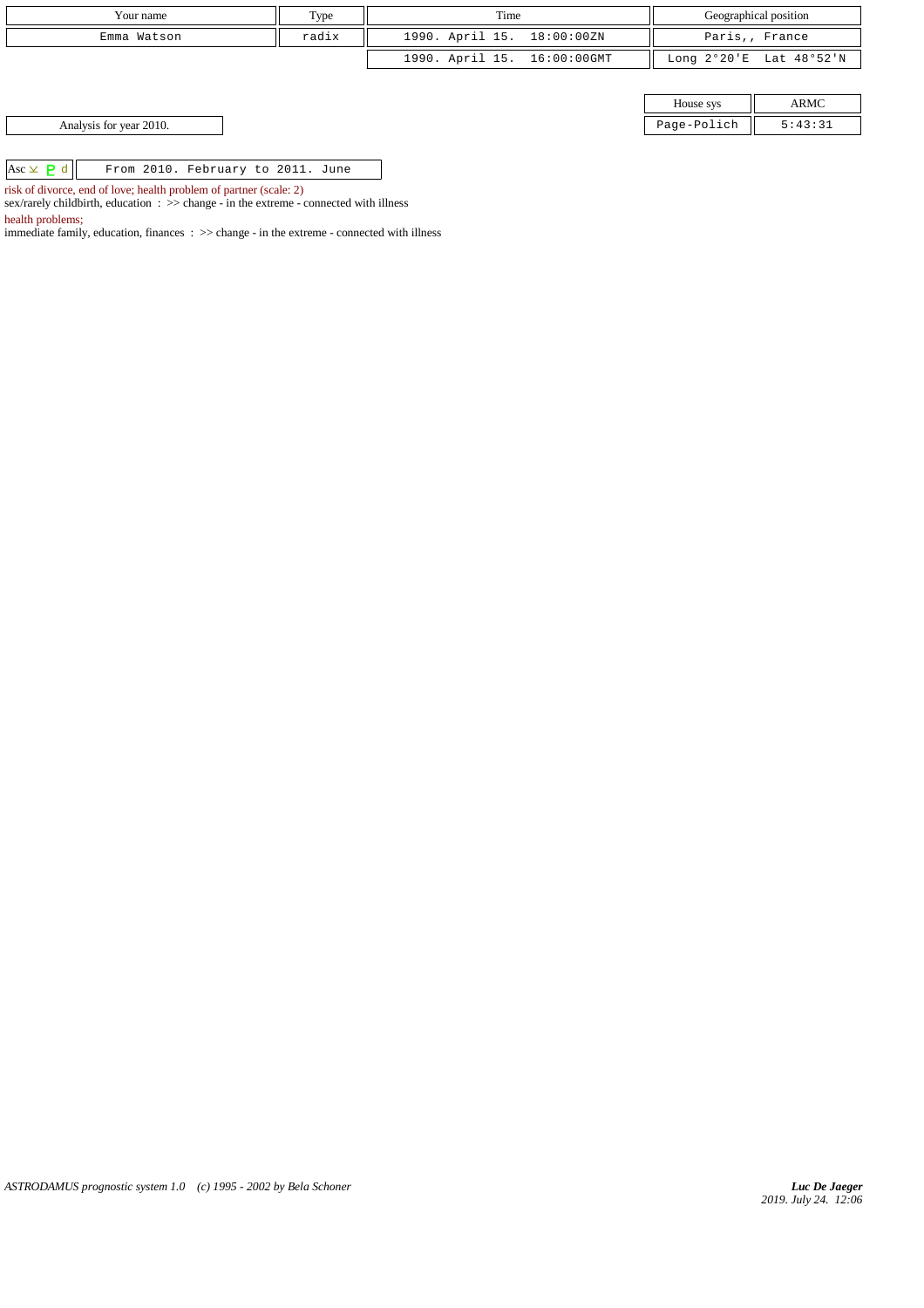| Your name   | Type  | Time                        | Geographical position   |
|-------------|-------|-----------------------------|-------------------------|
| Emma Watson | radix | 1990. April 15. 18:00:00ZN  | Paris,, France          |
|             |       | 1990. April 15. 16:00:00GMT | Long 2°20'E Lat 48°52'N |

House sys ARMC Page-Polich  $\parallel$  5:43:31

|  | $H \upharpoonright \mathcal{M}$ |  |  |  |  |  | From 2010. May to 2011. November |  |
|--|---------------------------------|--|--|--|--|--|----------------------------------|--|
|--|---------------------------------|--|--|--|--|--|----------------------------------|--|

events determining long term tendencies: finances, foreign countries, law : >> important change - with good luck

events determining long term tendencies:

love, child, real-estate, immediate family : >> important change - unexpectedly

 $MC \triangle P d$  From 2010. December to 2012. April

improvement in life style; favorable change with job

 $\emph{immediate family},$  vocation/success  $\emph{ : } >> \emph{favorable change - in the extreme - connected with illness}$ 

favorable real-estate transaction or move; joy with family

immediate family, real-estate  $\;\; >>$  favorable change - in the extreme - connected with illness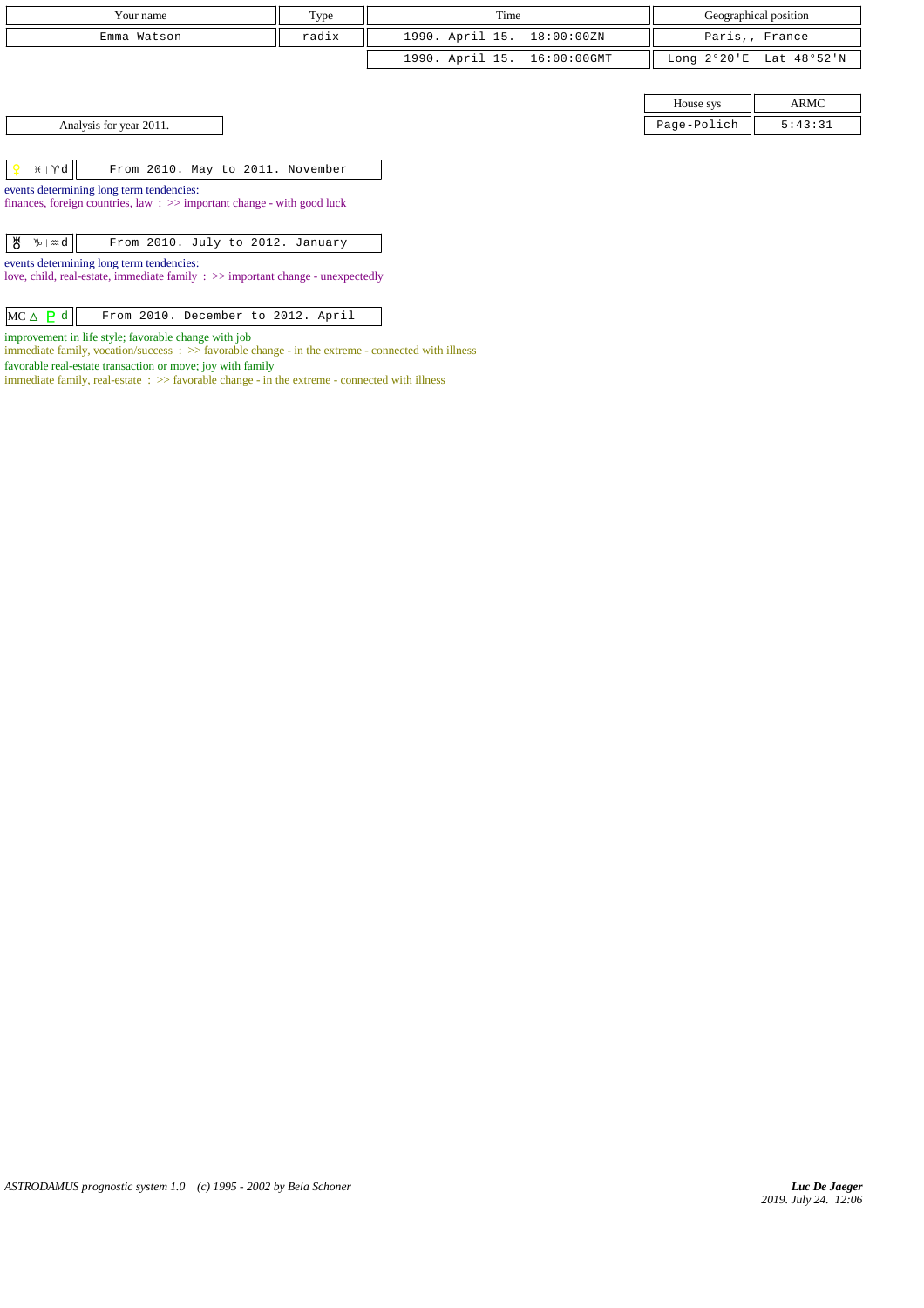| Your name                                                                                                                                                                                                                                                                                                                                                                                                            | Type  | Time                           |  |                       | Geographical position |  |  |
|----------------------------------------------------------------------------------------------------------------------------------------------------------------------------------------------------------------------------------------------------------------------------------------------------------------------------------------------------------------------------------------------------------------------|-------|--------------------------------|--|-----------------------|-----------------------|--|--|
| Emma Watson                                                                                                                                                                                                                                                                                                                                                                                                          | radix | 1990. April 15.<br>18:00:00ZN  |  |                       | Paris,, France        |  |  |
|                                                                                                                                                                                                                                                                                                                                                                                                                      |       | 1990. April 15.<br>16:00:00GMT |  | Long $2^{\circ}20$ 'E | Lat 48°52'N           |  |  |
|                                                                                                                                                                                                                                                                                                                                                                                                                      |       |                                |  |                       |                       |  |  |
|                                                                                                                                                                                                                                                                                                                                                                                                                      |       |                                |  | House sys             | ARMC                  |  |  |
| Analysis for year 2012.                                                                                                                                                                                                                                                                                                                                                                                              |       |                                |  | Page-Polich           | 5:43:31               |  |  |
| $MC \times 4c$<br>From 2012. January to 2013. January<br>unfavorable real-estate transaction or move; losses; problem with family<br>immediate family, real-estate : >> unfavorable change - with great luck - connected with death/divorce<br>(public) assault affecting life style; end of job; illness of parents<br>immediate family, vocation/success: >> change - with great luck - connected with real-estate |       |                                |  |                       |                       |  |  |
| $11 \triangle 9$ c<br>From 2012. March to 2013. March                                                                                                                                                                                                                                                                                                                                                                |       |                                |  |                       |                       |  |  |
| beginning of new friendship; desire(s), pleasantness<br>desire, friend(s) : $\gg$ favorable change - with good luck - connected with finances                                                                                                                                                                                                                                                                        |       |                                |  |                       |                       |  |  |
| beginning of love; joy with child; pleasantness                                                                                                                                                                                                                                                                                                                                                                      |       |                                |  |                       |                       |  |  |

love, child : >> favorable change - with good luck - connected with finances

11 & 8 c From 2012. May to 2013. May

beginning of love; joy with child; pleasantness

love, child : >> important change - unexpectedly - connected with immediate family friend(s), desire : >> important change - unexpectedly - connected with love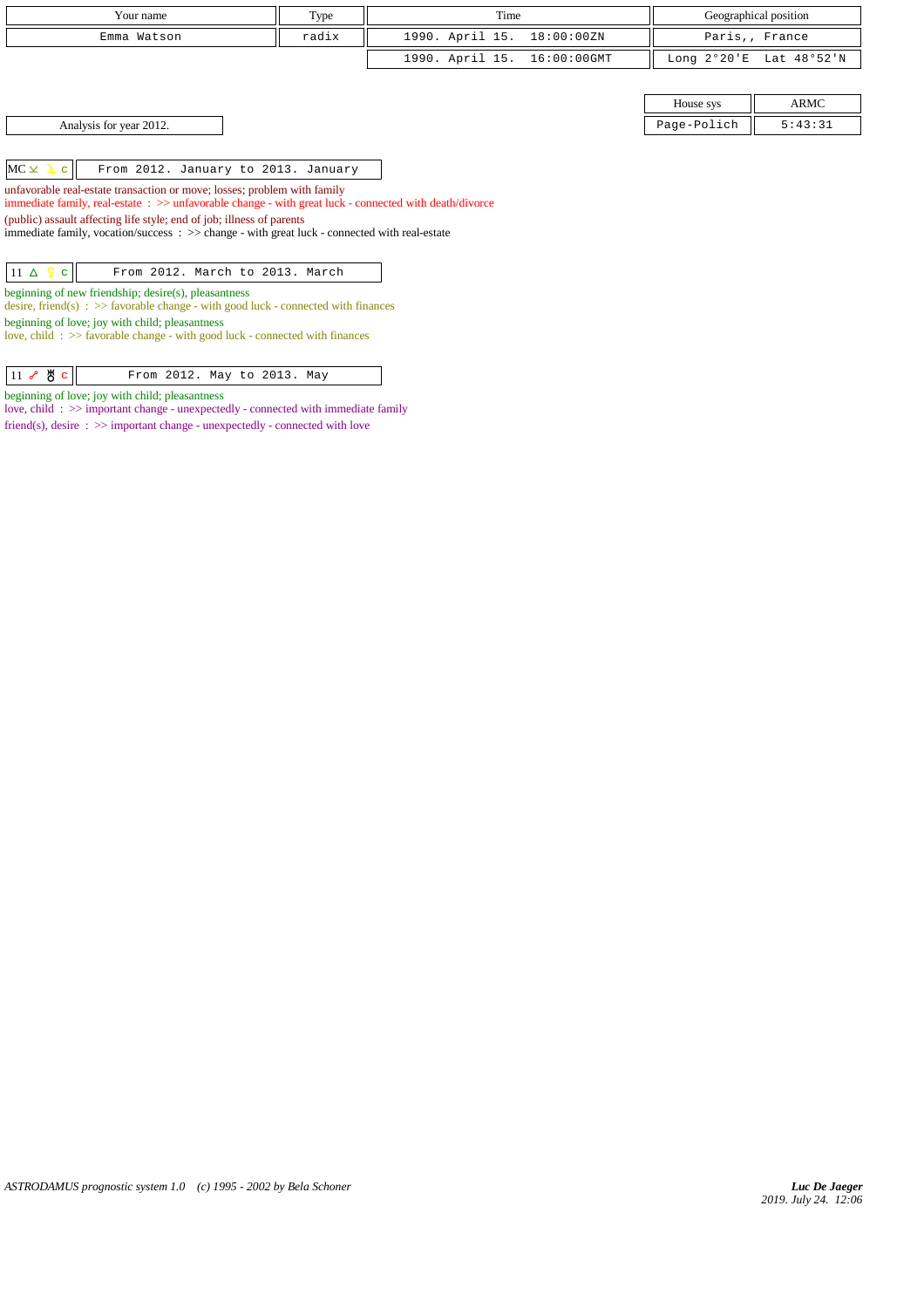| Your name                                                                                                                                                                                  | Type  | Time                           |                       | Geographical position |  |  |
|--------------------------------------------------------------------------------------------------------------------------------------------------------------------------------------------|-------|--------------------------------|-----------------------|-----------------------|--|--|
| Emma Watson                                                                                                                                                                                | radix | 1990. April 15.<br>18:00:00ZN  |                       | Paris,, France        |  |  |
|                                                                                                                                                                                            |       | 1990. April 15.<br>16:00:00GMT | Long $2^{\circ}20$ 'E | Lat 48°52'N           |  |  |
|                                                                                                                                                                                            |       |                                |                       |                       |  |  |
|                                                                                                                                                                                            |       |                                | House sys             | <b>ARMC</b>           |  |  |
| Analysis for year 2013.                                                                                                                                                                    |       |                                | Page-Polich           | 5:43:31               |  |  |
|                                                                                                                                                                                            |       |                                |                       |                       |  |  |
| Asc $*$<br>From 2012. November to 2013. November<br>$\mathbf{C}$                                                                                                                           |       |                                |                       |                       |  |  |
| favorable change with marriage or partnership                                                                                                                                              |       |                                |                       |                       |  |  |
| law, education $\Rightarrow$ > favorable change - with great luck - connected with immediate family                                                                                        |       |                                |                       |                       |  |  |
| favorable change related to self                                                                                                                                                           |       |                                |                       |                       |  |  |
| real-estate, immediate family, work, illness: >> favorable change - with great luck - connected with law                                                                                   |       |                                |                       |                       |  |  |
|                                                                                                                                                                                            |       |                                |                       |                       |  |  |
| From 2012. November to 2013. November<br>$12 \times$<br>$\mathbf{C}$                                                                                                                       |       |                                |                       |                       |  |  |
| problems; health problems, (possible hospitalization)<br>death/divorce, secret: >> unfavorable change - with good luck - connected with love                                               |       |                                |                       |                       |  |  |
| health problems, (possible hospitalization); unfavorable change with job                                                                                                                   |       |                                |                       |                       |  |  |
| illness, work $\Rightarrow$ >> change - with good luck - connected with finances                                                                                                           |       |                                |                       |                       |  |  |
|                                                                                                                                                                                            |       |                                |                       |                       |  |  |
| $12 \times 8$ c<br>From 2013. January to 2014. January                                                                                                                                     |       |                                |                       |                       |  |  |
| beginning of secret love (or attempt); problems; health problems, (possible hospitalization)<br>accident/damage, death/divorce: >> unfavorable change - unexpectedly - connected with love |       |                                |                       |                       |  |  |
| health problems, (possible hospitalization); unfavorable change with job                                                                                                                   |       |                                |                       |                       |  |  |
| illness, work $\Rightarrow$ $\Rightarrow$ change - unexpectedly - connected with love                                                                                                      |       |                                |                       |                       |  |  |
|                                                                                                                                                                                            |       |                                |                       |                       |  |  |

| $ 12 \triangle \overline{5} d $ | From 2013. March to 2014. July |  |  |  |
|---------------------------------|--------------------------------|--|--|--|
|---------------------------------|--------------------------------|--|--|--|

beginning of secret love (or attempt); resolution of problems

isolation, distant relatives :  $\gg$  favorable change - with obstacles - connected with elderly person

favorable change with job or illness

illness, work : >> favorable change - with obstacles - connected with elderly person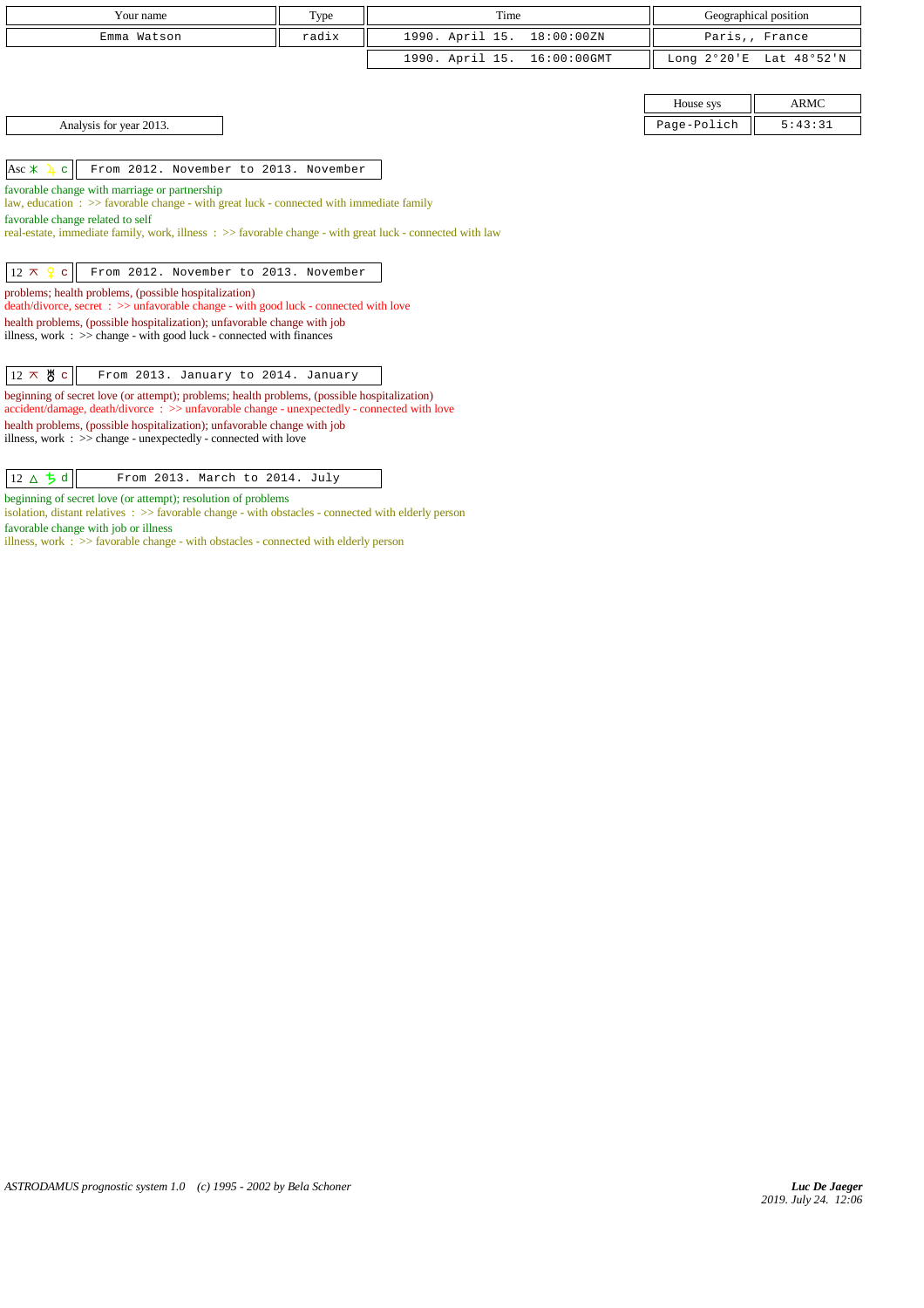| Your name                                                                                                                                                                                              | Type  | Time            |             |                       | Geographical position |
|--------------------------------------------------------------------------------------------------------------------------------------------------------------------------------------------------------|-------|-----------------|-------------|-----------------------|-----------------------|
| Emma Watson                                                                                                                                                                                            | radix | 1990. April 15. | 18:00:00ZN  | Paris,, France        |                       |
|                                                                                                                                                                                                        |       | 1990. April 15. | 16:00:00GMT | Long $2^{\circ}20$ 'E | Lat 48°52'N           |
|                                                                                                                                                                                                        |       |                 |             |                       |                       |
|                                                                                                                                                                                                        |       |                 |             | House sys             | <b>ARMC</b>           |
| Analysis for year 2014.                                                                                                                                                                                |       |                 |             | Page-Polich           | 5:43:31               |
|                                                                                                                                                                                                        |       |                 |             |                       |                       |
| $12 \pi$<br>d<br>From 2013. June to 2014. December                                                                                                                                                     |       |                 |             |                       |                       |
| problems; health problems, (possible hospitalization)                                                                                                                                                  |       |                 |             |                       |                       |
| accident/damage, surgery : >> important change - with positive final result - connected with self                                                                                                      |       |                 |             |                       |                       |
| health problems, (possible hospitalization); unfavorable change with job                                                                                                                               |       |                 |             |                       |                       |
| illness, work : >> change - with positive final result - connected with accident/damage                                                                                                                |       |                 |             |                       |                       |
|                                                                                                                                                                                                        |       |                 |             |                       |                       |
| ⊻ Ѱ ∝<br>From 2013. October to 2015. February<br>3                                                                                                                                                     |       |                 |             |                       |                       |
| problem with law; unfavorable foreign travel; poor school test results<br>law, distant relatives $\therefore$ >> unfavorable change - with irregularity - connected with work                          |       |                 |             |                       |                       |
| problem with sibling; unfavorable travel; poor school test result; unfavorable communication                                                                                                           |       |                 |             |                       |                       |
| immediate family, travel : >> change - with irregularity - connected with work                                                                                                                         |       |                 |             |                       |                       |
|                                                                                                                                                                                                        |       |                 |             |                       |                       |
| $2 \times \Psi d$<br>From 2013. October to 2015. February                                                                                                                                              |       |                 |             |                       |                       |
| (if existed) end of risk of divorce; improvement of partner's financial situation<br>illness, sex/rarely childbirth $\Rightarrow$ favorable change - with irregularity - connected with work           |       |                 |             |                       |                       |
| improvement of financial situation                                                                                                                                                                     |       |                 |             |                       |                       |
| finances : $\gg$ favorable change - with irregularity - connected with work                                                                                                                            |       |                 |             |                       |                       |
|                                                                                                                                                                                                        |       |                 |             |                       |                       |
| $3 \times \xi$ d<br>From 2013. November to 2014. November                                                                                                                                              |       |                 |             |                       |                       |
| problem with sibling; unfavorable travel; poor school test result; unfavorable communication<br>immediate family, communication: >> unfavorable change - with tension - connected with accident/damage |       |                 |             |                       |                       |
| problem with law; unfavorable foreign travel; poor school test results                                                                                                                                 |       |                 |             |                       |                       |
| distant relatives, foreign countries $\Rightarrow$ change - with tension - connected with accident/damage                                                                                              |       |                 |             |                       |                       |
|                                                                                                                                                                                                        |       |                 |             |                       |                       |
| $11 \times 5d$<br>From 2013. November to 2015. March                                                                                                                                                   |       |                 |             |                       |                       |
| separation from friends; desires are fulfilled with great difficulties                                                                                                                                 |       |                 |             |                       |                       |
| desire, friend(s) : $\gg$ change - with obstacles - connected with death/divorce<br>gynecology problem; end of love; problem with child; unpleasantness                                                |       |                 |             |                       |                       |
| love, child: >> change - with obstacles - connected with death/divorce                                                                                                                                 |       |                 |             |                       |                       |
|                                                                                                                                                                                                        |       |                 |             |                       |                       |
| $\sqrt{2}$ d<br>From 2013. December to 2014. December<br>2                                                                                                                                             |       |                 |             |                       |                       |
| (if existed) end of risk of divorce; improvement of partner's financial situation                                                                                                                      |       |                 |             |                       |                       |
| $accident/damage, death/divorce : >> important change - with tension - connected with immediate family$<br>$finances: >> important change - with tension - connected with accident/damage$             |       |                 |             |                       |                       |
|                                                                                                                                                                                                        |       |                 |             |                       |                       |
| $12 \Box$ d<br>From 2013. November to 2015. May                                                                                                                                                        |       |                 |             |                       |                       |
| problems; health problems, (possible hospitalization)                                                                                                                                                  |       |                 |             |                       |                       |
| surgery, accident/damage: >> unfavorable change - repeatedly - connected with immediate family                                                                                                         |       |                 |             |                       |                       |
| health problems, (possible hospitalization); unfavorable change with job                                                                                                                               |       |                 |             |                       |                       |
| illness, work $\Rightarrow$ unfavorable change - repeatedly - connected with immediate family                                                                                                          |       |                 |             |                       |                       |
| 11 $\Delta$<br>d<br>From 2014. February to 2015. August                                                                                                                                                |       |                 |             |                       |                       |
|                                                                                                                                                                                                        |       |                 |             |                       |                       |
| beginning of new friendship; desire(s), pleasantness<br>desire, friend(s) : $\gg$ favorable change - with positive final result - connected with self                                                  |       |                 |             |                       |                       |
| beginning of love; joy with child; pleasantness                                                                                                                                                        |       |                 |             |                       |                       |
| love, sex/rarely childbirth $\Rightarrow$ favorable change - with positive final result - connected with self                                                                                          |       |                 |             |                       |                       |
|                                                                                                                                                                                                        |       |                 |             |                       |                       |
| $12 \times d$ <sup>d</sup><br>From 2014. May to 2015. May                                                                                                                                              |       |                 |             |                       |                       |
| problems; health problems, (possible hospitalization)<br>$accident/damage$ , $surgery : >> unfavorable change - with dynamics - connected with love$                                                   |       |                 |             |                       |                       |
| health problems, (possible hospitalization); unfavorable change with job                                                                                                                               |       |                 |             |                       |                       |

illness, work : >> change - with dynamics - connected with love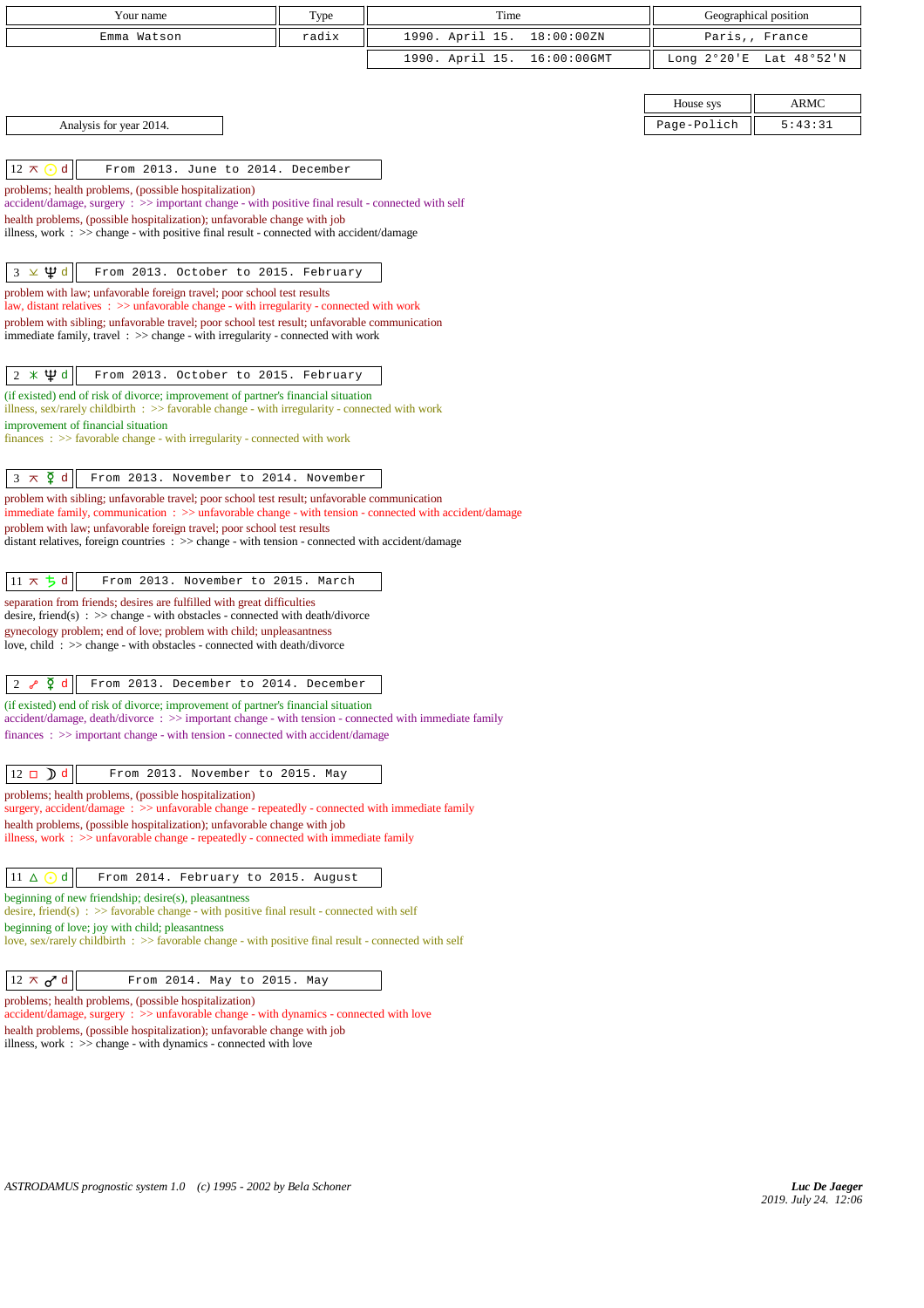| Your name               | Type  | Time                        |             | Geographical position   |
|-------------------------|-------|-----------------------------|-------------|-------------------------|
| Emma Watson             | radix | 1990. April 15. 18:00:00ZN  |             | Paris,, France          |
|                         |       | 1990. April 15. 16:00:00GMT |             | Long 2°20'E Lat 48°52'N |
|                         |       |                             |             |                         |
|                         |       |                             | House sys   | ARMC                    |
| Analysis for year 2015. |       |                             | Page-Polich | 5:43:31                 |

 $\boxed{11 \Delta$   $\boxed{d}$  From 2014. July to 2016. January

beginning of new friendship; desire(s), pleasantness

desire, friend(s) :  $\gg$  favorable change - repeatedly - connected with immediate family

beginning of love; joy with child; pleasantness

child, luck  $\therefore$  >> favorable change - repeatedly - connected with immediate family

 $\boxed{11$   $\sim$   $\sigma$ <sup>d</sup>  $\boxed{$  From 2015. January to 2016. January

beginning of love; joy with child; pleasantness

love, sex/rarely childbirth :  $\gg$  important change - with dynamics - connected with accident/damage

friend(s), desire  $\Rightarrow$  > important change - with dynamics - connected with love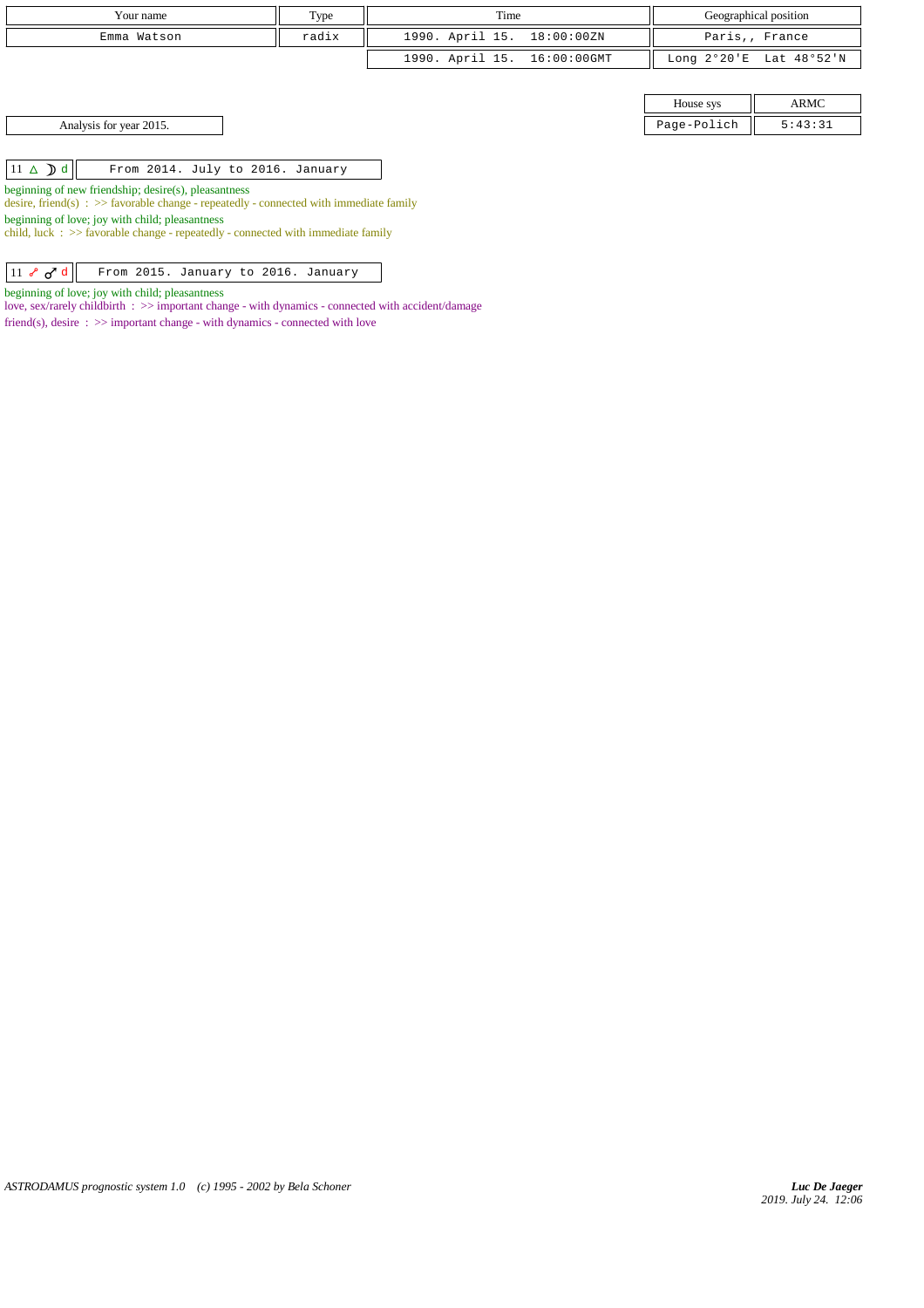| Your name                                                                                                                                                                                            | Type  | Time            |             |                       | Geographical position |
|------------------------------------------------------------------------------------------------------------------------------------------------------------------------------------------------------|-------|-----------------|-------------|-----------------------|-----------------------|
| Emma Watson                                                                                                                                                                                          | radix | 1990. April 15. | 18:00:00ZN  |                       | Paris,, France        |
|                                                                                                                                                                                                      |       | 1990. April 15. | 16:00:00GMT | Long $2^{\circ}20$ 'E | Lat 48°52'N           |
|                                                                                                                                                                                                      |       |                 |             |                       |                       |
|                                                                                                                                                                                                      |       |                 |             | House sys             | <b>ARMC</b>           |
| Analysis for year 2016.                                                                                                                                                                              |       |                 |             | Page-Polich           | 5:43:31               |
|                                                                                                                                                                                                      |       |                 |             |                       |                       |
| ち<br>$\psi \mid x \in$<br>From 2015. April to 2016. October                                                                                                                                          |       |                 |             |                       |                       |
| events determining long term tendencies:                                                                                                                                                             |       |                 |             |                       |                       |
| love, child, real-estate, immediate family $\Rightarrow$ important change - with obstacles                                                                                                           |       |                 |             |                       |                       |
| $2 \times d$ c<br>From 2015. July to 2016. July                                                                                                                                                      |       |                 |             |                       |                       |
| financial decline, incidental expenses                                                                                                                                                               |       |                 |             |                       |                       |
| $finances: >> unfavorable change - with dynamics - connected with death/divorce$                                                                                                                     |       |                 |             |                       |                       |
| end of love, divorce; risk of accident or surgery, death/separation/divorce in immediate environment: (scale: 7)<br>death/divorce, accident/damage : >> change - with dynamics - connected with love |       |                 |             |                       |                       |
|                                                                                                                                                                                                      |       |                 |             |                       |                       |
| $\Delta$ o <sup>7</sup> $c$<br>3<br>From 2015. August to 2016. August                                                                                                                                |       |                 |             |                       |                       |
| joy with sibling; domestic travel or examination; favorable communication                                                                                                                            |       |                 |             |                       |                       |
| immediate family, administration $\Rightarrow$ Savorable change - with dynamics - connected with love<br>foreign travel; favorable law procedure                                                     |       |                 |             |                       |                       |
| authority, law: >> favorable change - with dynamics - connected with love                                                                                                                            |       |                 |             |                       |                       |
|                                                                                                                                                                                                      |       |                 |             |                       |                       |
| $2 \Box$ $\Box$ $\Box$<br>From 2015. July to 2017. January                                                                                                                                           |       |                 |             |                       |                       |
| financial decline, incidental expenses<br>$finances: >> unfavorable change - repeatedly - connected with immediate family$                                                                           |       |                 |             |                       |                       |
| end of love, divorce; risk of accident or surgery, death/separation/divorce in immediate environment: (scale: 4)                                                                                     |       |                 |             |                       |                       |
| illness, surgery $\therefore$ >> unfavorable change - repeatedly - connected with immediate family                                                                                                   |       |                 |             |                       |                       |
|                                                                                                                                                                                                      |       |                 |             |                       |                       |
| $3 \times Dc$<br>From 2015. July to 2017. January                                                                                                                                                    |       |                 |             |                       |                       |
| foreign travel; favorable law procedure<br>foreign countries, law: >> favorable change - repeatedly - connected with immediate family                                                                |       |                 |             |                       |                       |
| joy with sibling; domestic travel or examination; favorable communication                                                                                                                            |       |                 |             |                       |                       |
| immediate family, travel : >> favorable change - repeatedly - connected with real-estate                                                                                                             |       |                 |             |                       |                       |
| $\gamma$   $\#$ c<br>From 2015. June to 2017. June                                                                                                                                                   |       |                 |             |                       |                       |
| events determining long term tendencies:                                                                                                                                                             |       |                 |             |                       |                       |
| desire, friend(s), accident/damage, surgery, death/divorce : $\gg$ important change - with positive final result                                                                                     |       |                 |             |                       |                       |
|                                                                                                                                                                                                      |       |                 |             |                       |                       |
| $\circledcirc$   $\circledcirc$ d<br>From 2015. September to 2017. March                                                                                                                             |       |                 |             |                       |                       |
| events determining long term tendencies:<br>real-estate, immediate family, work, illness: $\gg$ important change - with great luck                                                                   |       |                 |             |                       |                       |
|                                                                                                                                                                                                      |       |                 |             |                       |                       |
| From 2015. December to 2017. June<br>2 $\pi$<br>$\mathbf C$                                                                                                                                          |       |                 |             |                       |                       |
| financial decline, incidental expenses                                                                                                                                                               |       |                 |             |                       |                       |
| finances: >> important change - with positive final result - connected with accident/damage<br>end of love, divorce; risk of accident or surgery in immediate environment: (scale: 3)                |       |                 |             |                       |                       |
| death/divorce, accident/damage: >> change - with positive final result - connected with self                                                                                                         |       |                 |             |                       |                       |
|                                                                                                                                                                                                      |       |                 |             |                       |                       |
| $3 \in \odot$<br>From 2016. January to 2017. July<br>$\mathbf{C}$                                                                                                                                    |       |                 |             |                       |                       |
| foreign travel; favorable law procedure<br>authority, law: >> important change - with positive final result - connected with accident/damage                                                         |       |                 |             |                       |                       |
| immediate family, administration : >> important change - with positive final result - connected with accident/damage                                                                                 |       |                 |             |                       |                       |
|                                                                                                                                                                                                      |       |                 |             |                       |                       |
| $3 \times$<br>P <sub>d</sub><br>From 2016. February to 2017. June                                                                                                                                    |       |                 |             |                       |                       |
| problem with law; unfavorable foreign travel; poor school test results                                                                                                                               |       |                 |             |                       |                       |
| law, foreign countries $\Rightarrow$ $\Rightarrow$ change - in the extreme - connected with illness<br>problem with sibling; unfavorable travel; poor school test result; unfavorable communication  |       |                 |             |                       |                       |
| immediate family, administration $\Rightarrow$ > $\Rightarrow$ change - in the extreme - connected with illness                                                                                      |       |                 |             |                       |                       |
|                                                                                                                                                                                                      |       |                 |             |                       |                       |
| P <sub>d</sub><br>2<br>From 2016. March to 2017. July<br>♂                                                                                                                                           |       |                 |             |                       |                       |
| improvement of financial situation<br>$finances : \gg important change - in the extreme - connected with illness$                                                                                    |       |                 |             |                       |                       |
| sex/rarely childbirth, illness : >> important change - in the extreme - connected with over reach                                                                                                    |       |                 |             |                       |                       |
|                                                                                                                                                                                                      |       |                 |             |                       |                       |
| ASTRODAMUS programti2 System N&v (a)B&95 t 2002 Oby BelaSschendrer                                                                                                                                   |       |                 |             |                       | Luc De Jaeger         |
| events determining long term tendencies:                                                                                                                                                             |       |                 |             |                       | 2019. July 24. 12:06  |
| real-estate, immediate family : >> important change - repeatedly                                                                                                                                     |       |                 |             |                       |                       |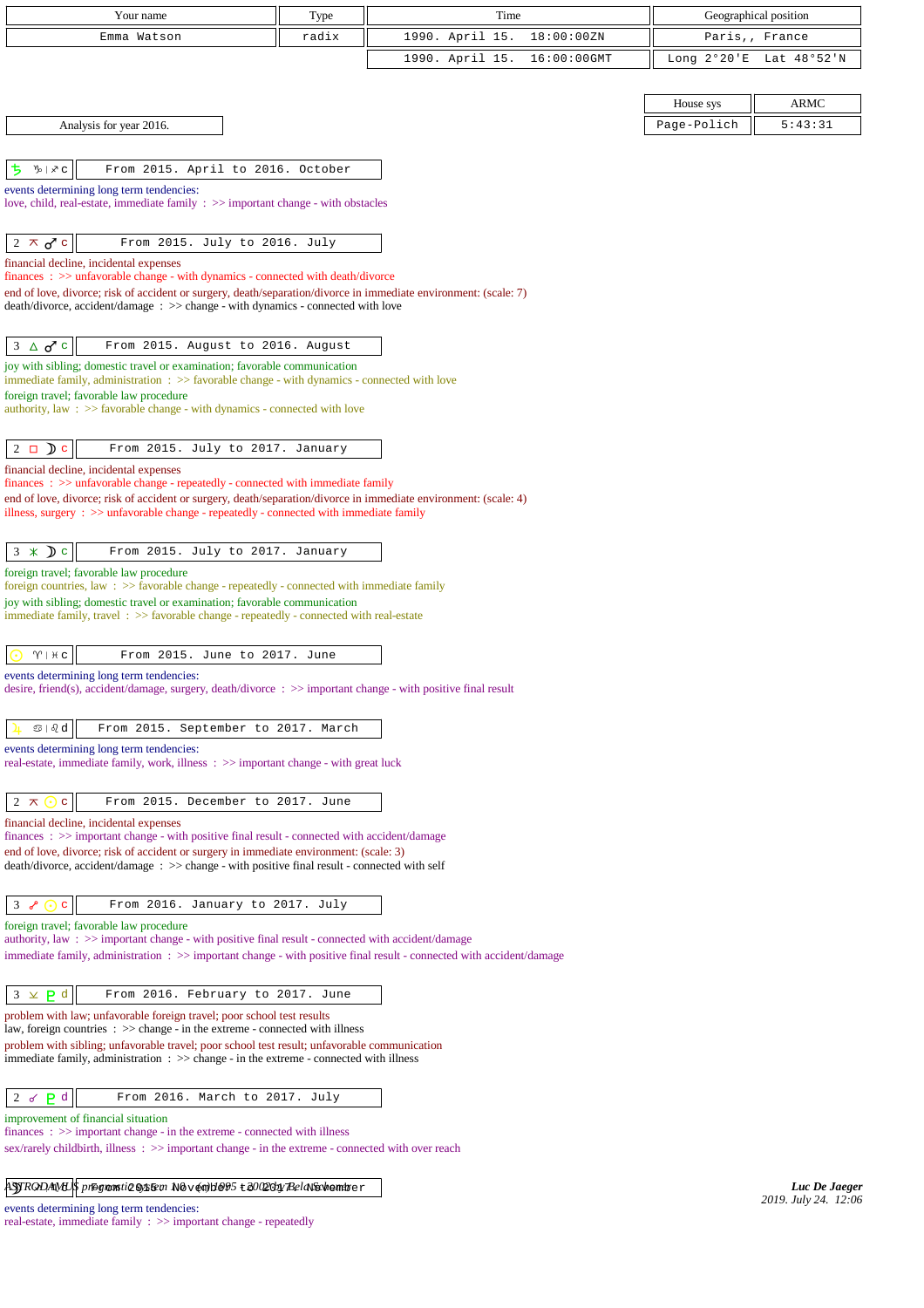| Your name                                                                                                                                                                                           | Type  | Time                           |                       | Geographical position |  |  |
|-----------------------------------------------------------------------------------------------------------------------------------------------------------------------------------------------------|-------|--------------------------------|-----------------------|-----------------------|--|--|
| Emma Watson                                                                                                                                                                                         | radix | 1990. April 15.<br>18:00:00ZN  |                       | Paris,, France        |  |  |
|                                                                                                                                                                                                     |       | 1990. April 15.<br>16:00:00GMT | Long $2^{\circ}20$ 'E | Lat 48°52'N           |  |  |
|                                                                                                                                                                                                     |       |                                |                       |                       |  |  |
|                                                                                                                                                                                                     |       |                                | House sys             | ARMC                  |  |  |
| Analysis for year 2017.                                                                                                                                                                             |       |                                | Page-Polich           | 5:43:31               |  |  |
|                                                                                                                                                                                                     |       |                                |                       |                       |  |  |
| $\sigma$ $\approx$ $\sqrt[n]{c}$<br>From 2016. May to 2017. November                                                                                                                                |       |                                |                       |                       |  |  |
| events determining long term tendencies:                                                                                                                                                            |       |                                |                       |                       |  |  |
| immediate family, education, accident/damage, surgery, death/divorce : >> important change - with dynamics                                                                                          |       |                                |                       |                       |  |  |
| $2\Delta$ 5 c<br>From 2016. July to 2017. November                                                                                                                                                  |       |                                |                       |                       |  |  |
| improvement of financial situation<br>$finances : \gg$ favorable change - with obstacles - connected with elderly person                                                                            |       |                                |                       |                       |  |  |
| (if existed) end of risk of divorce; improvement of partner's financial situation<br>illness, sex/rarely childbirth $\Rightarrow$ favorable change - with obstacles - connected with elderly person |       |                                |                       |                       |  |  |
|                                                                                                                                                                                                     |       |                                |                       |                       |  |  |
| $3 \Box 5 c$<br>From 2016. August to 2017. December                                                                                                                                                 |       |                                |                       |                       |  |  |

problem with sibling; unfavorable travel; poor school test result; unfavorable communication immediate family, education : >> important change - with obstacles - connected with elderly person

distant relatives, law : >> important change - with obstacles - connected with elderly person

problem with law; unfavorable foreign travel; poor school test results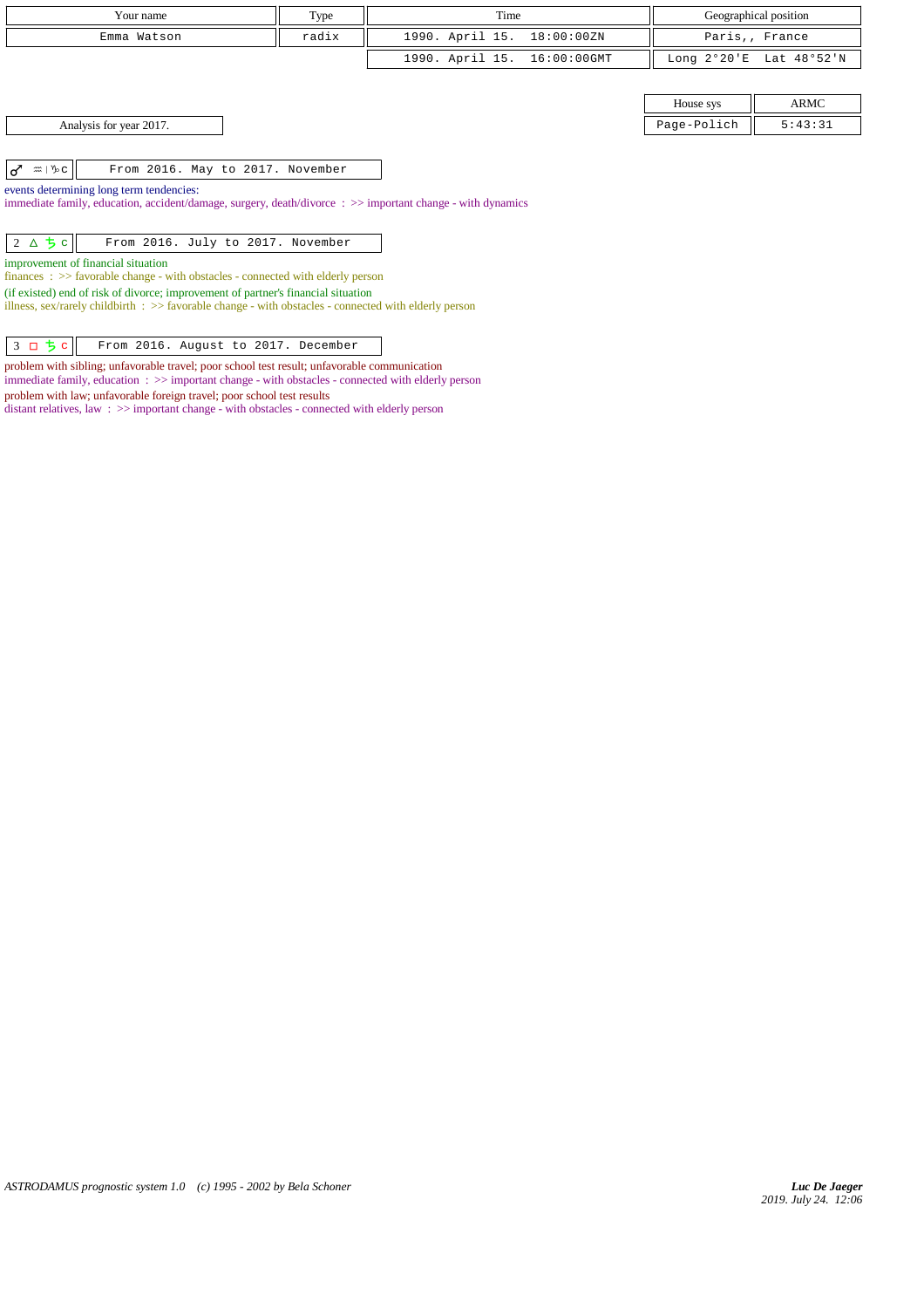| Your name   | Type  | Time                        |           | Geographical position   |
|-------------|-------|-----------------------------|-----------|-------------------------|
| Emma Watson | radix | 1990. April 15. 18:00:00ZN  |           | Paris,, France          |
|             |       | 1990. April 15. 16:00:00GMT |           | Long 2°20'E Lat 48°52'N |
|             |       |                             |           |                         |
|             |       |                             | House sys | ARMC                    |

| House sys |              |  |  |
|-----------|--------------|--|--|
| e-Polich  | 43:31<br>ь : |  |  |

Analysis for year 2018.

 $\boxed{11 \text{ d } \frac{1}{4} \text{ c}}$  From 2017. July to 2018. July

beginning of new friendship; desire(s), pleasantness

friend(s), desire : >> important change - with great luck - connected with immediate family child, love  $\Rightarrow$   $\Rightarrow$  important change - with great luck - connected with immediate family

 $\boxed{12 \times 1 c}$  From 2018. March to 2019. March

health problems, (possible hospitalization); unfavorable change with job

illness, work : >> unfavorable change - with great luck - connected with immediate family beginning of secret love (or attempt); problems; health problems, (possible hospitalization) death/divorce, distant relatives : >> change - with great luck - connected with real-estate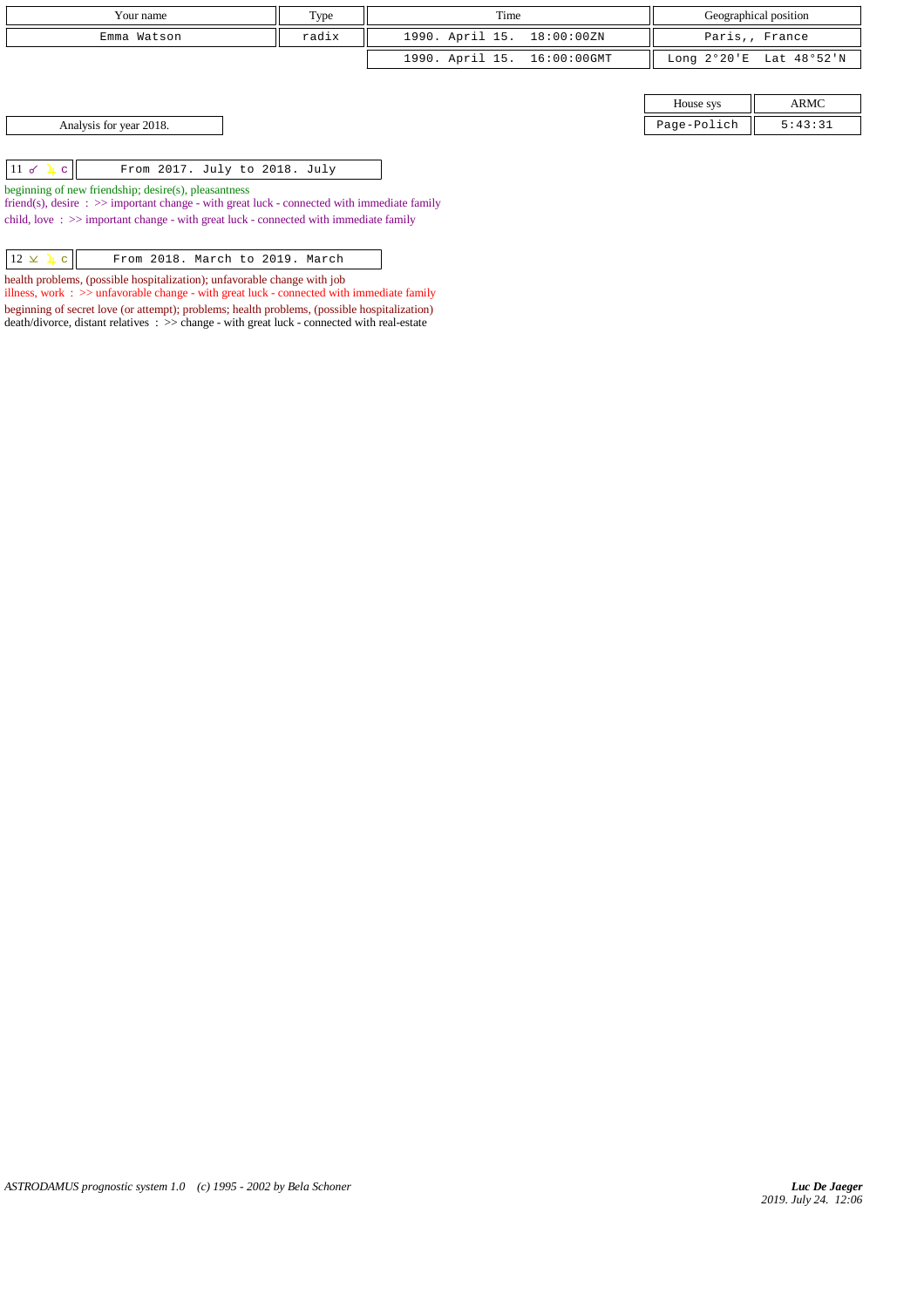| Your name   | Type  | Time                        | Geographical position   |
|-------------|-------|-----------------------------|-------------------------|
| Emma Watson | radix | 1990. April 15. 18:00:00ZN  | Paris,, France          |
|             |       | 1990. April 15. 16:00:00GMT | Long 2°20'E Lat 48°52'N |
|             |       |                             |                         |
|             |       |                             |                         |

House sys  $||$  ARMC Analysis for year 2019. Page-Polich 5:43:31

Asc  $\Box$  **5 d** From 2018. July to 2019. November

health problems; risk of accident or surgery, death/separation/divorce in immediate environment: (scale: 4) love, child, real-estate, immediate family : >> important change - with obstacles - connected with elderly person risk of divorce, end of love; health problem of partner (scale: 4) love, sex/rarely childbirth : >> important change - with obstacles - connected with elderly person

Asc  $\lozenge$   $\odot$  d  $\vert$  From 2018. October to 2020. April

favorable change with marriage or partnership

love, sex/rarely childbirth : >> important change - with positive final result - connected with accident/damage

desire, friend(s), accident/damage, surgery, death/divorce :  $\gg$  important change - with positive final result - connected with vocation/success

| $MC \rightarrow 5 d$ |  |  |  |  |  | From 2019. May to 2020. September |  |
|----------------------|--|--|--|--|--|-----------------------------------|--|
|----------------------|--|--|--|--|--|-----------------------------------|--|

favorable real-estate transaction or move; joy with family

real-estate, immediate family : >> important change - with obstacles - connected with elderly person

vocation/success, immediate family : >> important change - with obstacles - connected with elderly person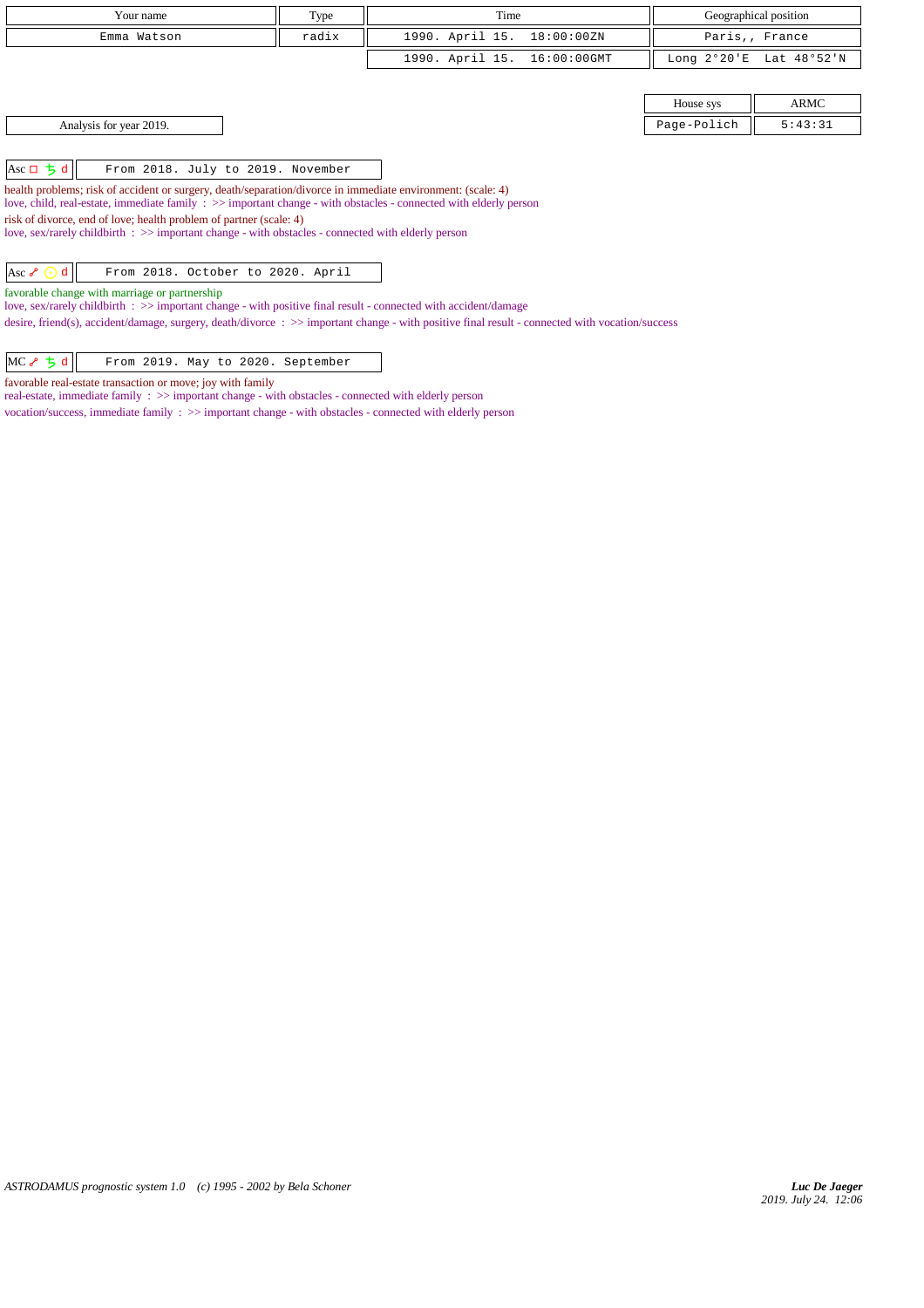| Your name                                                                                                                                                                               | Type  | Time                           | Geographical position    |  |  |  |
|-----------------------------------------------------------------------------------------------------------------------------------------------------------------------------------------|-------|--------------------------------|--------------------------|--|--|--|
| Emma Watson                                                                                                                                                                             | radix | 1990. April 15.<br>18:00:00ZN  | Paris,, France           |  |  |  |
|                                                                                                                                                                                         |       | 1990. April 15.<br>16:00:00GMT | Long 2°20'E Lat 48°52'N  |  |  |  |
|                                                                                                                                                                                         |       |                                |                          |  |  |  |
|                                                                                                                                                                                         |       |                                | <b>ARMC</b><br>House sys |  |  |  |
| Analysis for year 2020.                                                                                                                                                                 |       |                                | Page-Polich<br>5:43:31   |  |  |  |
|                                                                                                                                                                                         |       |                                |                          |  |  |  |
| Asc $\ast$ <b>D</b> d<br>From 2019. April to 2020. October                                                                                                                              |       |                                |                          |  |  |  |
| favorable change with marriage or partnership                                                                                                                                           |       |                                |                          |  |  |  |
| partner/spouse, law : $\gg$ favorable change - repeatedly - connected with immediate family                                                                                             |       |                                |                          |  |  |  |
| favorable change related to self                                                                                                                                                        |       |                                |                          |  |  |  |
| immediate family, real-estate: >> favorable change - repeatedly - connected with home                                                                                                   |       |                                |                          |  |  |  |
|                                                                                                                                                                                         |       |                                |                          |  |  |  |
| Asc $\Delta$ $\sigma$ <sup>7</sup> d<br>From 2019. September to 2020. September                                                                                                         |       |                                |                          |  |  |  |
| favorable change related to self                                                                                                                                                        |       |                                |                          |  |  |  |
| immediate family, education : >> favorable change - with dynamics - connected with love                                                                                                 |       |                                |                          |  |  |  |
| favorable change with marriage or partnership                                                                                                                                           |       |                                |                          |  |  |  |
| love, sex/rarely childbirth $\Rightarrow$ favorable change - with dynamics - connected with male                                                                                        |       |                                |                          |  |  |  |
|                                                                                                                                                                                         |       |                                |                          |  |  |  |
| $MC \Box$<br>d<br>From 2019. August to 2021. February                                                                                                                                   |       |                                |                          |  |  |  |
| (public) assault affecting life style; end of job; illness of parents<br>vocation/success, principal: >> important change - with positive final result - connected with accident/damage |       |                                |                          |  |  |  |
| unfavorable real-estate transaction or move; losses; problem with family                                                                                                                |       |                                |                          |  |  |  |
| $accident/damage$ , surgery : $\gg$ important change - with positive final result - connected with self                                                                                 |       |                                |                          |  |  |  |
|                                                                                                                                                                                         |       |                                |                          |  |  |  |
|                                                                                                                                                                                         |       |                                |                          |  |  |  |

 $MC \times D d$  From 2020. January to 2021. July

(public) assault affecting life style; end of job; illness of parents

immediate family, authority : >> unfavorable change - repeatedly - connected with real-estate unfavorable real-estate transaction or move; losses; problem with family immediate family, real-estate : >> change - repeatedly - connected with home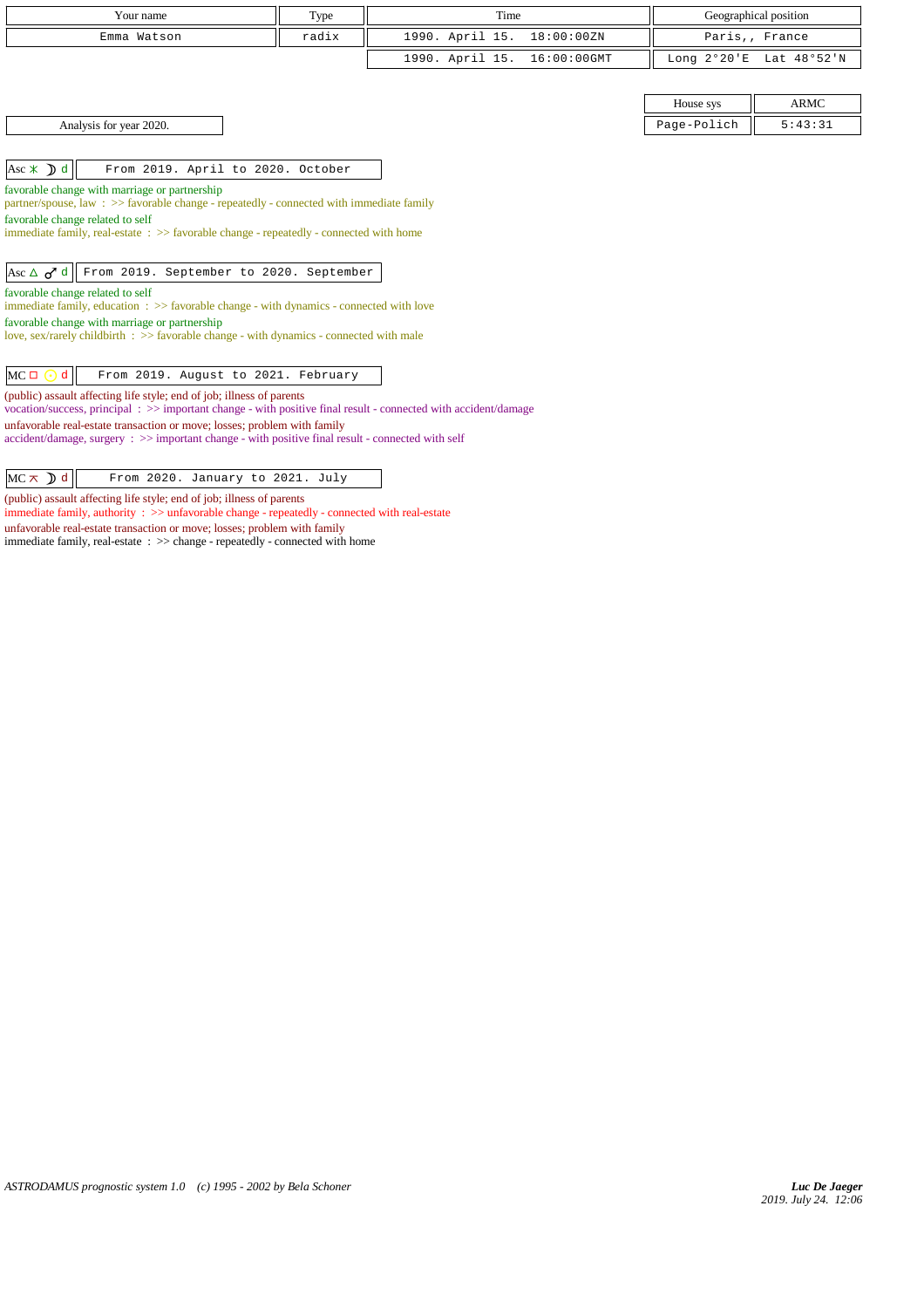| Your name   | Type  | Time                        |           | Geographical position   |
|-------------|-------|-----------------------------|-----------|-------------------------|
| Emma Watson | radix | 1990. April 15. 18:00:00ZN  |           | Paris,, France          |
|             |       | 1990. April 15. 16:00:00GMT |           | Long 2°20'E Lat 48°52'N |
|             |       |                             |           |                         |
|             |       |                             | House sys | ARMC                    |

Analysis for year 2021. 2.43:31

 $\left|\text{MC} \times \sigma^2 d\right|$  From 2020. July to 2021. July

(public) assault affecting life style; end of job; illness of parents immediate family, principal : >> unfavorable change - with dynamics - connected with love unfavorable real-estate transaction or move; losses; problem with family accident/damage, surgery : >> change - with dynamics - connected with love

 $MC \Box \sigma^{\prime} c$  From 2020. November to 2021. November

(public) assault affecting life style; end of job; illness of parents immediate family, principal : >> unfavorable change - with dynamics - connected with love unfavorable real-estate transaction or move; losses; problem with family accident/damage, surgery : >> unfavorable change - with dynamics - connected with love

 $MC \times D c$  From 2020. October to 2022. April

(public) assault affecting life style; end of job; illness of parents

immediate family, authority : >> unfavorable change - repeatedly - connected with real-estate unfavorable real-estate transaction or move; losses; problem with family

immediate family, real-estate : >> change - repeatedly - connected with home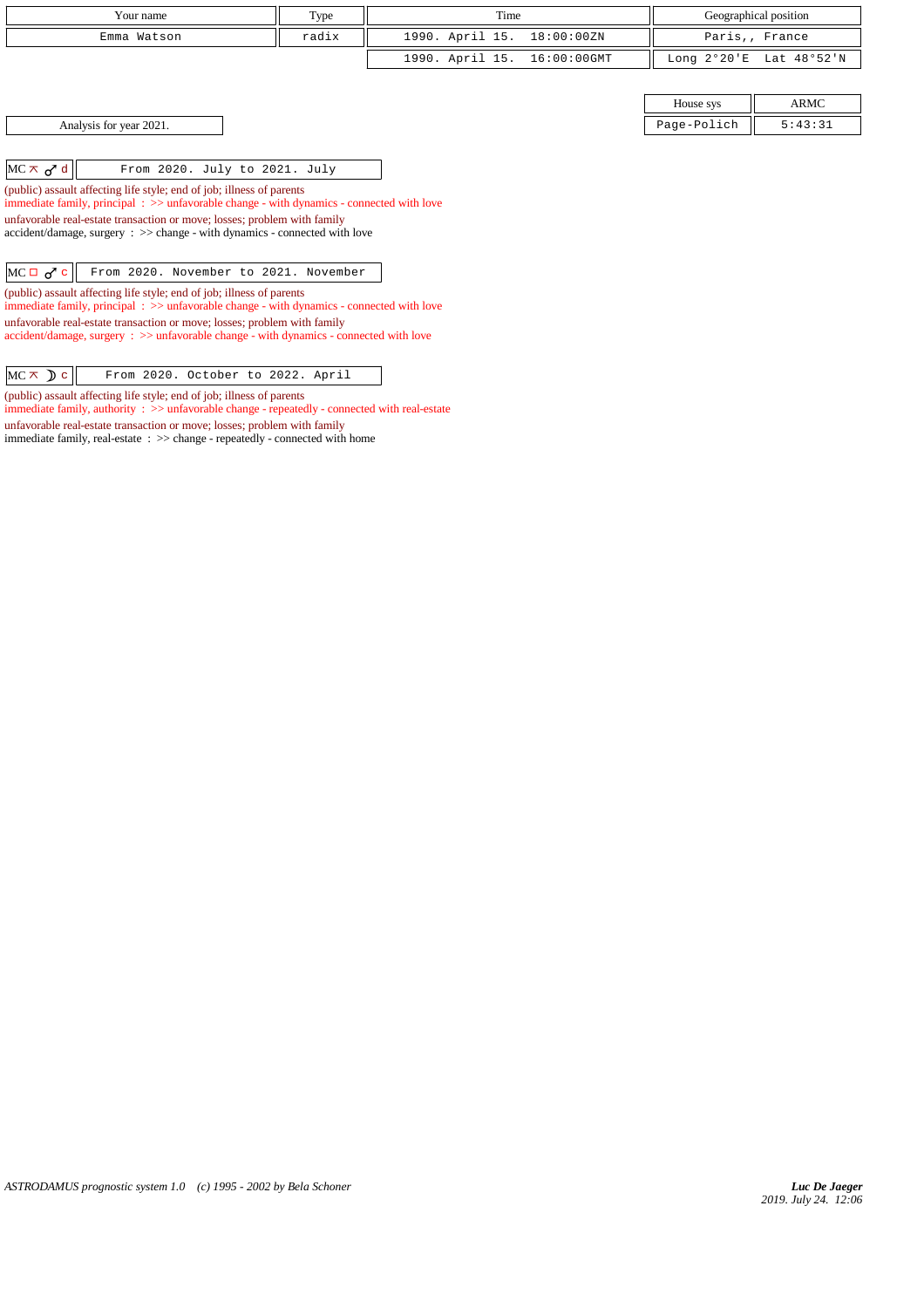| Your name                                                                                                                                                                  | Type  | Time                                                                                                                                             | Geographical position    |
|----------------------------------------------------------------------------------------------------------------------------------------------------------------------------|-------|--------------------------------------------------------------------------------------------------------------------------------------------------|--------------------------|
| Emma Watson                                                                                                                                                                | radix | 1990. April 15.<br>18:00:00ZN                                                                                                                    | Paris,, France           |
|                                                                                                                                                                            |       | 1990. April 15.<br>16:00:00GMT                                                                                                                   | Long 2°20'E Lat 48°52'N  |
|                                                                                                                                                                            |       |                                                                                                                                                  |                          |
|                                                                                                                                                                            |       |                                                                                                                                                  | <b>ARMC</b><br>House sys |
| Analysis for year 2022.                                                                                                                                                    |       |                                                                                                                                                  | 5:43:31<br>Page-Polich   |
|                                                                                                                                                                            |       |                                                                                                                                                  |                          |
| $MC \times \odot$<br>From 2021. April to 2022. October<br>$\mathbf{C}$                                                                                                     |       |                                                                                                                                                  |                          |
| unfavorable real-estate transaction or move; losses; problem with family                                                                                                   |       |                                                                                                                                                  |                          |
| accident/damage, surgery : >> important change - with positive final result - connected with self<br>(public) assault affecting life style; end of job; illness of parents |       |                                                                                                                                                  |                          |
| vocation/success, principal: >> change - with positive final result - connected with accident/damage                                                                       |       |                                                                                                                                                  |                          |
|                                                                                                                                                                            |       |                                                                                                                                                  |                          |
| Asc $\sigma$ $\sigma$ c<br>From 2021. August to 2022. August                                                                                                               |       |                                                                                                                                                  |                          |
| favorable change with marriage or partnership<br>love, sex/rarely childbirth : $\gg$ important change - with dynamics - connected with accident/damage                     |       |                                                                                                                                                  |                          |
|                                                                                                                                                                            |       | immediate family, education, accident/damage, surgery, death/divorce: >> important change - with dynamics - connected with sex/rarely childbirth |                          |
|                                                                                                                                                                            |       |                                                                                                                                                  |                          |
| Asc $\triangle$ $\triangle$ $\triangle$<br>From 2021. August to 2023. February                                                                                             |       |                                                                                                                                                  |                          |
| favorable change related to self                                                                                                                                           |       |                                                                                                                                                  |                          |
| immediate family, real-estate: >> favorable change - repeatedly - connected with home                                                                                      |       |                                                                                                                                                  |                          |
| favorable change with marriage or partnership<br>partner/spouse, law : $\gg$ favorable change - repeatedly - connected with immediate family                               |       |                                                                                                                                                  |                          |
|                                                                                                                                                                            |       |                                                                                                                                                  |                          |
| $MC \triangle 5c$<br>From 2021. November to 2023. March                                                                                                                    |       |                                                                                                                                                  |                          |
| improvement in life style; favorable change with job                                                                                                                       |       |                                                                                                                                                  |                          |
| vocation/success, immediate family : >> favorable change - with obstacles - connected with elderly person                                                                  |       |                                                                                                                                                  |                          |
| favorable real-estate transaction or move; joy with family<br>real-estate, immediate family : >> favorable change - with obstacles - connected with elderly person         |       |                                                                                                                                                  |                          |
|                                                                                                                                                                            |       |                                                                                                                                                  |                          |
| From 2022. January to 2023. July<br>Asc $\Delta$<br>$\mathbf{C}$                                                                                                           |       |                                                                                                                                                  |                          |
| favorable change related to self                                                                                                                                           |       |                                                                                                                                                  |                          |
| desire, friend(s) : $\gg$ favorable change - with positive final result - connected with self                                                                              |       |                                                                                                                                                  |                          |
| favorable change with marriage or partnership                                                                                                                              |       |                                                                                                                                                  |                          |

love, sex/rarely childbirth : >> favorable change - with positive final result - connected with self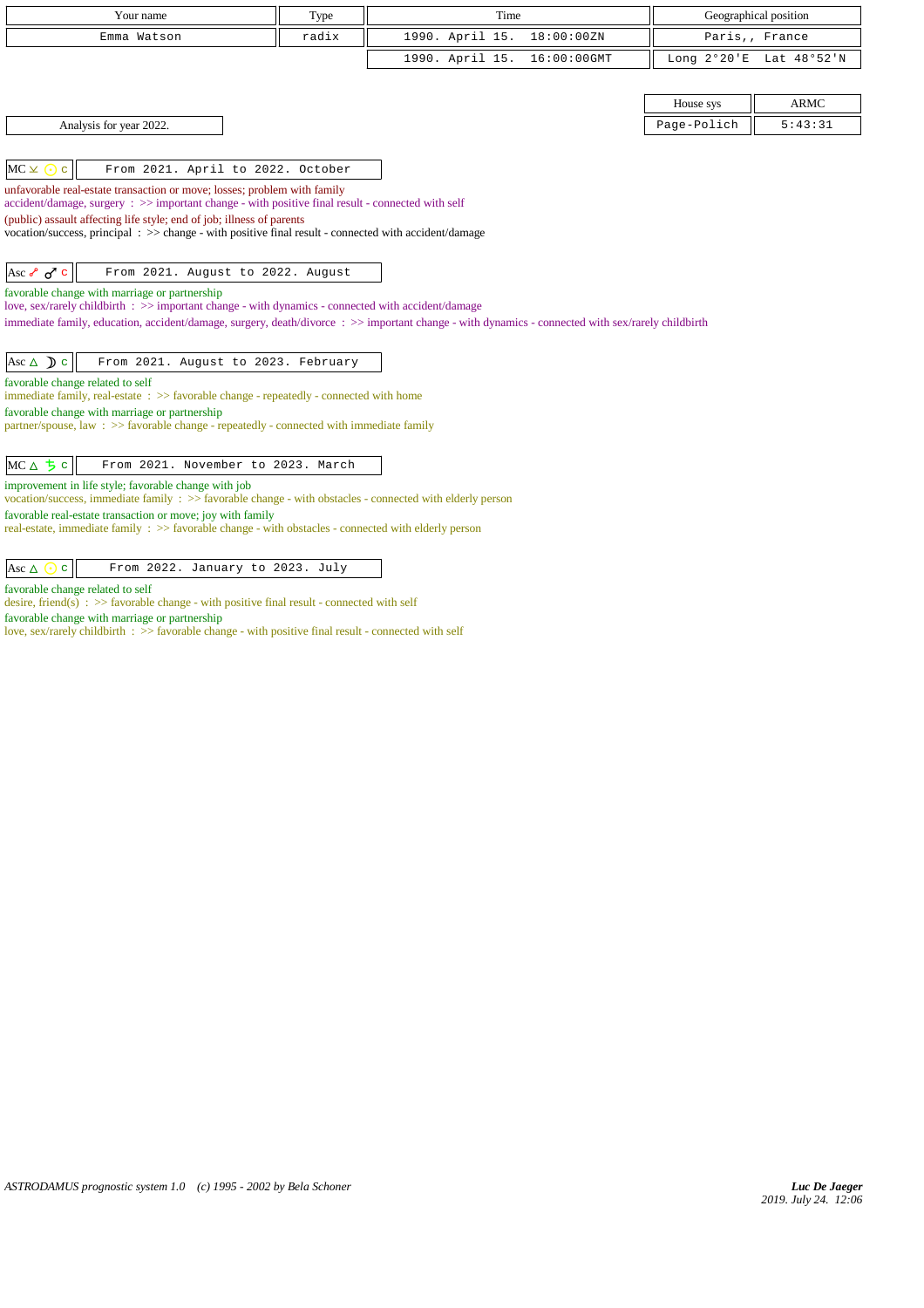| Your name   | Type  | Time                        | Geographical position   |
|-------------|-------|-----------------------------|-------------------------|
| Emma Watson | radix | 1990. April 15. 18:00:00ZN  | Paris,, France          |
|             |       | 1990. April 15. 16:00:00GMT | Long 2°20'E Lat 48°52'N |

| House sys |         |  |
|-----------|---------|--|
| lich      | ว - ว 1 |  |

Analysis for year 2023. Page-Polich 5:43:31

Asc c From 2022. August to 2023. December

health problems; risk of accident or surgery, death/separation/divorce in immediate environment: (scale: 4) love, child, real-estate, immediate family : >> change - with obstacles - connected with elderly person risk of divorce, end of love; health problem of partner (scale: 4) love, sex/rarely childbirth : >> change - with obstacles - connected with elderly person

 $\boxed{12 \Box \Box \Box \Box \Box}$  From 2023. February to 2024. February

beginning of secret love (or attempt); problems; health problems, (possible hospitalization) death/divorce, distant relatives : >> unfavorable change - with great luck - connected with real-estate

health problems, (possible hospitalization); unfavorable change with job

illness, work :  $>$  unfavorable change - with great luck - connected with immediate family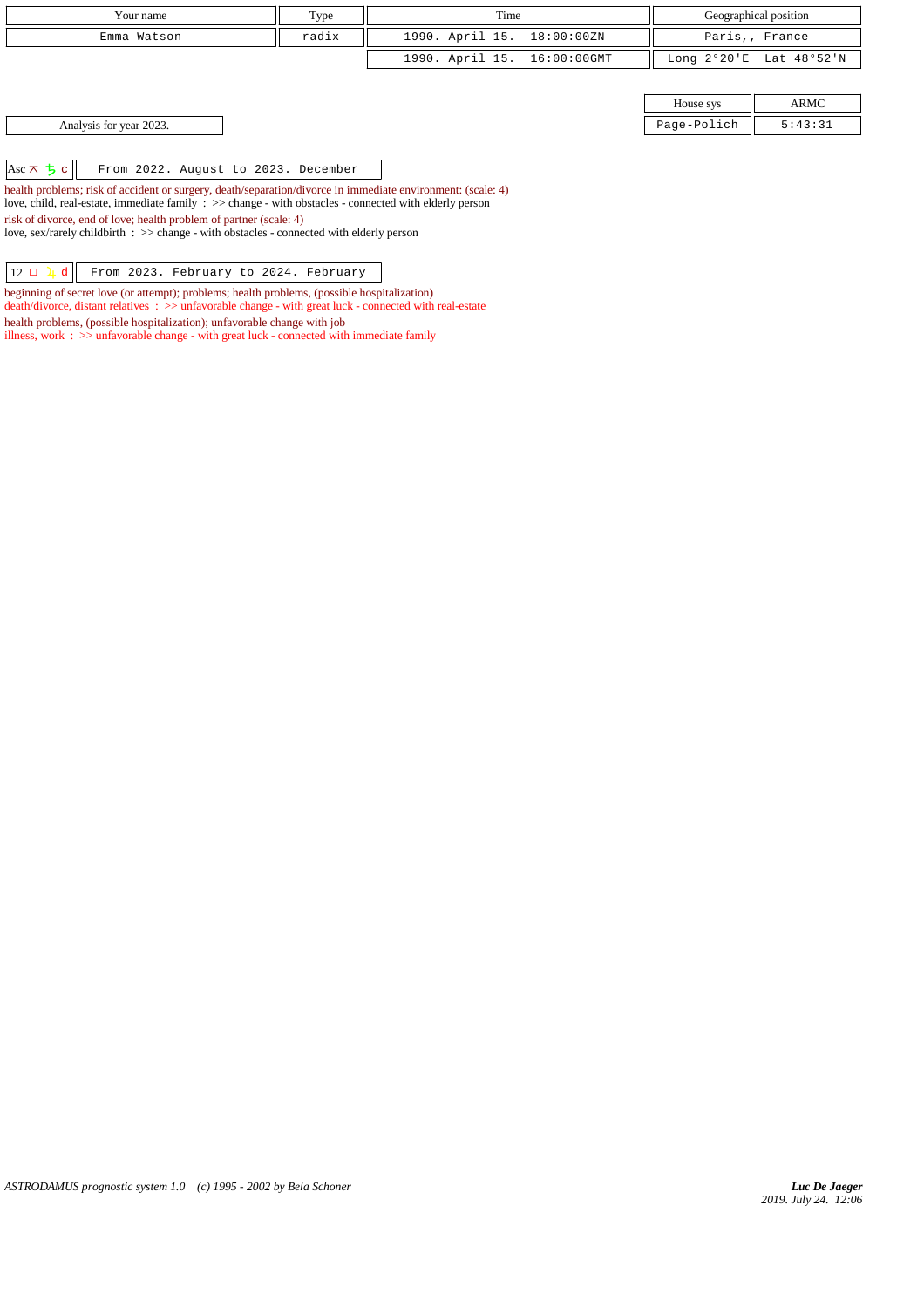| Your name                                              | Type  | Time                        |             | Geographical position   |
|--------------------------------------------------------|-------|-----------------------------|-------------|-------------------------|
| Emma Watson                                            | radix | 1990. April 15. 18:00:00ZN  |             | Paris,, France          |
|                                                        |       | 1990. April 15. 16:00:00GMT |             | Long 2°20'E Lat 48°52'N |
|                                                        |       |                             |             |                         |
|                                                        |       |                             | House sys   | ARMC                    |
| Analysis for year 2024.                                |       |                             | Page-Polich | 5:43:31                 |
|                                                        |       |                             |             |                         |
| $11 \times 1 d$<br>From 2023. October to 2024. October |       |                             |             |                         |

beginning of love; joy with child; pleasantness

child, love : >> favorable change - with great luck - connected with immediate family

beginning of new friendship; desire(s), pleasantness

friend(s), desire :  $\gg$  favorable change - with great luck - connected with immediate family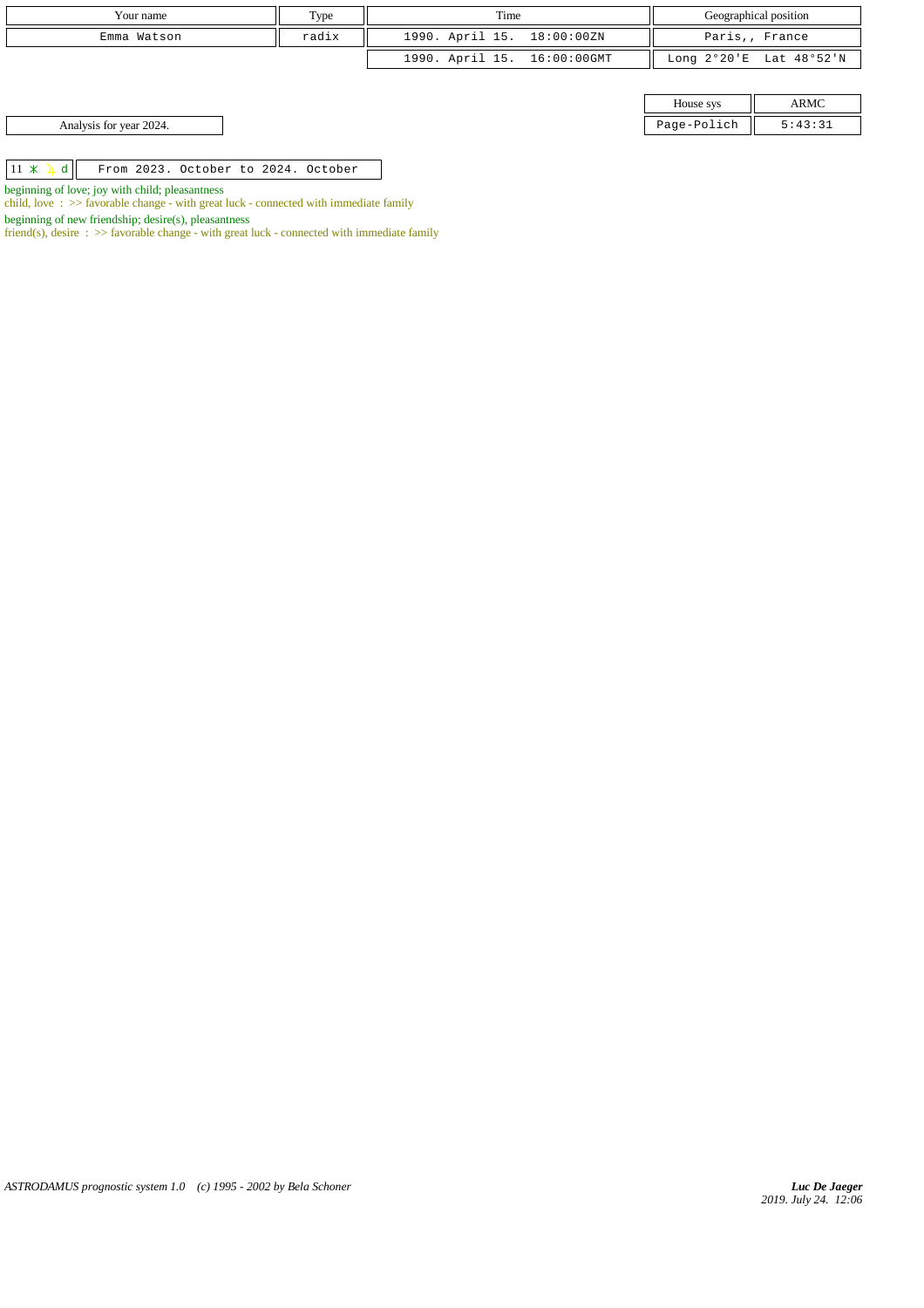| Your name                                                                                                                                                                                | Type  | Time            |             |                       | Geographical position |
|------------------------------------------------------------------------------------------------------------------------------------------------------------------------------------------|-------|-----------------|-------------|-----------------------|-----------------------|
| Emma Watson                                                                                                                                                                              | radix | 1990. April 15. | 18:00:00ZN  |                       | Paris,, France        |
|                                                                                                                                                                                          |       | 1990. April 15. | 16:00:00GMT | Long $2^{\circ}20$ 'E | Lat 48°52'N           |
|                                                                                                                                                                                          |       |                 |             |                       |                       |
|                                                                                                                                                                                          |       |                 |             | House sys             | <b>ARMC</b>           |
| Analysis for year 2025.                                                                                                                                                                  |       |                 |             | Page-Polich           | 5:43:31               |
|                                                                                                                                                                                          |       |                 |             |                       |                       |
| $3 \times 5d$<br>From 2024. August to 2025. December                                                                                                                                     |       |                 |             |                       |                       |
| problem with law; unfavorable foreign travel; poor school test results                                                                                                                   |       |                 |             |                       |                       |
| distant relatives, law: >> change - with obstacles - connected with elderly person                                                                                                       |       |                 |             |                       |                       |
| problem with sibling; unfavorable travel; poor school test result; unfavorable communication<br>immediate family, education : >> change - with obstacles - connected with elderly person |       |                 |             |                       |                       |
|                                                                                                                                                                                          |       |                 |             |                       |                       |
| $2 * 5d$<br>From 2024. August to 2025. December                                                                                                                                          |       |                 |             |                       |                       |
| (if existed) end of risk of divorce; improvement of partner's financial situation                                                                                                        |       |                 |             |                       |                       |
| illness, sex/rarely childbirth $\therefore$ > favorable change - with obstacles - connected with elderly person                                                                          |       |                 |             |                       |                       |
| improvement of financial situation                                                                                                                                                       |       |                 |             |                       |                       |
| finances : >> favorable change - with obstacles - connected with elderly person                                                                                                          |       |                 |             |                       |                       |
| $\sigma$ $\star$ $\uparrow$ $\uparrow$ $d$<br>From 2024. July to 2026. January                                                                                                           |       |                 |             |                       |                       |
| events determining long term tendencies:                                                                                                                                                 |       |                 |             |                       |                       |
| immediate family, education, accident/damage, surgery, death/divorce : >> important change - with dynamics                                                                               |       |                 |             |                       |                       |
|                                                                                                                                                                                          |       |                 |             |                       |                       |
| ዄ∣ <i>;</i> #d<br>From 2024. June to 2026. June<br>D                                                                                                                                     |       |                 |             |                       |                       |
| events determining long term tendencies:                                                                                                                                                 |       |                 |             |                       |                       |
| real-estate, immediate family : >> important change - repeatedly                                                                                                                         |       |                 |             |                       |                       |
| From 2024. November to 2026. March                                                                                                                                                       |       |                 |             |                       |                       |
| $2 * P c$<br>(if existed) end of risk of divorce; improvement of partner's financial situation                                                                                           |       |                 |             |                       |                       |
| sex/rarely childbirth, illness: >> favorable change - in the extreme - connected with over reach                                                                                         |       |                 |             |                       |                       |
| improvement of financial situation                                                                                                                                                       |       |                 |             |                       |                       |
| $finances : \gg$ favorable change - in the extreme - connected with illness                                                                                                              |       |                 |             |                       |                       |
| $3 \times P$ c<br>From 2024. November to 2026. March                                                                                                                                     |       |                 |             |                       |                       |
| problem with law; unfavorable foreign travel; poor school test results                                                                                                                   |       |                 |             |                       |                       |
| law, foreign countries $\Rightarrow$ $\Rightarrow$ change - in the extreme - connected with illness                                                                                      |       |                 |             |                       |                       |
| problem with sibling; unfavorable travel; poor school test result; unfavorable communication                                                                                             |       |                 |             |                       |                       |
| immediate family, administration $\Rightarrow$ $\Rightarrow$ change - in the extreme - connected with illness                                                                            |       |                 |             |                       |                       |
| 3<br>d<br>From 2024. November to 2026. May<br>$\Delta$<br>(⊷                                                                                                                             |       |                 |             |                       |                       |
| joy with sibling; domestic travel or examination; favorable communication                                                                                                                |       |                 |             |                       |                       |
| immediate family, administration $\Rightarrow$ S favorable change - with positive final result - connected with self                                                                     |       |                 |             |                       |                       |
| foreign travel; favorable law procedure<br>authority, law: >> favorable change - with positive final result - connected with self                                                        |       |                 |             |                       |                       |
|                                                                                                                                                                                          |       |                 |             |                       |                       |
| $\mathbf d$<br>$2 \times \odot$<br>From 2024. November to 2026. May                                                                                                                      |       |                 |             |                       |                       |
| financial decline, incidental expenses                                                                                                                                                   |       |                 |             |                       |                       |
| finances: >> important change - with positive final result - connected with accident/damage                                                                                              |       |                 |             |                       |                       |
| end of love, divorce; risk of accident or surgery in immediate environment: (scale: 3)<br>death/divorce, accident/damage: >> change - with positive final result - connected with self   |       |                 |             |                       |                       |
|                                                                                                                                                                                          |       |                 |             |                       |                       |
| $I \cup R$<br>From 2025. March to 2026. September                                                                                                                                        |       |                 |             |                       |                       |
| events determining long term tendencies:                                                                                                                                                 |       |                 |             |                       |                       |
| real-estate, immediate family, work, illness : >> important change - with great luck                                                                                                     |       |                 |             |                       |                       |
|                                                                                                                                                                                          |       |                 |             |                       |                       |
| From 2024. December to 2026. December<br>$\lambda$   II q                                                                                                                                |       |                 |             |                       |                       |
| events determining long term tendencies:<br>desire, friend(s), accident/damage, surgery, death/divorce : $\gg$ important change - with positive final result                             |       |                 |             |                       |                       |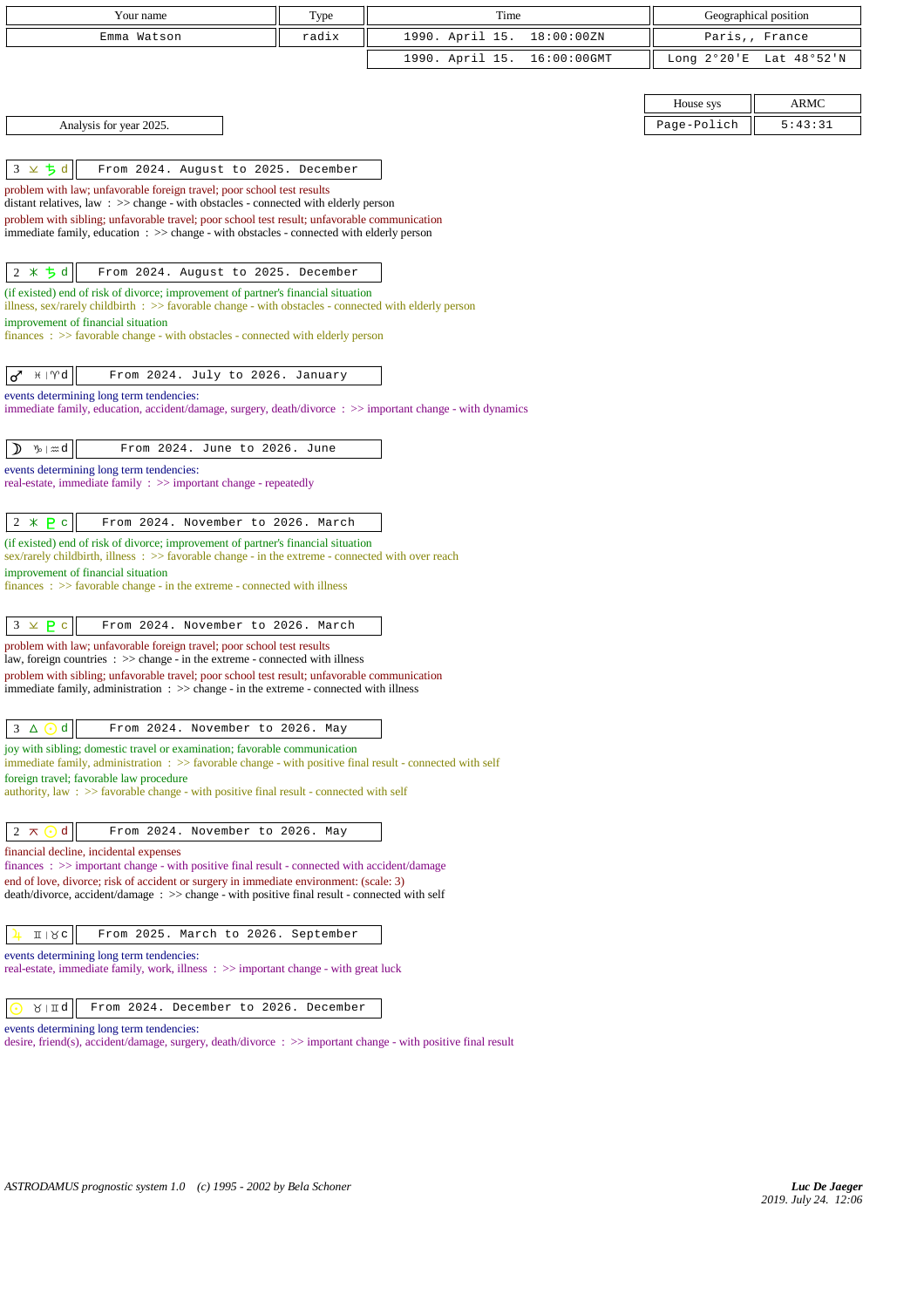| Your name                                                                                                                                                                                                   | Type  | Time                           |             | Geographical position   |
|-------------------------------------------------------------------------------------------------------------------------------------------------------------------------------------------------------------|-------|--------------------------------|-------------|-------------------------|
| Emma Watson                                                                                                                                                                                                 | radix | 1990. April 15.<br>18:00:00ZN  |             | Paris,, France          |
|                                                                                                                                                                                                             |       | 1990. April 15.<br>16:00:00GMT |             | Long 2°20'E Lat 48°52'N |
|                                                                                                                                                                                                             |       |                                |             |                         |
|                                                                                                                                                                                                             |       |                                | House sys   | <b>ARMC</b>             |
| Analysis for year 2026.                                                                                                                                                                                     |       |                                | Page-Polich | 5:43:31                 |
|                                                                                                                                                                                                             |       |                                |             |                         |
| $\mathcal{D}$ d<br>From 2025. April to 2026. October<br>3 <sub>o</sub>                                                                                                                                      |       |                                |             |                         |
| joy with sibling; domestic travel or examination; favorable communication<br>immediate family, travel: >> important change - repeatedly - connected with real-estate                                        |       |                                |             |                         |
| foreign countries, law $\Rightarrow$ important change - repeatedly - connected with immediate family                                                                                                        |       |                                |             |                         |
|                                                                                                                                                                                                             |       |                                |             |                         |
| $2 \times d$<br>From 2025. May to 2026. November                                                                                                                                                            |       |                                |             |                         |
| end of love, divorce; risk of accident or surgery, death/separation/divorce in immediate environment: (scale: 4)<br>illness, surgery : >> unfavorable change - repeatedly - connected with immediate family |       |                                |             |                         |
| financial decline, incidental expenses                                                                                                                                                                      |       |                                |             |                         |
| $finances : \gg change - repeatedly - connected with immediate family$                                                                                                                                      |       |                                |             |                         |
| $3 \times d d$<br>From 2025. October to 2026. October                                                                                                                                                       |       |                                |             |                         |
| foreign travel; favorable law procedure                                                                                                                                                                     |       |                                |             |                         |
| authority, law $\Rightarrow$ Savorable change - with dynamics - connected with love                                                                                                                         |       |                                |             |                         |
| joy with sibling; domestic travel or examination; favorable communication<br>immediate family, administration : >> favorable change - with dynamics - connected with love                                   |       |                                |             |                         |
|                                                                                                                                                                                                             |       |                                |             |                         |
| $2 \Box \sigma^d$<br>From 2025. October to 2026. October                                                                                                                                                    |       |                                |             |                         |
| financial decline, incidental expenses                                                                                                                                                                      |       |                                |             |                         |
| finances : >> unfavorable change - with dynamics - connected with death/divorce<br>end of love, divorce; risk of accident or surgery, death/separation/divorce in immediate environment: (scale: 7)         |       |                                |             |                         |
| death/divorce, accident/damage : >> unfavorable change - with dynamics - connected with love                                                                                                                |       |                                |             |                         |
|                                                                                                                                                                                                             |       |                                |             |                         |
| $m + d$<br>From 2025. August to 2027. February<br>ち                                                                                                                                                         |       |                                |             |                         |
| events determining long term tendencies:<br>love, child, real-estate, immediate family : >> important change - with obstacles                                                                               |       |                                |             |                         |
|                                                                                                                                                                                                             |       |                                |             |                         |
| $11 \triangle \sigma^{\prime}$ c<br>From 2026. May to 2027. May                                                                                                                                             |       |                                |             |                         |
| beginning of new friendship; desire(s), pleasantness                                                                                                                                                        |       |                                |             |                         |
| friend(s), desire $\Rightarrow$ Savorable change - with dynamics - connected with love<br>beginning of love; joy with child; pleasantness                                                                   |       |                                |             |                         |
| love, sex/rarely childbirth : >> favorable change - with dynamics - connected with male                                                                                                                     |       |                                |             |                         |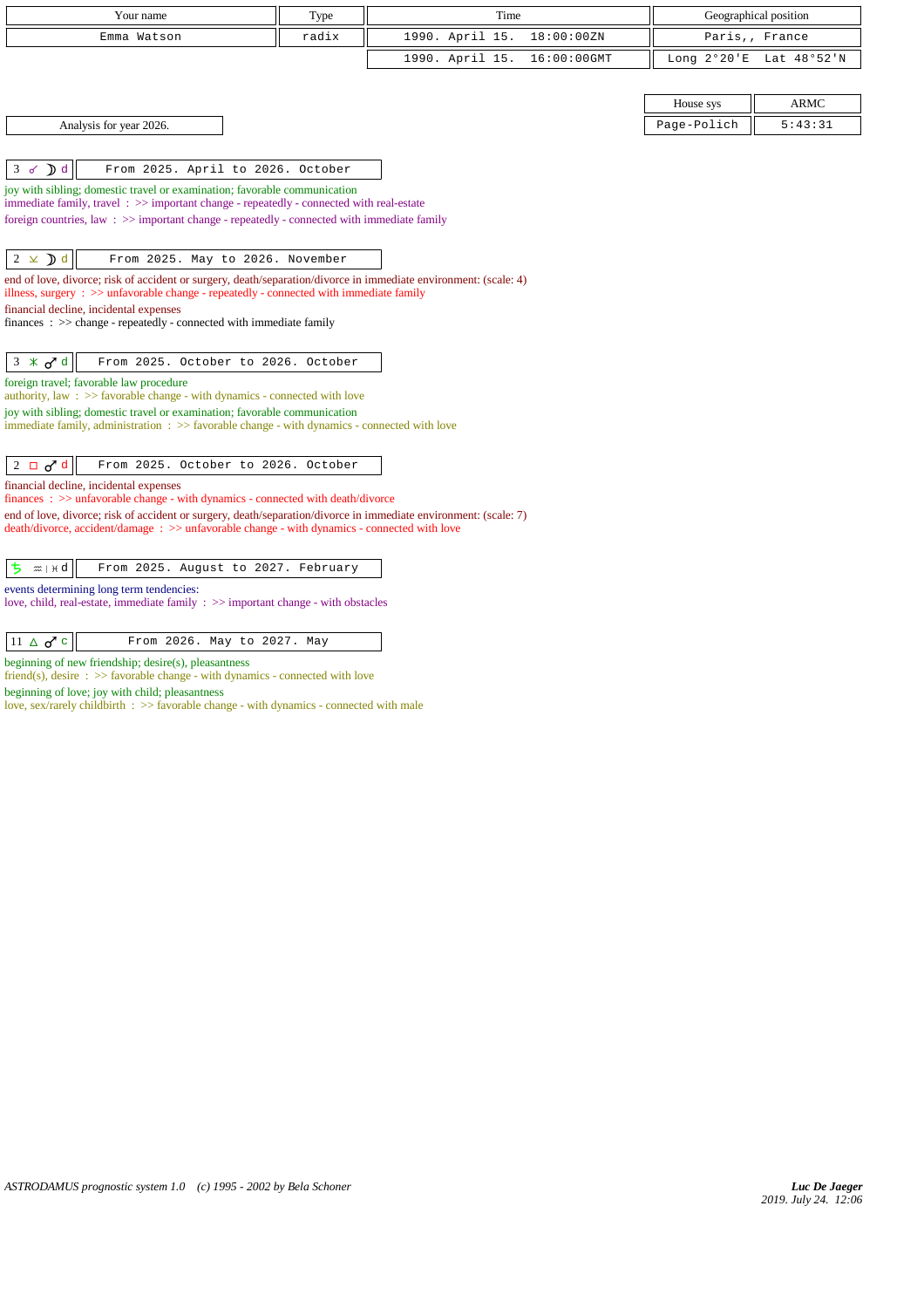| Your name                                                                                                                                                                                               | Type  | Time            |             |             | Geographical position   |
|---------------------------------------------------------------------------------------------------------------------------------------------------------------------------------------------------------|-------|-----------------|-------------|-------------|-------------------------|
| Emma Watson                                                                                                                                                                                             | radix | 1990. April 15. | 18:00:00ZN  |             | Paris,, France          |
|                                                                                                                                                                                                         |       | 1990. April 15. | 16:00:00GMT |             | Long 2°20'E Lat 48°52'N |
|                                                                                                                                                                                                         |       |                 |             |             |                         |
|                                                                                                                                                                                                         |       |                 |             | House sys   | <b>ARMC</b>             |
| Analysis for year 2027.                                                                                                                                                                                 |       |                 |             | Page-Polich | 5:43:31                 |
|                                                                                                                                                                                                         |       |                 |             |             |                         |
| $11 \rightarrow$ D c<br>From 2026. April to 2027. October                                                                                                                                               |       |                 |             |             |                         |
| beginning of love; joy with child; pleasantness                                                                                                                                                         |       |                 |             |             |                         |
| child, luck $\Rightarrow$ important change - repeatedly - connected with immediate family<br>desire, friend(s) : $\gg$ important change - repeatedly - connected with immediate family                  |       |                 |             |             |                         |
|                                                                                                                                                                                                         |       |                 |             |             |                         |
| $12 \times d$ c<br>From 2027. January to 2028. January                                                                                                                                                  |       |                 |             |             |                         |
| problems; health problems, (possible hospitalization)<br>accident/damage, surgery : >> unfavorable change - with dynamics - connected with love                                                         |       |                 |             |             |                         |
| health problems, (possible hospitalization); unfavorable change with job                                                                                                                                |       |                 |             |             |                         |
| illness, work $\Rightarrow$ >> change - with dynamics - connected with love                                                                                                                             |       |                 |             |             |                         |
|                                                                                                                                                                                                         |       |                 |             |             |                         |
| $11 \times$<br>$\mathbf{C}^{\top}$<br>From 2026. October to 2028. April                                                                                                                                 |       |                 |             |             |                         |
| beginning of love; joy with child; pleasantness<br>love, sex/rarely childbirth : $\gg$ favorable change - with positive final result - connected with self                                              |       |                 |             |             |                         |
| beginning of new friendship; desire(s), pleasantness                                                                                                                                                    |       |                 |             |             |                         |
| desire, friend(s) : $\gg$ favorable change - with positive final result - connected with self                                                                                                           |       |                 |             |             |                         |
| $12 \times D c$<br>From 2026. December to 2028. June                                                                                                                                                    |       |                 |             |             |                         |
| problems; health problems, (possible hospitalization)                                                                                                                                                   |       |                 |             |             |                         |
| surgery, accident/damage: >> unfavorable change - repeatedly - connected with immediate family<br>health problems, (possible hospitalization); unfavorable change with job                              |       |                 |             |             |                         |
| illness, work : >> change - repeatedly - connected with immediate family                                                                                                                                |       |                 |             |             |                         |
|                                                                                                                                                                                                         |       |                 |             |             |                         |
| $2 \triangle \Phi$ c<br>From 2027. June to 2028. June                                                                                                                                                   |       |                 |             |             |                         |
| improvement of financial situation                                                                                                                                                                      |       |                 |             |             |                         |
| $finances : >> favorable change - with tension - connected with immediate family$<br>(if existed) end of risk of divorce; improvement of partner's financial situation                                  |       |                 |             |             |                         |
| $sex/rarely childbirth$ , illness : $>>$ favorable change - with tension - connected with immediate family                                                                                              |       |                 |             |             |                         |
|                                                                                                                                                                                                         |       |                 |             |             |                         |
| $11 \times 5c$<br>From 2027. May to 2028. September                                                                                                                                                     |       |                 |             |             |                         |
| separation from friends; desires are fulfilled with great difficulties<br>desire, friend(s) : $\gg$ change - with obstacles - connected with death/divorce                                              |       |                 |             |             |                         |
| gynecology problem; end of love; problem with child; unpleasantness                                                                                                                                     |       |                 |             |             |                         |
| love, child: >> change - with obstacles - connected with death/divorce                                                                                                                                  |       |                 |             |             |                         |
|                                                                                                                                                                                                         |       |                 |             |             |                         |
| $3 \times \xi$ c<br>From 2027. June to 2028. June                                                                                                                                                       |       |                 |             |             |                         |
| problem with sibling; unfavorable travel; poor school test result; unfavorable communication<br>immediate family, communication : >> unfavorable change - with tension - connected with accident/damage |       |                 |             |             |                         |
| problem with law; unfavorable foreign travel; poor school test results<br>distant relatives, foreign countries $\Rightarrow$ change - with tension - connected with accident/damage                     |       |                 |             |             |                         |
|                                                                                                                                                                                                         |       |                 |             |             |                         |
| $2 \Delta \Psi c$<br>From 2027. May to 2028. September                                                                                                                                                  |       |                 |             |             |                         |
| improvement of financial situation                                                                                                                                                                      |       |                 |             |             |                         |

finances :  $\gg$  favorable change - with irregularity - connected with work

(if existed) end of risk of divorce; improvement of partner's financial situation

illness, sex/rarely childbirth :  $\gg$  favorable change - with irregularity - connected with work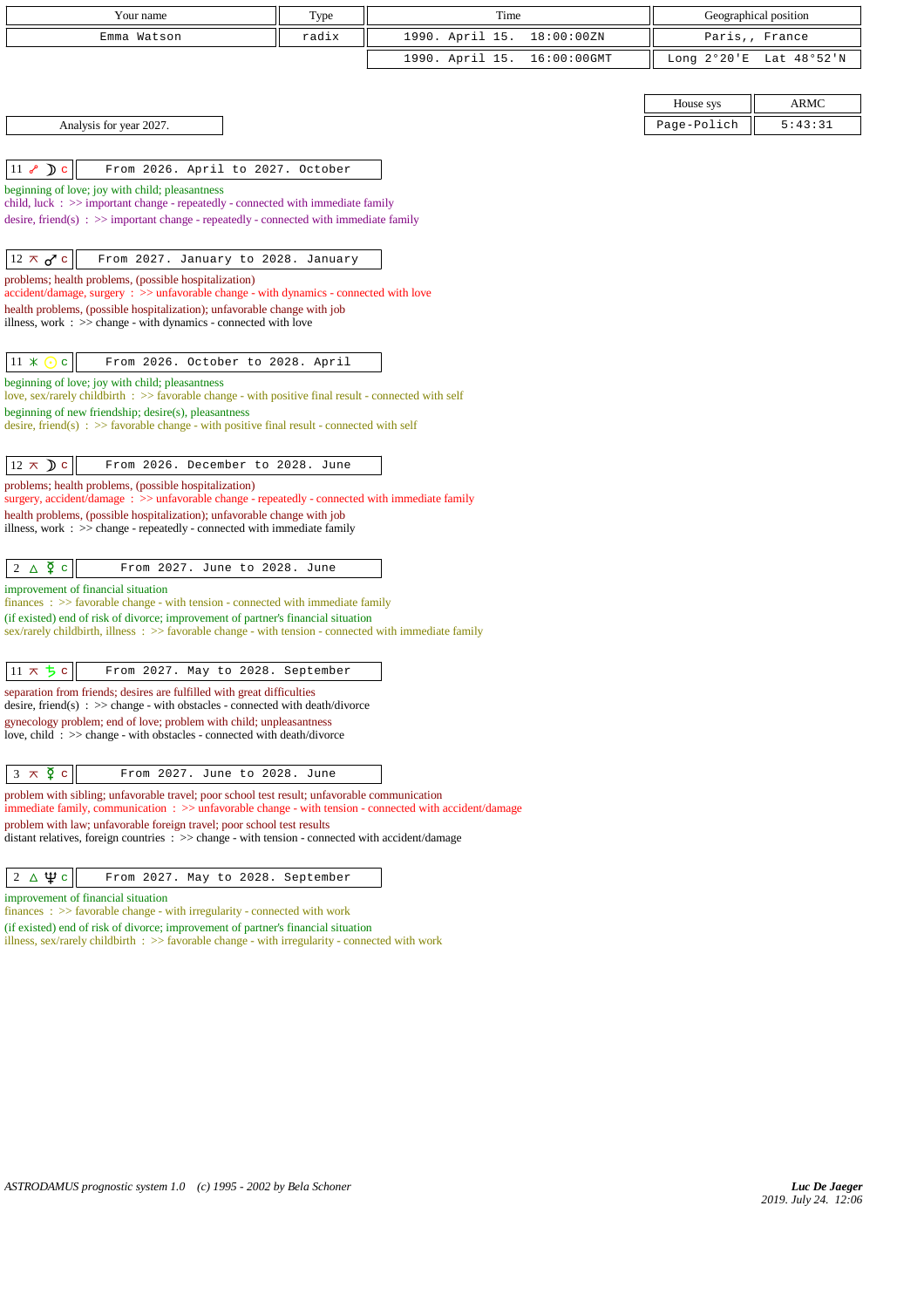| Your name                                                                                                                                                                                              | Type  | Time            |             |                       | Geographical position |
|--------------------------------------------------------------------------------------------------------------------------------------------------------------------------------------------------------|-------|-----------------|-------------|-----------------------|-----------------------|
| Emma Watson                                                                                                                                                                                            | radix | 1990. April 15. | 18:00:00ZN  |                       | Paris,, France        |
|                                                                                                                                                                                                        |       | 1990. April 15. | 16:00:00GMT | Long $2^{\circ}20$ 'E | Lat 48°52'N           |
|                                                                                                                                                                                                        |       |                 |             |                       |                       |
|                                                                                                                                                                                                        |       |                 |             | House sys             | <b>ARMC</b>           |
| Analysis for year 2028.                                                                                                                                                                                |       |                 |             | Page-Polich           | 5:43:31               |
|                                                                                                                                                                                                        |       |                 |             |                       |                       |
| $3 \Box \Psi c$<br>From 2027. June to 2028. October                                                                                                                                                    |       |                 |             |                       |                       |
| problem with sibling; unfavorable travel; poor school test result; unfavorable communication<br>immediate family, travel $\Rightarrow$ >> unfavorable change - with irregularity - connected with work |       |                 |             |                       |                       |
| problem with law; unfavorable foreign travel; poor school test results<br>law, distant relatives $\therefore$ >> unfavorable change - with irregularity - connected with work                          |       |                 |             |                       |                       |
|                                                                                                                                                                                                        |       |                 |             |                       |                       |
| $12 \Box \odot c$<br>From 2027. June to 2028. December                                                                                                                                                 |       |                 |             |                       |                       |
| problems; health problems, (possible hospitalization)<br>$accident/damage$ , surgery : $\gg$ important change - with positive final result - connected with self                                       |       |                 |             |                       |                       |
| health problems, (possible hospitalization); unfavorable change with job                                                                                                                               |       |                 |             |                       |                       |
| illness, work $\Rightarrow$ > important change - with positive final result - connected with accident/damage                                                                                           |       |                 |             |                       |                       |
| 12 $\sim$ 5 c<br>From 2028. January to 2029. May                                                                                                                                                       |       |                 |             |                       |                       |

*ASTRODAMUS prognostic system 1.0 (c) 1995 - 2002 by Bela Schoner*

unfavorable change with job or illness

work, illness : >> important change - with obstacles - connected with elderly person

beginning of secret love (or attempt); problems; health problems, (possible hospitalization) accident/damage, death/divorce : >> unfavorable change - unexpectedly - connected with love

12 **B** d From 2028. May to 2029. May

health problems, (possible hospitalization); unfavorable change with job work, illness : >> unfavorable change - unexpectedly - connected with love

death/divorce, accident/damage : >> important change - with obstacles - connected with elderly person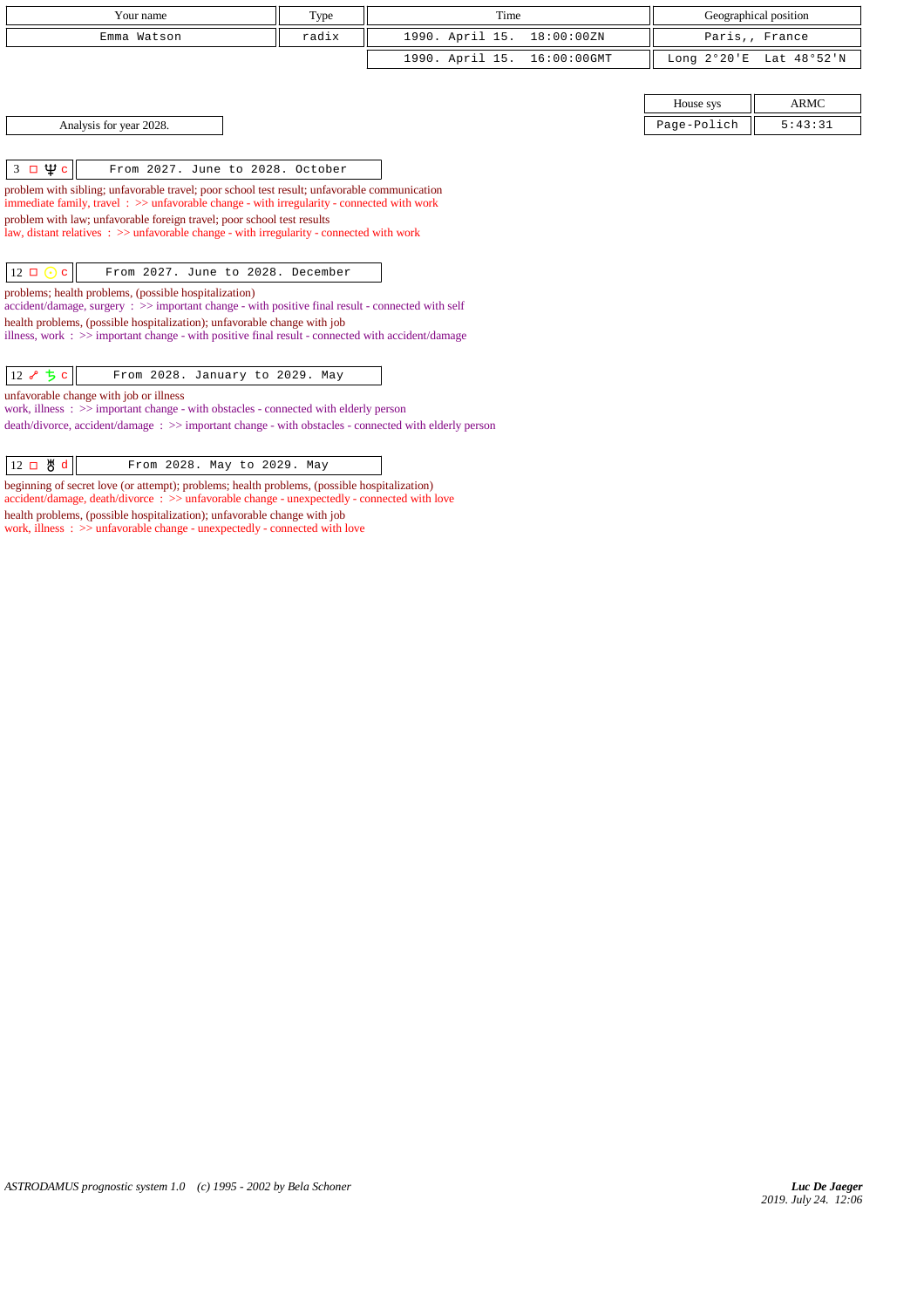| Your name                                                                                                                                       | Type  | Time            |             |             | Geographical position   |
|-------------------------------------------------------------------------------------------------------------------------------------------------|-------|-----------------|-------------|-------------|-------------------------|
| Emma Watson                                                                                                                                     | radix | 1990. April 15. | 18:00:00ZN  |             | Paris,, France          |
|                                                                                                                                                 |       | 1990. April 15. | 16:00:00GMT |             | Long 2°20'E Lat 48°52'N |
|                                                                                                                                                 |       |                 |             |             |                         |
|                                                                                                                                                 |       |                 |             | House sys   | <b>ARMC</b>             |
| Analysis for year 2029.                                                                                                                         |       |                 |             | Page-Polich | 5:43:31                 |
|                                                                                                                                                 |       |                 |             |             |                         |
| From 2028. July to 2029. July<br>$12 \pi$<br>d                                                                                                  |       |                 |             |             |                         |
| problems; health problems, (possible hospitalization)<br>death/divorce, secret : >> unfavorable change - with good luck - connected with female |       |                 |             |             |                         |
| health problems, (possible hospitalization); unfavorable change with job                                                                        |       |                 |             |             |                         |
| work, illness : >> change - with good luck - connected with finances                                                                            |       |                 |             |             |                         |
|                                                                                                                                                 |       |                 |             |             |                         |
| $\mathbf d$<br>From 2028. July to 2029. July<br>Asc $\Delta$                                                                                    |       |                 |             |             |                         |
| favorable change related to self<br>real-estate, immediate family, work, illness: >> favorable change - with great luck - connected with law    |       |                 |             |             |                         |
| favorable change with marriage or partnership                                                                                                   |       |                 |             |             |                         |
| law, partner/spouse : >> favorable change - with great luck - connected with immediate family                                                   |       |                 |             |             |                         |
| 11 △ 5 d<br>From 2029. January to 2030. January                                                                                                 |       |                 |             |             |                         |
| beginning of new friendship; desire(s), pleasantness                                                                                            |       |                 |             |             |                         |
| friend(s), desire $\Rightarrow$ >> favorable change - unexpectedly - connected with love<br>beginning of love; joy with child; pleasantness     |       |                 |             |             |                         |
| love, child: >> favorable change - unexpectedly - connected with work                                                                           |       |                 |             |             |                         |
|                                                                                                                                                 |       |                 |             |             |                         |
| $ 11 \rangle$ م<br>d<br>From 2029. March to 2030. March                                                                                         |       |                 |             |             |                         |
| beginning of love; joy with child; pleasantness<br>love, child: >> important change - with good luck - connected with finances                  |       |                 |             |             |                         |
| desire, friend(s) : $\gg$ important change - with good luck - connected with finances                                                           |       |                 |             |             |                         |
|                                                                                                                                                 |       |                 |             |             |                         |
| $MC \times 1$<br>From 2029. May to 2030. May<br>d                                                                                               |       |                 |             |             |                         |
| unfavorable real-estate transaction or move; losses; problem with family                                                                        |       |                 |             |             |                         |

immediate family, real-estate :  $\gg$  unfavorable change - with great luck - connected with death/divorce (public) assault affecting life style; end of job; illness of parents

immediate family, vocation/success : >> change - with great luck - connected with real-estate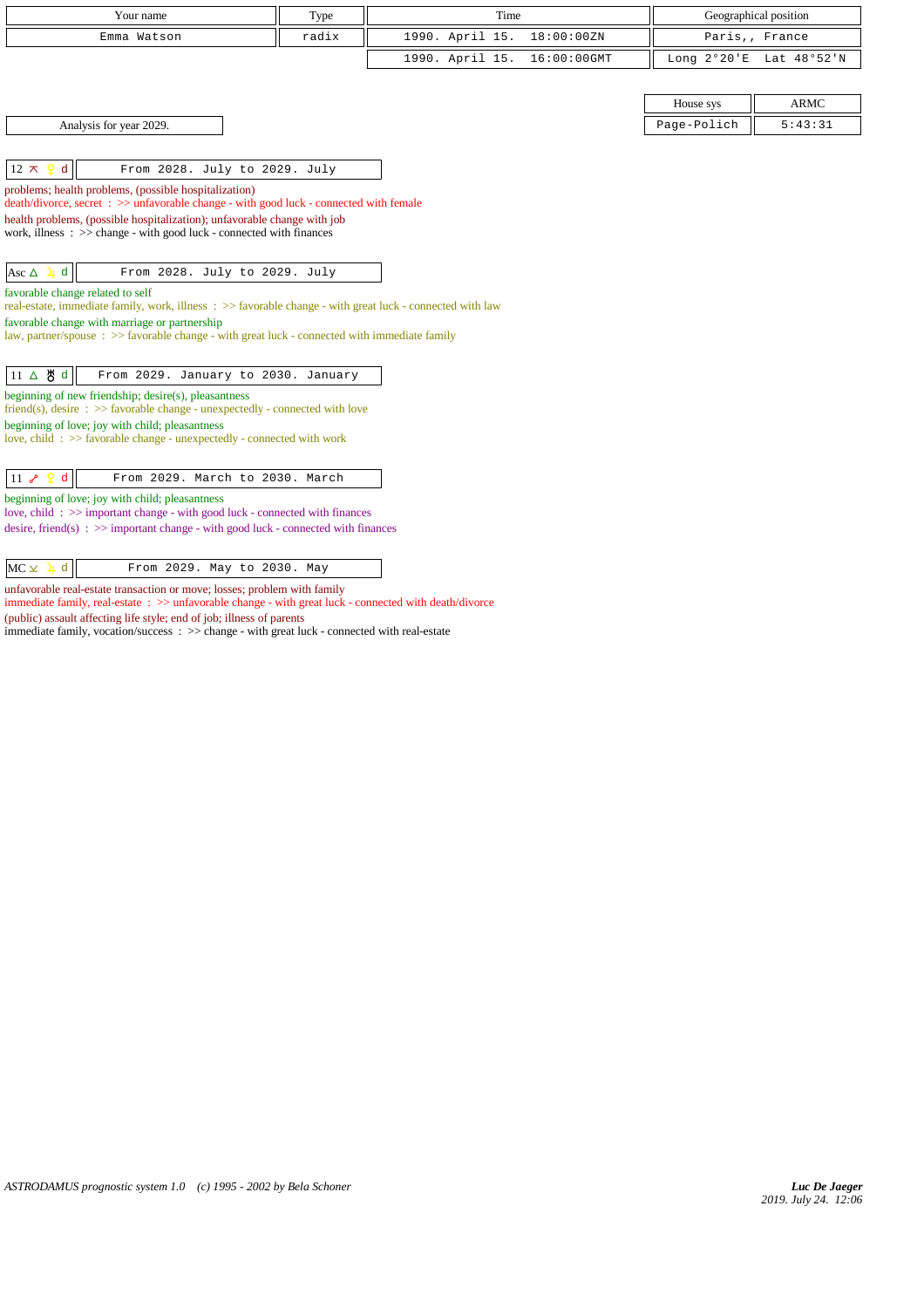| Your name                                                                                                       | Type  | Time                        |             | Geographical position   |
|-----------------------------------------------------------------------------------------------------------------|-------|-----------------------------|-------------|-------------------------|
| Emma Watson                                                                                                     | radix | 1990. April 15. 18:00:00ZN  |             | Paris,, France          |
|                                                                                                                 |       | 1990. April 15. 16:00:00GMT |             | Long 2°20'E Lat 48°52'N |
|                                                                                                                 |       |                             |             |                         |
|                                                                                                                 |       |                             | House sys   | ARMC                    |
| Analysis for year 2030.                                                                                         |       |                             | Page-Polich | 5:43:31                 |
|                                                                                                                 |       |                             |             |                         |
| $MC \sim P c$<br>From 2030. February to 2031. June                                                              |       |                             |             |                         |
| the contract of the contract of the contract of the contract of the contract of the contract of the contract of |       |                             |             |                         |

favorable real-estate transaction or move; joy with family

immediate family, real-estate :  $\gg$  important change - in the extreme - connected with illness

 $\;$  immediate family, vocation/success  $\; : \; >>$  important change - in the extreme - connected with illness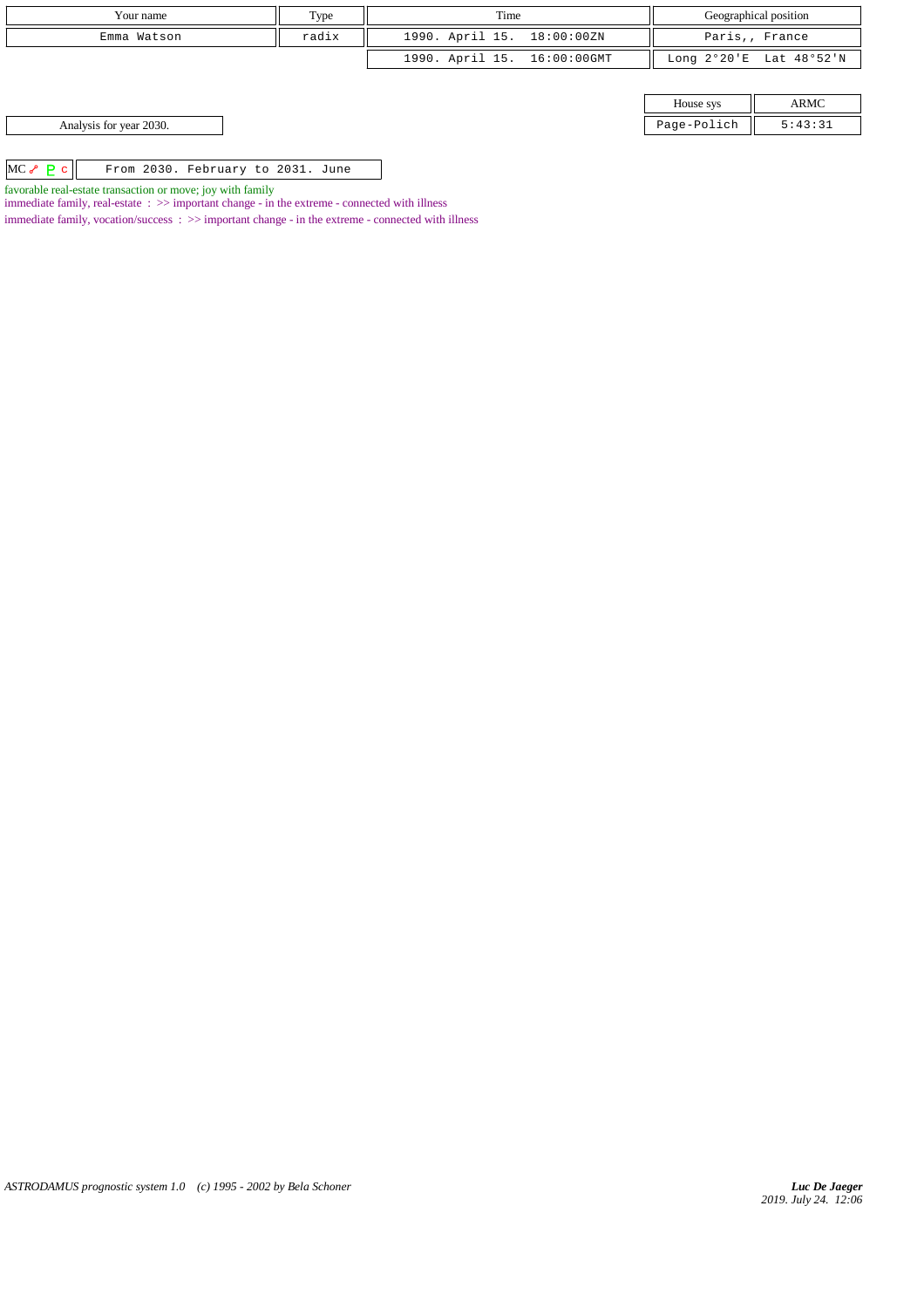| Your name   | Type  | Time                        | Geographical position   |
|-------------|-------|-----------------------------|-------------------------|
| Emma Watson | radix | 1990. April 15. 18:00:00ZN  | Paris,, France          |
|             |       | 1990. April 15. 16:00:00GMT | Long 2°20'E Lat 48°52'N |

House sys ARMC Analysis for year 2031. Page-Polich 5:43:31

| events determining long term tendencies: |  |  |  |  |  |  |  |
|------------------------------------------|--|--|--|--|--|--|--|

love, child, real-estate, immediate family : >> important change - unexpectedly

| ∷ ⊯ ∣ ∿⊳ ຕ ∐<br>From 2030. July to 2032. January |  |
|--------------------------------------------------|--|
|--------------------------------------------------|--|

events determining long term tendencies:

finances, foreign countries, law : >> important change - with good luck

| $ {\rm Asc} \Box {\sf P} {\sf c} $ From 2030. December to 2032. April |  |  |  |  |
|-----------------------------------------------------------------------|--|--|--|--|

health problems;

immediate family, education, finances :  $\gg$  important change - in the extreme - connected with illness risk of divorce, end of love; health problem of partner (scale: 2)

sex/rarely childbirth, education : >> important change - in the extreme - connected with illness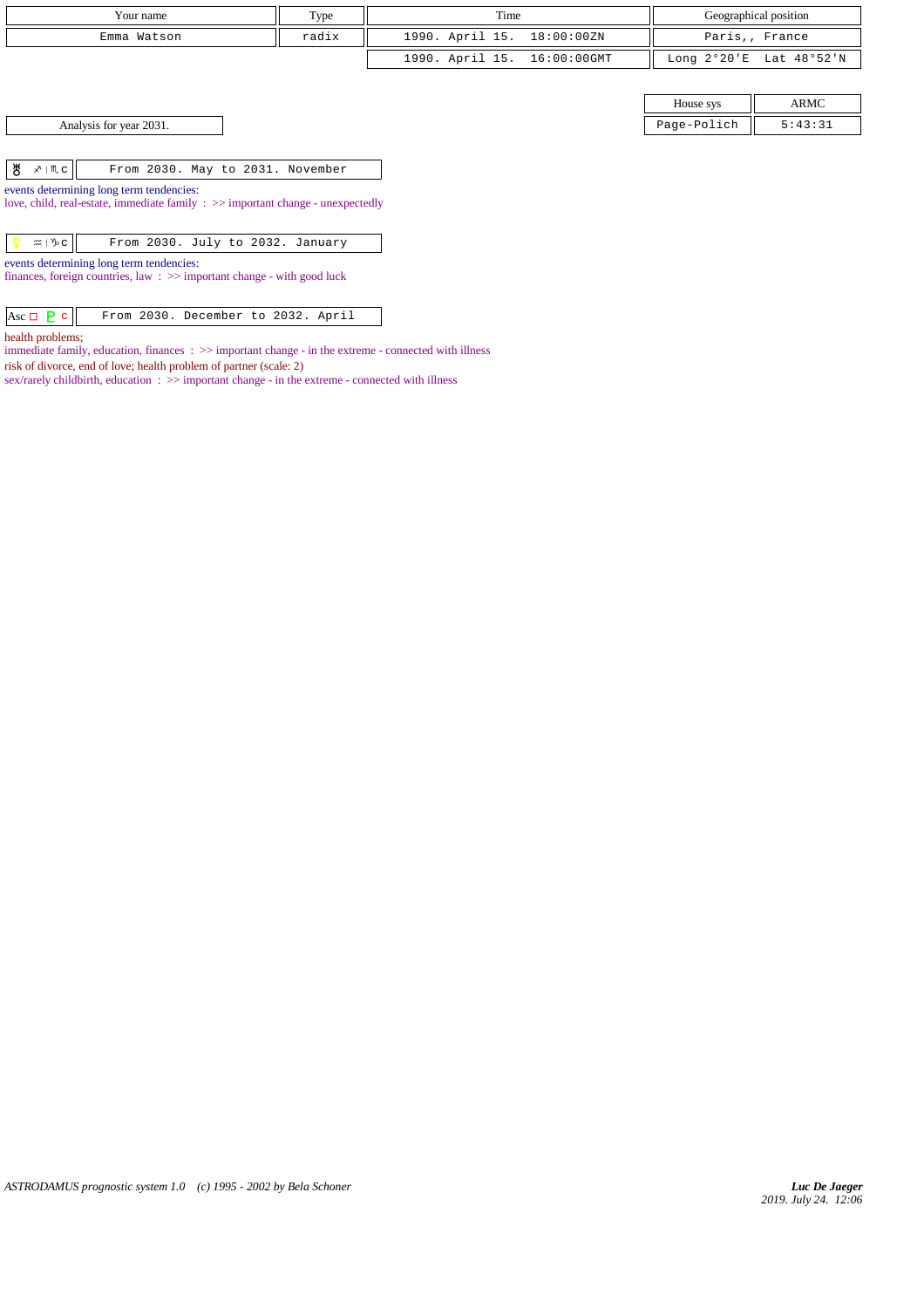| Your name   | Type  | Time                        | Geographical position   |  |
|-------------|-------|-----------------------------|-------------------------|--|
| Emma Watson | radix | 1990. April 15. 18:00:00ZN  | Paris,, France          |  |
|             |       | 1990. April 15. 16:00:00GMT | Long 2°20'E Lat 48°52'N |  |

| House sys  |  |
|------------|--|
| age-Polich |  |

Analysis for year 2032. Page-Polich 5:43:31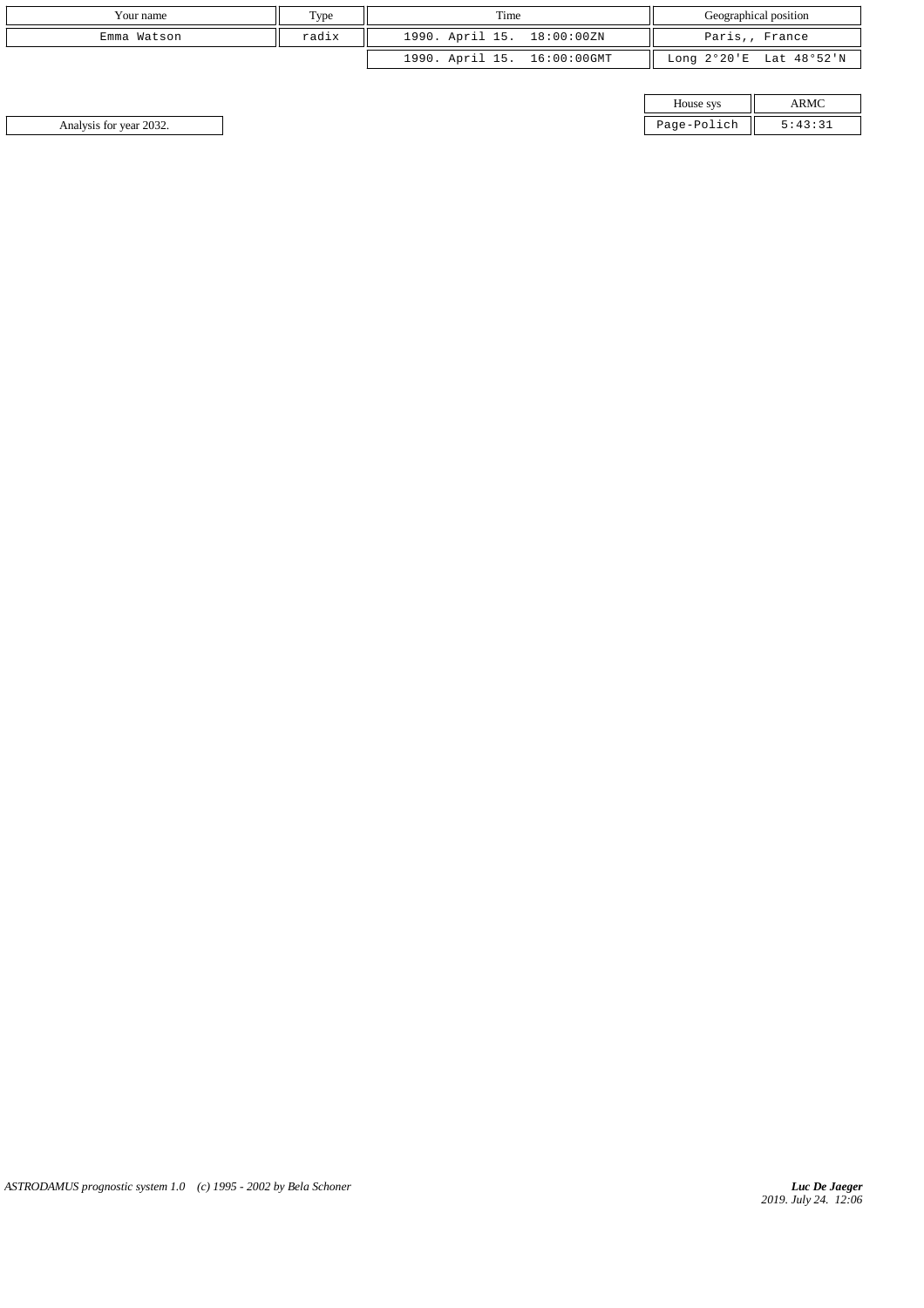| Your name                                                                                                                                                                                                                                                                                                                                                                                                                                                       | Type  | Time            |             | Geographical position    |                        |  |
|-----------------------------------------------------------------------------------------------------------------------------------------------------------------------------------------------------------------------------------------------------------------------------------------------------------------------------------------------------------------------------------------------------------------------------------------------------------------|-------|-----------------|-------------|--------------------------|------------------------|--|
| Emma Watson                                                                                                                                                                                                                                                                                                                                                                                                                                                     | radix | 1990. April 15. | 18:00:00ZN  | Paris,, France           |                        |  |
|                                                                                                                                                                                                                                                                                                                                                                                                                                                                 |       | 1990. April 15. | 16:00:00GMT | Long $2^{\circ}20$ 'E    | Lat 48°52'N            |  |
| Analysis for year 2033.                                                                                                                                                                                                                                                                                                                                                                                                                                         |       |                 |             | House sys<br>Page-Polich | <b>ARMC</b><br>5:43:31 |  |
|                                                                                                                                                                                                                                                                                                                                                                                                                                                                 |       |                 |             |                          |                        |  |
| $2\sigma$<br>From 2032. July to 2033. July<br>$\mathbf C$<br>(if existed) end of risk of divorce; improvement of partner's financial situation<br>illness, sex/rarely childbirth $\Rightarrow$ important change - with good luck - connected with finances<br>finances: >> important change - with good luck - connected with law                                                                                                                               |       |                 |             |                          |                        |  |
| $\mathbf{C}$<br>$3 \times$<br>P<br>From 2032. July to 2033. July<br>problem with sibling; unfavorable travel; poor school test result; unfavorable communication<br>education, immediate family $\Rightarrow$ unfavorable change - with good luck - connected with finances<br>problem with law; unfavorable foreign travel; poor school test results<br>law, distant relatives $\Rightarrow$ > $\Rightarrow$ change - with good luck - connected with finances |       |                 |             |                          |                        |  |
| $2 \Delta \theta c$<br>From 2032. September to 2033. September                                                                                                                                                                                                                                                                                                                                                                                                  |       |                 |             |                          |                        |  |
| improvement of financial situation<br>finances: >> favorable change - unexpectedly - connected with love<br>(if existed) end of risk of divorce; improvement of partner's financial situation<br>illness, sex/rarely childbirth : >> favorable change - unexpectedly - connected with love                                                                                                                                                                      |       |                 |             |                          |                        |  |
| 3 口 e<br>From 2032. September to 2033. September                                                                                                                                                                                                                                                                                                                                                                                                                |       |                 |             |                          |                        |  |
| problem with sibling; unfavorable travel; poor school test result; unfavorable communication<br>immediate family, transportation : >> unfavorable change - unexpectedly - connected with love<br>problem with law; unfavorable foreign travel; poor school test results<br>law, foreign countries : >> unfavorable change - unexpectedly - connected with love                                                                                                  |       |                 |             |                          |                        |  |
| $MC \propto \Phi$ c<br>From 2032. September to 2033. September                                                                                                                                                                                                                                                                                                                                                                                                  |       |                 |             |                          |                        |  |
| improvement in life style; favorable change with job<br>immediate family, vocation/success : >> important change - with tension - connected with accident/damage<br>immediate family, accident/damage : >> important change - with tension - connected with death/divorce                                                                                                                                                                                       |       |                 |             |                          |                        |  |
| МС∆Ѱс<br>From 2032. September to 2034. January                                                                                                                                                                                                                                                                                                                                                                                                                  |       |                 |             |                          |                        |  |
| improvement in life style; favorable change with job<br>vocation/success, immediate family : >> favorable change - with irregularity - connected with work<br>favorable real-estate transaction or move; joy with family<br>real-estate, immediate family : >> favorable change - with irregularity - connected with work                                                                                                                                       |       |                 |             |                          |                        |  |
|                                                                                                                                                                                                                                                                                                                                                                                                                                                                 |       |                 |             |                          |                        |  |
|                                                                                                                                                                                                                                                                                                                                                                                                                                                                 |       |                 |             |                          |                        |  |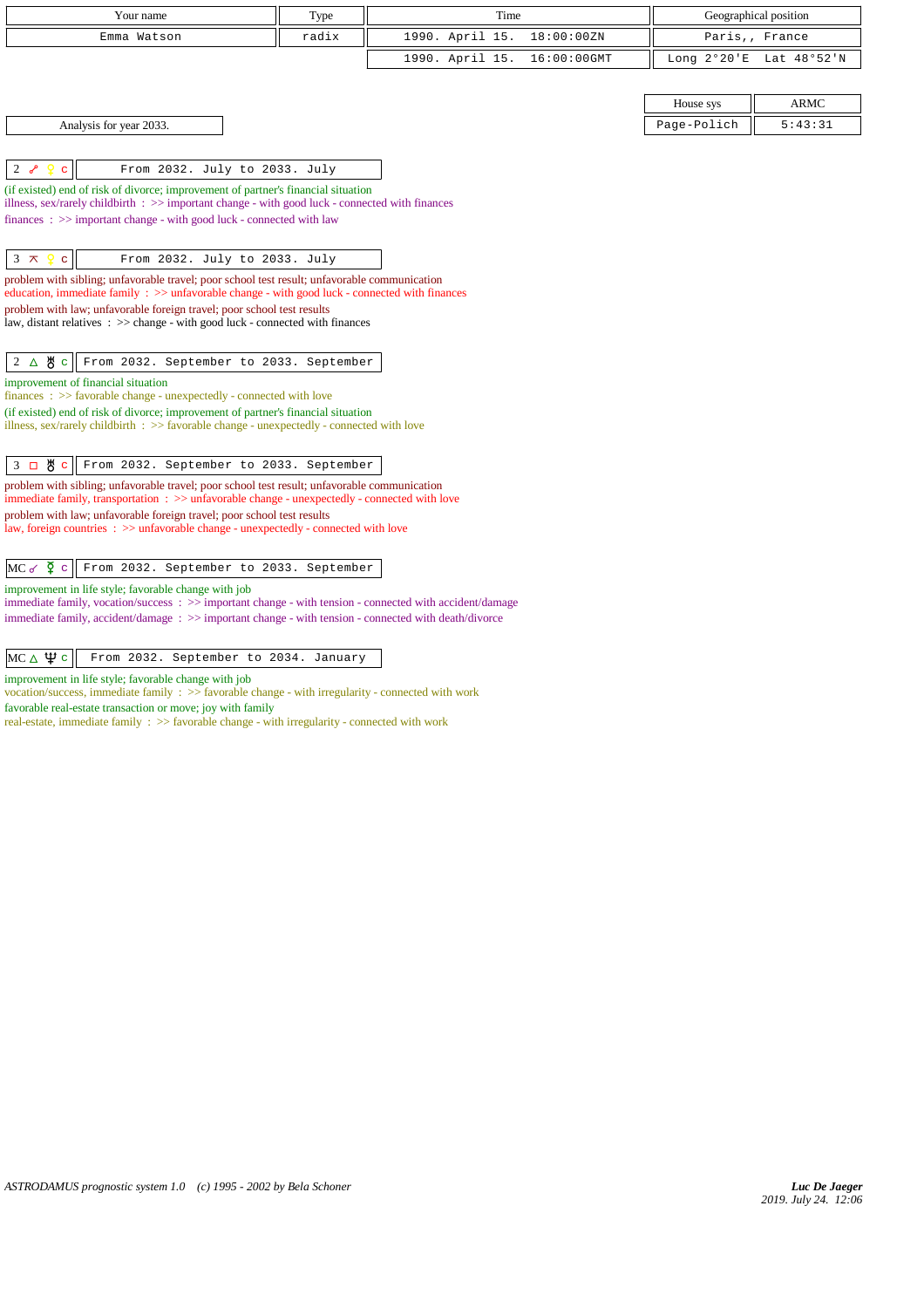| Your name                                                                                                                                                                                            | Type  | Time                           | Geographical position |                |  |
|------------------------------------------------------------------------------------------------------------------------------------------------------------------------------------------------------|-------|--------------------------------|-----------------------|----------------|--|
| Emma Watson                                                                                                                                                                                          | radix | 1990. April 15.<br>18:00:00ZN  |                       | Paris,, France |  |
|                                                                                                                                                                                                      |       | 1990. April 15.<br>16:00:00GMT | Long $2^{\circ}20$ 'E | Lat 48°52'N    |  |
|                                                                                                                                                                                                      |       |                                |                       |                |  |
|                                                                                                                                                                                                      |       |                                | House sys             | <b>ARMC</b>    |  |
| Analysis for year 2034.                                                                                                                                                                              |       |                                | Page-Polich           | 5:43:31        |  |
|                                                                                                                                                                                                      |       |                                |                       |                |  |
| Asc $\Box$ $\Phi$ c<br>From 2033. July to 2034. July                                                                                                                                                 |       |                                |                       |                |  |
| health problems; risk of accident or surgery, death/separation/divorce in immediate environment: (scale: 6)                                                                                          |       |                                |                       |                |  |
| important life events, vocation/success, immediate family : >> unfavorable change - with tension - connected with death/divorce                                                                      |       |                                |                       |                |  |
| risk of divorce, end of love; health problem of partner (scale: 6)<br>sex/rarely childbirth, publicity : >> unfavorable change - with tension - connected with death/divorce                         |       |                                |                       |                |  |
|                                                                                                                                                                                                      |       |                                |                       |                |  |
| $12 \Box \Psi d$<br>From 2033. June to 2034. October                                                                                                                                                 |       |                                |                       |                |  |
| beginning of secret love (or attempt); problems; health problems, (possible hospitalization)                                                                                                         |       |                                |                       |                |  |
| death/divorce, secret : >> unfavorable change - with irregularity - connected with partner/spouse                                                                                                    |       |                                |                       |                |  |
| health problems, (possible hospitalization); unfavorable change with job<br>work, illness : >> unfavorable change - with irregularity - connected with death/divorce                                 |       |                                |                       |                |  |
|                                                                                                                                                                                                      |       |                                |                       |                |  |
| Asc $\pi \psi c$<br>From 2033. July to 2034. November                                                                                                                                                |       |                                |                       |                |  |
| health problems; risk of accident or surgery, death/separation/divorce in immediate environment: (scale: 6)                                                                                          |       |                                |                       |                |  |
| work, illness, partner/spouse, external environment : >> unfavorable change - with irregularity - connected with death/divorce<br>risk of divorce, end of love; health problem of partner (scale: 6) |       |                                |                       |                |  |
| partner/spouse, publicity : >> change - with irregularity - connected with work                                                                                                                      |       |                                |                       |                |  |
|                                                                                                                                                                                                      |       |                                |                       |                |  |
| $12 \pi \xi d$<br>From 2033. August to 2034. August                                                                                                                                                  |       |                                |                       |                |  |
| problems; health problems, (possible hospitalization)                                                                                                                                                |       |                                |                       |                |  |
| death/divorce, accident/damage: >> unfavorable change - with tension - connected with immediate family<br>health problems, (possible hospitalization); unfavorable change with job                   |       |                                |                       |                |  |
| distant relatives, illness $\therefore$ > change - with tension - connected with death/divorce                                                                                                       |       |                                |                       |                |  |
|                                                                                                                                                                                                      |       |                                |                       |                |  |
| Asc * 5 d<br>From 2033. October to 2034. October                                                                                                                                                     |       |                                |                       |                |  |
| favorable change with marriage or partnership<br>love, sex/rarely childbirth : >> favorable change - unexpectedly - connected with work                                                              |       |                                |                       |                |  |
| favorable change related to self                                                                                                                                                                     |       |                                |                       |                |  |
| love, child, real-estate, immediate family $\Rightarrow$ favorable change - unexpectedly - connected with work                                                                                       |       |                                |                       |                |  |
|                                                                                                                                                                                                      |       |                                |                       |                |  |
| From 2033. December to 2034. December<br>d<br>Asc $\Delta$                                                                                                                                           |       |                                |                       |                |  |
| favorable change related to self<br>finances, foreign countries, law $\Rightarrow$ favorable change - with good luck - connected with work                                                           |       |                                |                       |                |  |
| favorable change with marriage or partnership                                                                                                                                                        |       |                                |                       |                |  |
| law, love: >> favorable change - with good luck - connected with finances                                                                                                                            |       |                                |                       |                |  |
|                                                                                                                                                                                                      |       |                                |                       |                |  |
| $11 \Delta \Psi d$<br>From 2034. February to 2035. June                                                                                                                                              |       |                                |                       |                |  |
| beginning of new friendship; desire(s), pleasantness<br>desire, friend(s) : $\gg$ favorable change - with irregularity - connected with work                                                         |       |                                |                       |                |  |
| beginning of love; joy with child; pleasantness                                                                                                                                                      |       |                                |                       |                |  |
| love, sex/rarely childbirth : >> favorable change - with irregularity - connected with work                                                                                                          |       |                                |                       |                |  |
| メールロ<br>From 2033. December to 2035. June                                                                                                                                                            |       |                                |                       |                |  |
| B                                                                                                                                                                                                    |       |                                |                       |                |  |
| events determining long term tendencies:<br>immediate family, education, finances $\Rightarrow$ important change - in the extreme                                                                    |       |                                |                       |                |  |
|                                                                                                                                                                                                      |       |                                |                       |                |  |
| $11 \Delta \n\bm{\zeta}$ d<br>From 2034. April to 2035. April                                                                                                                                        |       |                                |                       |                |  |
| beginning of new friendship; desire(s), pleasantness                                                                                                                                                 |       |                                |                       |                |  |
| desire, friend(s) : $\gg$ favorable change - with tension - connected with immediate family                                                                                                          |       |                                |                       |                |  |

beginning of love; joy with child; pleasantness

sex/rarely childbirth, child : >> favorable change - with tension - connected with immediate family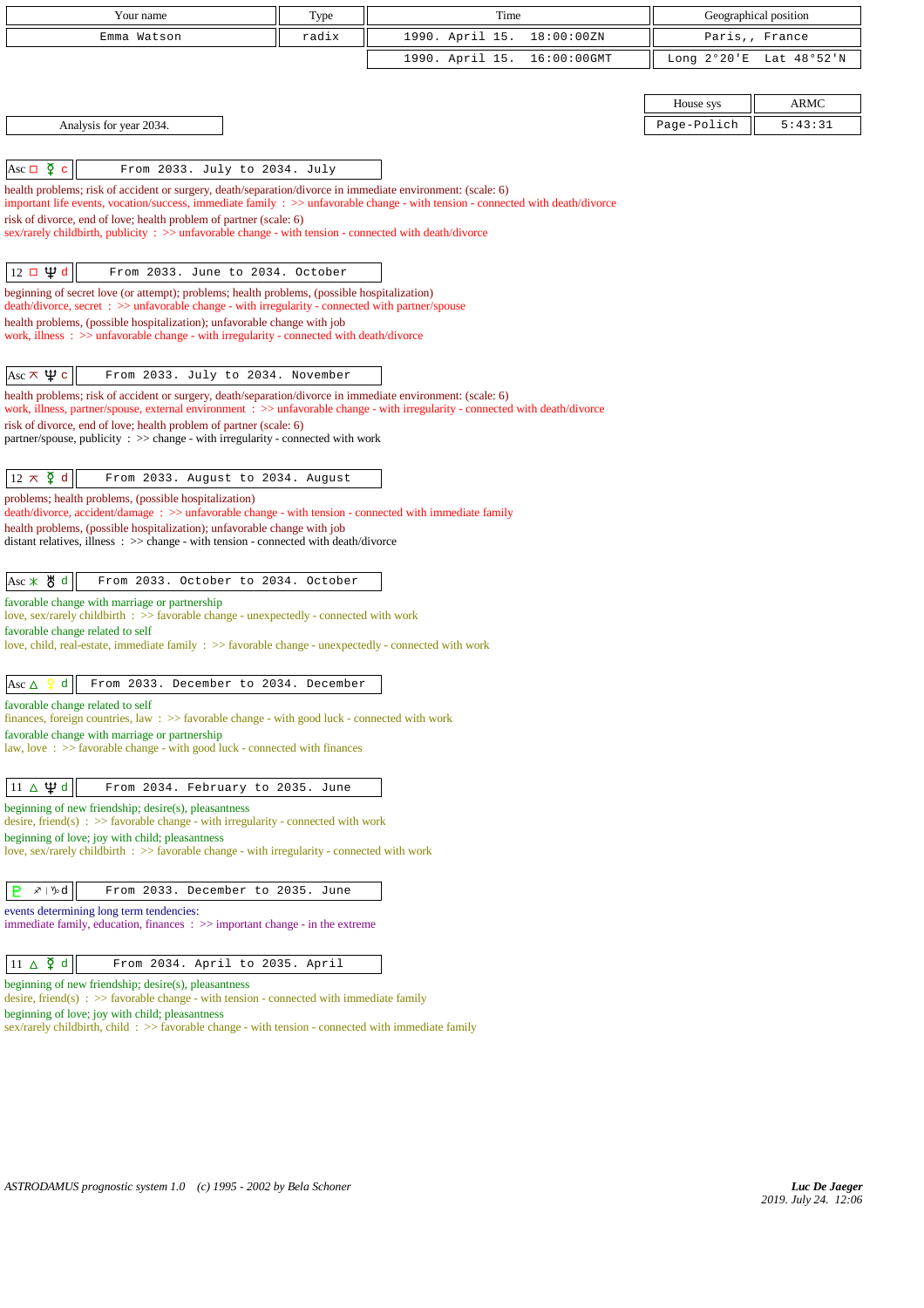| Your name                                                                                                                                                                                                     | Type                                   | Time                           | Geographical position |                |  |  |
|---------------------------------------------------------------------------------------------------------------------------------------------------------------------------------------------------------------|----------------------------------------|--------------------------------|-----------------------|----------------|--|--|
| Emma Watson                                                                                                                                                                                                   | 1990. April 15.<br>18:00:00ZN<br>radix |                                |                       | Paris,, France |  |  |
|                                                                                                                                                                                                               |                                        | 1990. April 15.<br>16:00:00GMT | Long 2°20'E           | Lat 48°52'N    |  |  |
|                                                                                                                                                                                                               |                                        |                                |                       |                |  |  |
|                                                                                                                                                                                                               |                                        |                                | House sys             | <b>ARMC</b>    |  |  |
| Analysis for year 2035.                                                                                                                                                                                       |                                        |                                | Page-Polich           | 5:43:31        |  |  |
|                                                                                                                                                                                                               |                                        |                                |                       |                |  |  |
| $MC \times$ 5 d<br>From 2034. July to 2035. July                                                                                                                                                              |                                        |                                |                       |                |  |  |
| (public) assault affecting life style; end of job; illness of parents<br>vocation/success, immediate family : >> unfavorable change - unexpectedly - connected with death/divorce                             |                                        |                                |                       |                |  |  |
| unfavorable real-estate transaction or move; losses; problem with family<br>death/divorce, real-estate : >> change - unexpectedly - connected with love                                                       |                                        |                                |                       |                |  |  |
| $3 \sim 4d$<br>From 2034. August to 2035. August                                                                                                                                                              |                                        |                                |                       |                |  |  |
| foreign travel; favorable law procedure<br>law, authority : $\gg$ important change - with great luck - connected with immediate family                                                                        |                                        |                                |                       |                |  |  |
| immediate family, education $\Rightarrow$ important change - with great luck - connected with real-estate                                                                                                     |                                        |                                |                       |                |  |  |
| $2 \times 1$<br>d<br>From 2034. August to 2035. August                                                                                                                                                        |                                        |                                |                       |                |  |  |
| financial decline, incidental expenses<br>$finances: >> unfavorable change - with great luck - connected with immediate family$                                                                               |                                        |                                |                       |                |  |  |
| end of love, divorce; risk of accident or surgery, death/separation/divorce in immediate environment: (scale: 5)<br>illness, death/divorce : $\gg$ change - with great luck - connected with immediate family |                                        |                                |                       |                |  |  |

 $MC \times$   $d$  From 2034. September to 2035. September

(public) assault affecting life style; end of job; illness of parents

authority, vocation/success : >> unfavorable change - with good luck - connected with finances

unfavorable real-estate transaction or move; losses; problem with family

death/divorce, real-estate : >> change - with good luck - connected with female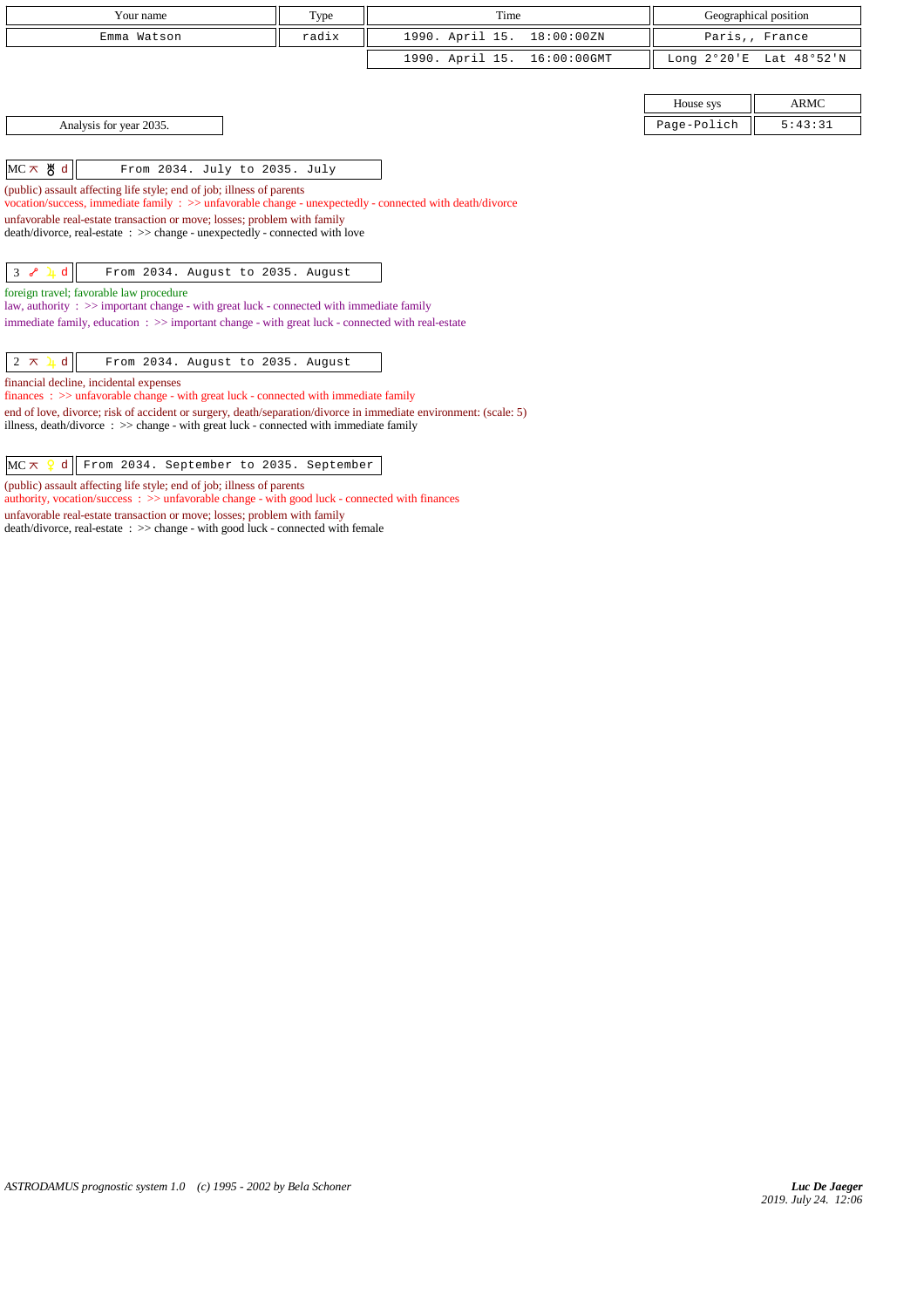| Your name                                                         | Type                                                                                                   | Time                              |                       | Geographical position |  |  |
|-------------------------------------------------------------------|--------------------------------------------------------------------------------------------------------|-----------------------------------|-----------------------|-----------------------|--|--|
| Emma Watson                                                       | radix                                                                                                  | 1990. April 15.<br>18:00:00ZN     |                       | Paris,, France        |  |  |
|                                                                   |                                                                                                        | 1990. April 15.<br>$16:00:00$ GMT | Long $2^{\circ}20$ 'E | Lat 48°52'N           |  |  |
|                                                                   |                                                                                                        |                                   |                       |                       |  |  |
|                                                                   |                                                                                                        |                                   | House sys             | ARMC                  |  |  |
| Analysis for year 2036.                                           |                                                                                                        |                                   | Page-Polich           | 5:43:31               |  |  |
|                                                                   |                                                                                                        |                                   |                       |                       |  |  |
| Ψ<br>$x \mid \mathbb{M}$ c<br>From 2035. August to 2037. February |                                                                                                        |                                   |                       |                       |  |  |
| events determining long term tendencies:                          |                                                                                                        |                                   |                       |                       |  |  |
|                                                                   | work, illness, partner/spouse, external environment $\Rightarrow$ important change - with irregularity |                                   |                       |                       |  |  |
|                                                                   |                                                                                                        |                                   |                       |                       |  |  |

| $ 11 \times  2 $ From 2035. September to 2037. January |  |  |
|--------------------------------------------------------|--|--|
|--------------------------------------------------------|--|--|

separation from friends; desires are fulfilled with great difficulties

desire, friend(s) : >> change - in the extreme - connected with illness

gynecology problem; end of love; problem with child; unpleasantness sex/rarely childbirth, love :  $\gg$  change - in the extreme - connected with illness

| $ \mathfrak{P} \quad \gamma  + c $ From 2035. August to 2037. February |
|------------------------------------------------------------------------|
|------------------------------------------------------------------------|

events determining long term tendencies:

important life events, vocation/success, immediate family : >> important change - with tension

| $12 \times P d$ |  | From 2035. November to 2037. March |  |  |
|-----------------|--|------------------------------------|--|--|
|                 |  |                                    |  |  |

health problems, (no hospitalization); unfavorable change with job

illness, work :  $>$  change - in the extreme - connected with sex/rarely childbirth problems; health problems, (no hospitalization)

secret, distant relatives : >> change - in the extreme - connected with illness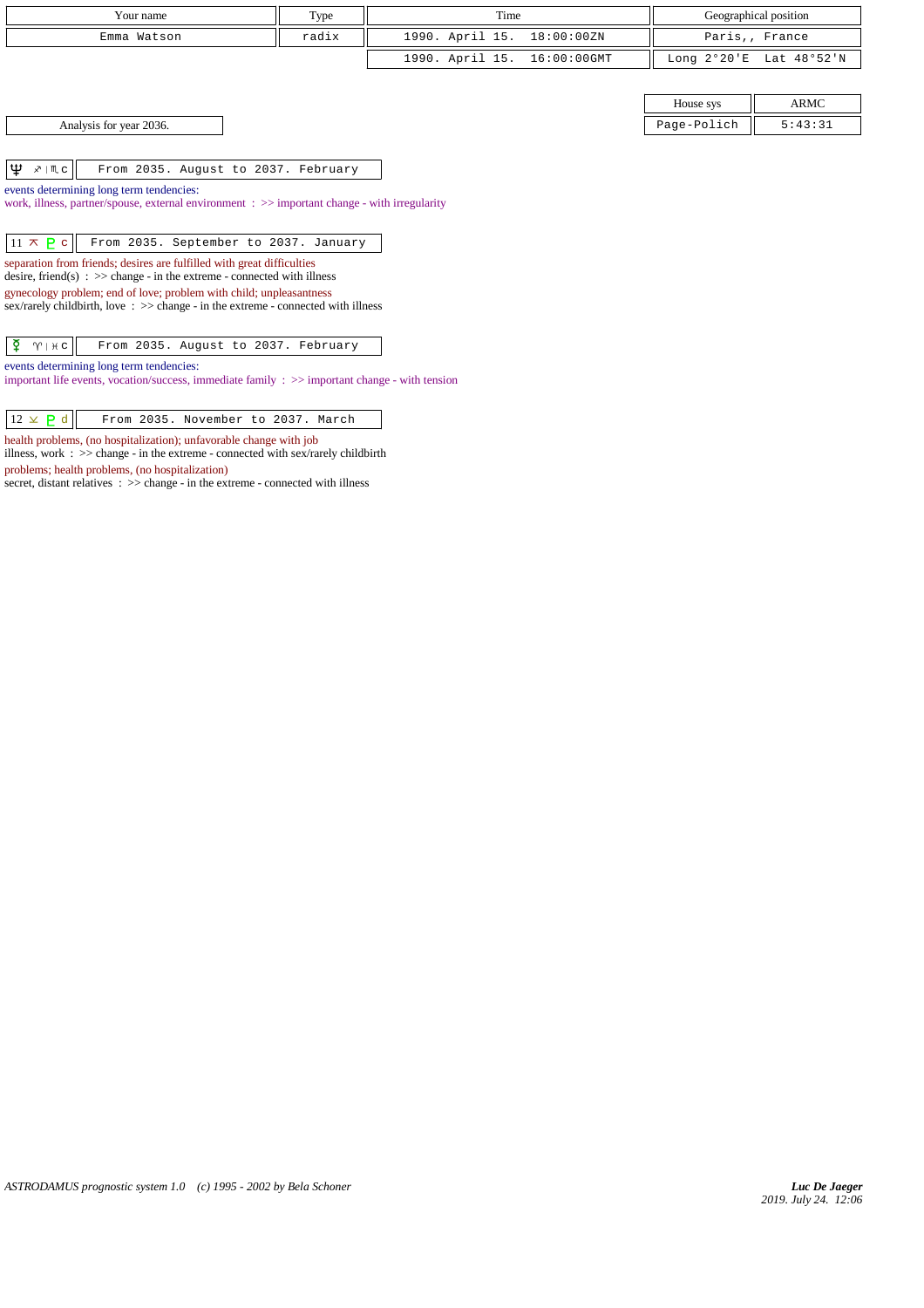| Your name                                                                                                                                        | Type  | Time            |             |             | Geographical position   |
|--------------------------------------------------------------------------------------------------------------------------------------------------|-------|-----------------|-------------|-------------|-------------------------|
| Emma Watson                                                                                                                                      | radix | 1990. April 15. | 18:00:00ZN  |             | Paris,, France          |
|                                                                                                                                                  |       | 1990. April 15. | 16:00:00GMT |             | Long 2°20'E Lat 48°52'N |
|                                                                                                                                                  |       |                 |             |             |                         |
|                                                                                                                                                  |       |                 |             | House sys   | <b>ARMC</b>             |
| Analysis for year 2037.                                                                                                                          |       |                 |             | Page-Polich | 5:43:31                 |
|                                                                                                                                                  |       |                 |             |             |                         |
| $12 \triangle P c$<br>From 2036. May to 2037. September                                                                                          |       |                 |             |             |                         |
| resolution of problems                                                                                                                           |       |                 |             |             |                         |
| secret, distant relatives $\Rightarrow$ favorable change - in the extreme - connected with illness                                               |       |                 |             |             |                         |
| favorable change with job or illness<br>illness, work : $\gg$ favorable change - in the extreme - connected with sex/rarely childbirth           |       |                 |             |             |                         |
|                                                                                                                                                  |       |                 |             |             |                         |
| $\overline{Q}$<br>$II   \mathcal{D}d$<br>From 2036. June to 2037. December                                                                       |       |                 |             |             |                         |
| events determining long term tendencies:                                                                                                         |       |                 |             |             |                         |
| important life events, vocation/success, immediate family $\Rightarrow$ important change - with tension                                          |       |                 |             |             |                         |
|                                                                                                                                                  |       |                 |             |             |                         |
| $11 \times P d$<br>From 2036. July to 2037. November                                                                                             |       |                 |             |             |                         |
| beginning of love; joy with child; pleasantness<br>sex/rarely childbirth, love: $\gg$ favorable change - in the extreme - connected with illness |       |                 |             |             |                         |
| beginning of new friendship; desire(s), pleasantness                                                                                             |       |                 |             |             |                         |
| desire, friend(s) : $\gg$ favorable change - in the extreme - connected with illness                                                             |       |                 |             |             |                         |
|                                                                                                                                                  |       |                 |             |             |                         |
| Ψ<br>From 2036. June to 2037. December<br>$m + H$                                                                                                |       |                 |             |             |                         |

events determining long term tendencies:

work, illness, partner/spouse, external environment : >> important change - with irregularity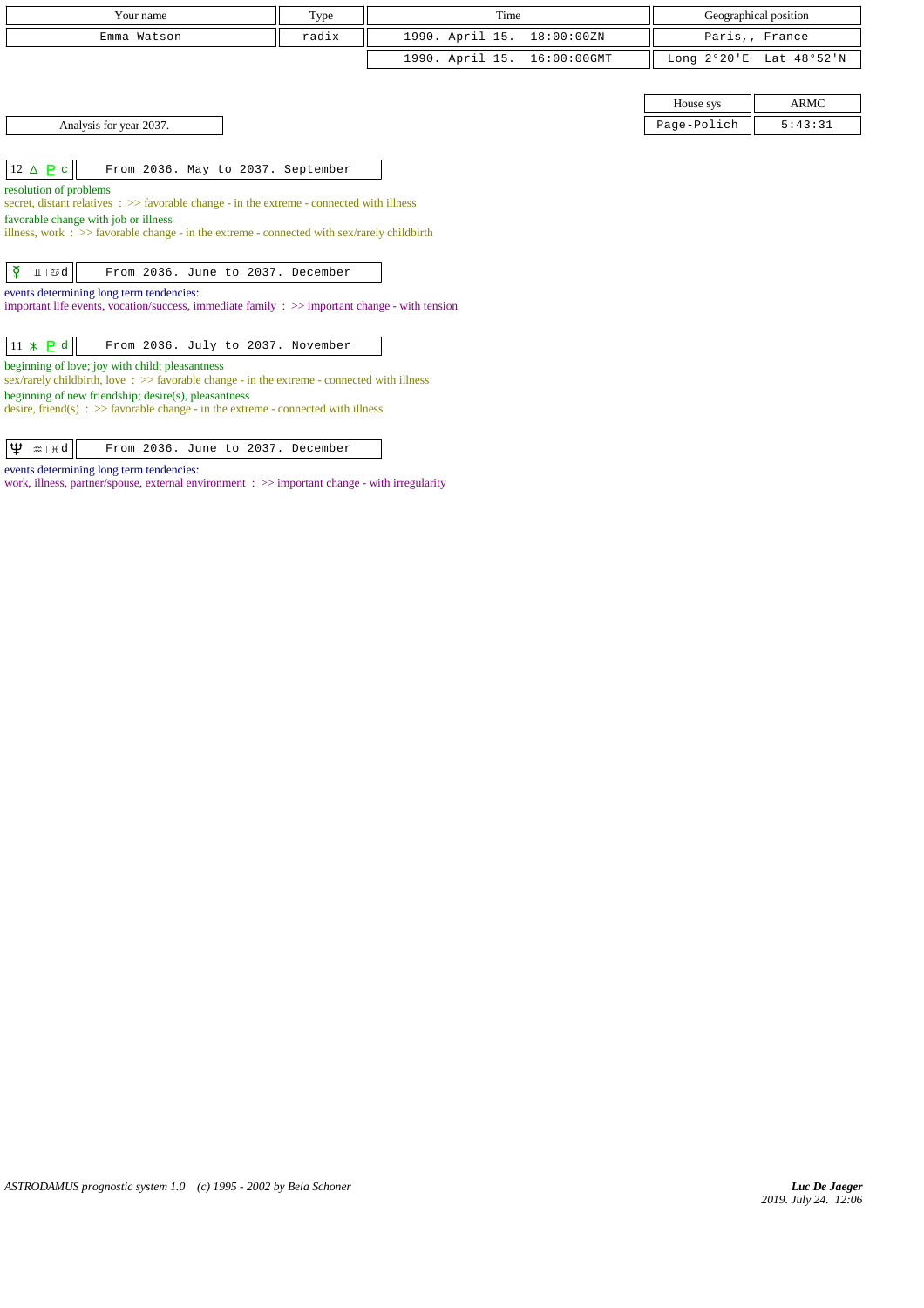| Your name                                                                                                                                                                                              | Type  | Time            |             |                       | Geographical position |
|--------------------------------------------------------------------------------------------------------------------------------------------------------------------------------------------------------|-------|-----------------|-------------|-----------------------|-----------------------|
| Emma Watson                                                                                                                                                                                            | radix | 1990. April 15. | 18:00:00ZN  | Paris,,               | France                |
|                                                                                                                                                                                                        |       | 1990. April 15. | 16:00:00GMT | Long $2^{\circ}20$ 'E | Lat 48°52'N           |
|                                                                                                                                                                                                        |       |                 |             |                       |                       |
|                                                                                                                                                                                                        |       |                 |             | House sys             | <b>ARMC</b>           |
| Analysis for year 2038.                                                                                                                                                                                |       |                 |             | Page-Polich           | 5:43:31               |
|                                                                                                                                                                                                        |       |                 |             |                       |                       |
| $MC \times$<br>From 2037. November to 2038. November<br>c                                                                                                                                              |       |                 |             |                       |                       |
| favorable real-estate transaction or move; joy with family<br>real-estate, immediate family : >> favorable change - with good luck - connected with finances                                           |       |                 |             |                       |                       |
| improvement in life style; favorable change with job                                                                                                                                                   |       |                 |             |                       |                       |
| authority, vocation/success: >> favorable change - with good luck - connected with finances                                                                                                            |       |                 |             |                       |                       |
| $2 *$<br>From 2037. December to 2038. December<br>$\mathbf{C}$                                                                                                                                         |       |                 |             |                       |                       |
| (if existed) end of risk of divorce; improvement of partner's financial situation<br>illness, sex/rarely childbirth $\Rightarrow$ favorable change - with great luck - connected with immediate family |       |                 |             |                       |                       |
| improvement of financial situation                                                                                                                                                                     |       |                 |             |                       |                       |
| $finances: >> favorable change - with great luck - connected with immediate family$                                                                                                                    |       |                 |             |                       |                       |
| $3\Box$<br>From 2037. December to 2038. December<br>$\mathbf{C}$                                                                                                                                       |       |                 |             |                       |                       |
| problem with sibling; unfavorable travel; poor school test result; unfavorable communication<br>immediate family, education : >> unfavorable change - with great luck - connected with real-estate     |       |                 |             |                       |                       |
| problem with law; unfavorable foreign travel; poor school test results                                                                                                                                 |       |                 |             |                       |                       |
| law, authority : $\gg$ unfavorable change - with great luck - connected with immediate family                                                                                                          |       |                 |             |                       |                       |
| $MC \triangle$ & $c$<br>From 2038. January to 2039. January                                                                                                                                            |       |                 |             |                       |                       |
| improvement in life style; favorable change with job                                                                                                                                                   |       |                 |             |                       |                       |
| vocation/success, immediate family : >> favorable change - unexpectedly - connected with love<br>favorable real-estate transaction or move; joy with family                                            |       |                 |             |                       |                       |
| real-estate, immediate family : >> favorable change - unexpectedly - connected with love                                                                                                               |       |                 |             |                       |                       |
|                                                                                                                                                                                                        |       |                 |             |                       |                       |
| $11 \times \xi$ c<br>From 2038. April to 2039. April                                                                                                                                                   |       |                 |             |                       |                       |
| gynecology problem; end of love; problem with child; unpleasantness<br>$sex/rarely childbirth$ , child : $\gg$ unfavorable change - with tension - connected with accident/damage                      |       |                 |             |                       |                       |
| separation from friends; desires are fulfilled with great difficulties<br>desire, friend(s) : $\gg$ change - with tension - connected with accident/damage                                             |       |                 |             |                       |                       |
|                                                                                                                                                                                                        |       |                 |             |                       |                       |
| P<br>From 2038. February to 2039. August<br>$\underline{\Omega}$   $\mathfrak{m}$ C                                                                                                                    |       |                 |             |                       |                       |
| events determining long term tendencies:<br>immediate family, education, finances $\Rightarrow$ important change - in the extreme                                                                      |       |                 |             |                       |                       |

 $\boxed{11 \times \Psi c}$  From 2038. April to 2039. August

separation from friends; desires are fulfilled with great difficulties desire, friend(s) :  $\gg$  unfavorable change - with irregularity - connected with work gynecology problem; end of love; problem with child; unpleasantness love, sex/rarely childbirth : >> change - with irregularity - connected with work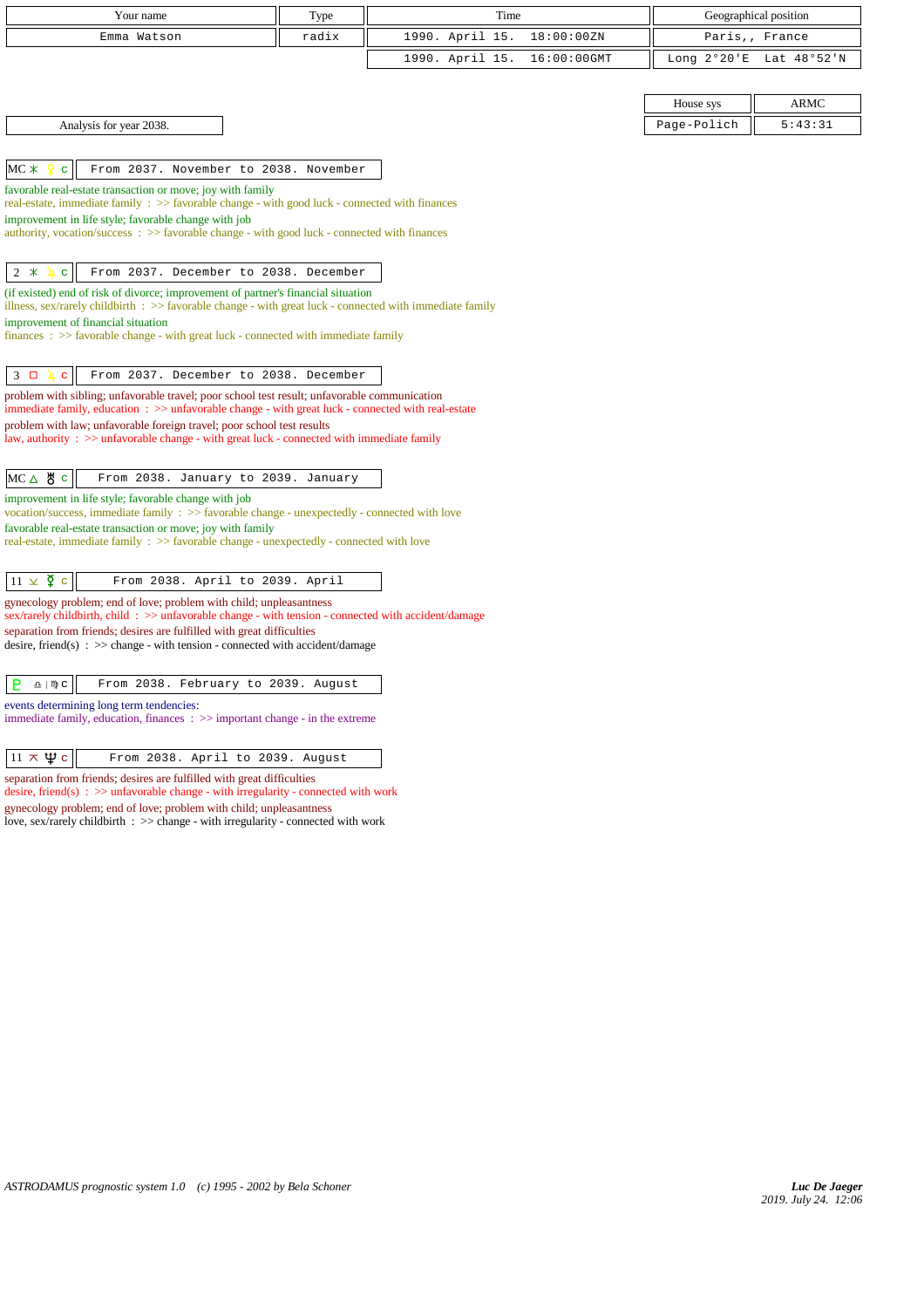| Your name                                                                                                                                                                                                              | Type  | Time            |             |             | Geographical position   |
|------------------------------------------------------------------------------------------------------------------------------------------------------------------------------------------------------------------------|-------|-----------------|-------------|-------------|-------------------------|
| Emma Watson                                                                                                                                                                                                            | radix | 1990. April 15. | 18:00:00ZN  |             | Paris,, France          |
|                                                                                                                                                                                                                        |       | 1990. April 15. | 16:00:00GMT |             | Long 2°20'E Lat 48°52'N |
|                                                                                                                                                                                                                        |       |                 |             |             |                         |
|                                                                                                                                                                                                                        |       |                 |             | House sys   | <b>ARMC</b>             |
| Analysis for year 2039.                                                                                                                                                                                                |       |                 |             | Page-Polich | 5:43:31                 |
|                                                                                                                                                                                                                        |       |                 |             |             |                         |
| From 2038. August to 2039. August<br>Asc $\pi$<br>$\mathbf{C}$                                                                                                                                                         |       |                 |             |             |                         |
| health problems; risk of accident or surgery in immediate environment: (scale: 3)<br>finances, foreign countries, law: >> unfavorable change - with good luck - connected with work                                    |       |                 |             |             |                         |
| risk of divorce, end of love; health problem of partner (scale: 3)                                                                                                                                                     |       |                 |             |             |                         |
| law, love: >> change - with good luck - connected with finances                                                                                                                                                        |       |                 |             |             |                         |
|                                                                                                                                                                                                                        |       |                 |             |             |                         |
| $ $ Asc $\pi$ & c<br>From 2038. October to 2039. October                                                                                                                                                               |       |                 |             |             |                         |
| health problems; risk of accident or surgery, death/separation/divorce in immediate environment: (scale: 4)<br>love, child, real-estate, immediate family : >> unfavorable change - unexpectedly - connected with work |       |                 |             |             |                         |
| risk of divorce, end of love; health problem of partner (scale: 4)                                                                                                                                                     |       |                 |             |             |                         |
| love, sex/rarely childbirth : >> change - unexpectedly - connected with work                                                                                                                                           |       |                 |             |             |                         |
|                                                                                                                                                                                                                        |       |                 |             |             |                         |
| $12 \times \overline{2}$ c<br>From 2038. December to 2039. December                                                                                                                                                    |       |                 |             |             |                         |
| favorable change with job or illness<br>distant relatives, illness $\Rightarrow$ favorable change - with tension - connected with finances                                                                             |       |                 |             |             |                         |
| resolution of problems                                                                                                                                                                                                 |       |                 |             |             |                         |
| isolation, secret $\Rightarrow$ Savorable change - with tension - connected with immediate family                                                                                                                      |       |                 |             |             |                         |
| Asc $\angle$ $\psi$ d<br>From 2038. November to 2040. March                                                                                                                                                            |       |                 |             |             |                         |
| favorable change with marriage or partnership                                                                                                                                                                          |       |                 |             |             |                         |
| partner/spouse, publicity: >> favorable change - with irregularity - connected with work                                                                                                                               |       |                 |             |             |                         |
| favorable change related to self<br>work, illness, partner/spouse, external environment : >> favorable change - with irregularity - connected with hesitation                                                          |       |                 |             |             |                         |
|                                                                                                                                                                                                                        |       |                 |             |             |                         |
| 12 $\sim$ $\uppsi$ c<br>From 2038. December to 2040. April                                                                                                                                                             |       |                 |             |             |                         |
| favorable change with job or illness                                                                                                                                                                                   |       |                 |             |             |                         |
| work, illness $\Rightarrow$ important change - with irregularity - connected with hesitation<br>secret, isolation $\Rightarrow$ >> important change - with irregularity - connected with work                          |       |                 |             |             |                         |

# Asc  $\sqrt{2} d$  From 2039. January to 2040. January

favorable change with marriage or partnership

sex/rarely childbirth, publicity :  $\gg$  important change - with tension - connected with accident/damage

important life events, vocation/success, immediate family : >> important change - with tension - connected with accident/damage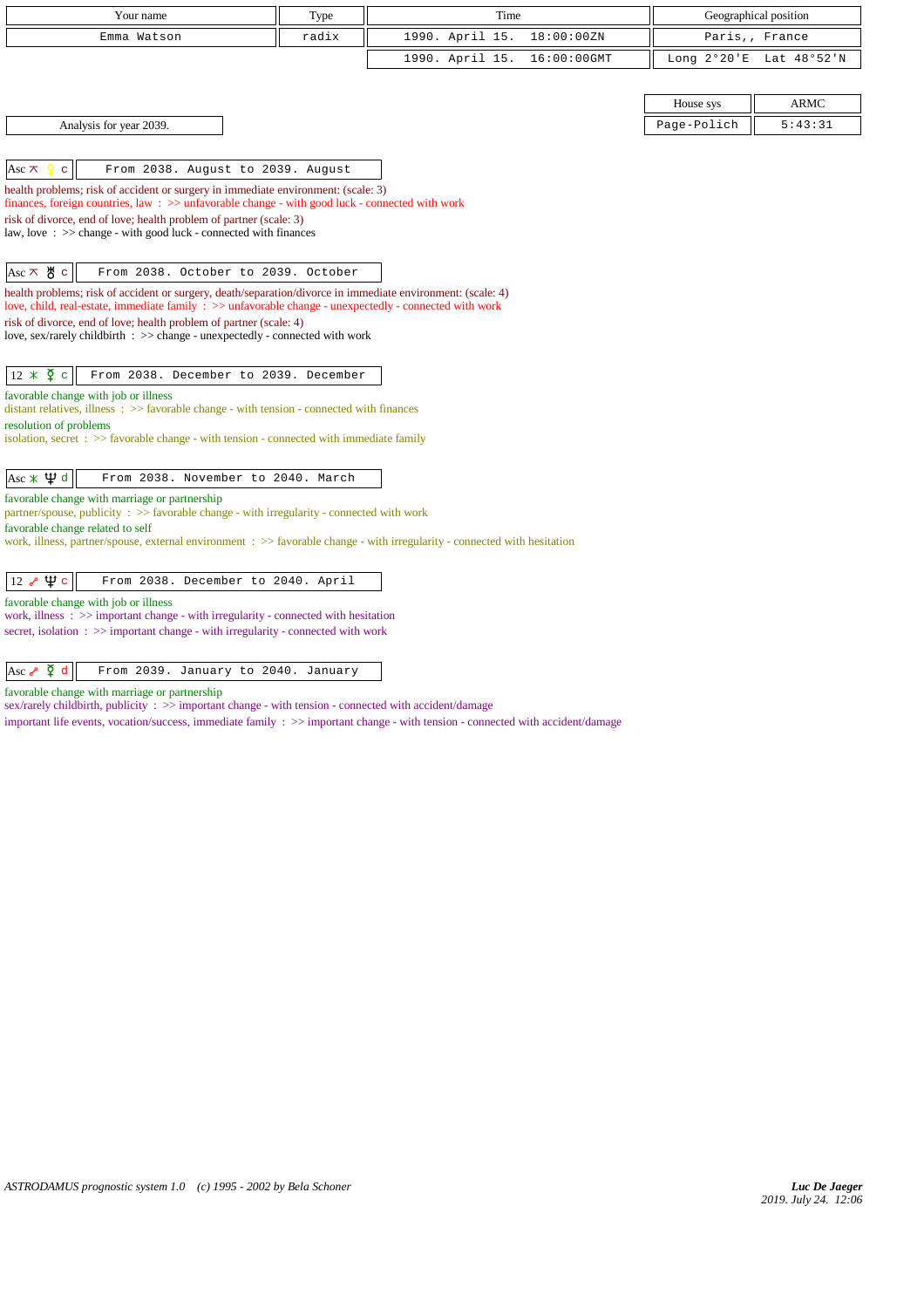| Your name                                                                                                                                                                                                         | Type  | Time                           |             | Geographical position   |
|-------------------------------------------------------------------------------------------------------------------------------------------------------------------------------------------------------------------|-------|--------------------------------|-------------|-------------------------|
| Emma Watson                                                                                                                                                                                                       | radix | 1990. April 15.<br>18:00:00ZN  |             | Paris,, France          |
|                                                                                                                                                                                                                   |       | 1990. April 15.<br>16:00:00GMT |             | Long 2°20'E Lat 48°52'N |
|                                                                                                                                                                                                                   |       |                                |             |                         |
|                                                                                                                                                                                                                   |       |                                | House sys   | <b>ARMC</b>             |
| Analysis for year 2040.                                                                                                                                                                                           |       |                                | Page-Polich | 5:43:31                 |
|                                                                                                                                                                                                                   |       |                                |             |                         |
| МС $\pi$ $\psi$ d<br>From 2039. September to 2041. January                                                                                                                                                        |       |                                |             |                         |
| (public) assault affecting life style; end of job; illness of parents                                                                                                                                             |       |                                |             |                         |
| vocation/success, immediate family : >> unfavorable change - with irregularity - connected with work<br>unfavorable real-estate transaction or move; losses; problem with family                                  |       |                                |             |                         |
| death/divorce, real-estate : >> change - with irregularity - connected with partner/spouse                                                                                                                        |       |                                |             |                         |
|                                                                                                                                                                                                                   |       |                                |             |                         |
| $MC \Box \nabla d$<br>From 2039. November to 2040. November                                                                                                                                                       |       |                                |             |                         |
| (public) assault affecting life style; end of job; illness of parents<br>immediate family, vocation/success: >> unfavorable change - with tension - connected with death/divorce                                  |       |                                |             |                         |
| unfavorable real-estate transaction or move; losses; problem with family                                                                                                                                          |       |                                |             |                         |
| $death/divorce, immediate family : >> unfavorable change - with tension - connected with accident/damage$                                                                                                         |       |                                |             |                         |
|                                                                                                                                                                                                                   |       |                                |             |                         |
| ტ∦ d<br>3d<br>From 2039. November to 2040. November                                                                                                                                                               |       |                                |             |                         |
| joy with sibling; domestic travel or examination; favorable communication<br>immediate family, transportation : >> important change - unexpectedly - connected with love                                          |       |                                |             |                         |
| law, foreign countries : >> important change - unexpectedly - connected with love                                                                                                                                 |       |                                |             |                         |
|                                                                                                                                                                                                                   |       |                                |             |                         |
| $2 \times 8 d$<br>From 2039. November to 2040. November                                                                                                                                                           |       |                                |             |                         |
| end of love, divorce; risk of accident or surgery, death/separation/divorce in immediate environment: (scale: 4)<br>$accident/damage, death/divorce : >> unfavorable change - unexpectedly - connected with love$ |       |                                |             |                         |
| financial decline, incidental expenses                                                                                                                                                                            |       |                                |             |                         |
| $finances : \gg change - unexpectedly - connected with love$                                                                                                                                                      |       |                                |             |                         |
|                                                                                                                                                                                                                   |       |                                |             |                         |
| d<br>3<br>$\boldsymbol{\ast}$<br>From 2040. January to 2041. January                                                                                                                                              |       |                                |             |                         |
| foreign travel; favorable law procedure<br>law, distant relatives $\Rightarrow$ favorable change - with good luck - connected with finances                                                                       |       |                                |             |                         |
| joy with sibling; domestic travel or examination; favorable communication                                                                                                                                         |       |                                |             |                         |
| education, immediate family : >> favorable change - with good luck - connected with finances                                                                                                                      |       |                                |             |                         |
|                                                                                                                                                                                                                   |       |                                |             |                         |
| $2$ $\Box$<br>Q<br>d<br>From 2040. January to 2041. January                                                                                                                                                       |       |                                |             |                         |

financial decline, incidental expenses finances :  $\gg$  unfavorable change - with good luck - connected with law

end of love, divorce; risk of accident or surgery in immediate environment: (scale: 3) death/divorce, illness : >> unfavorable change - with good luck - connected with female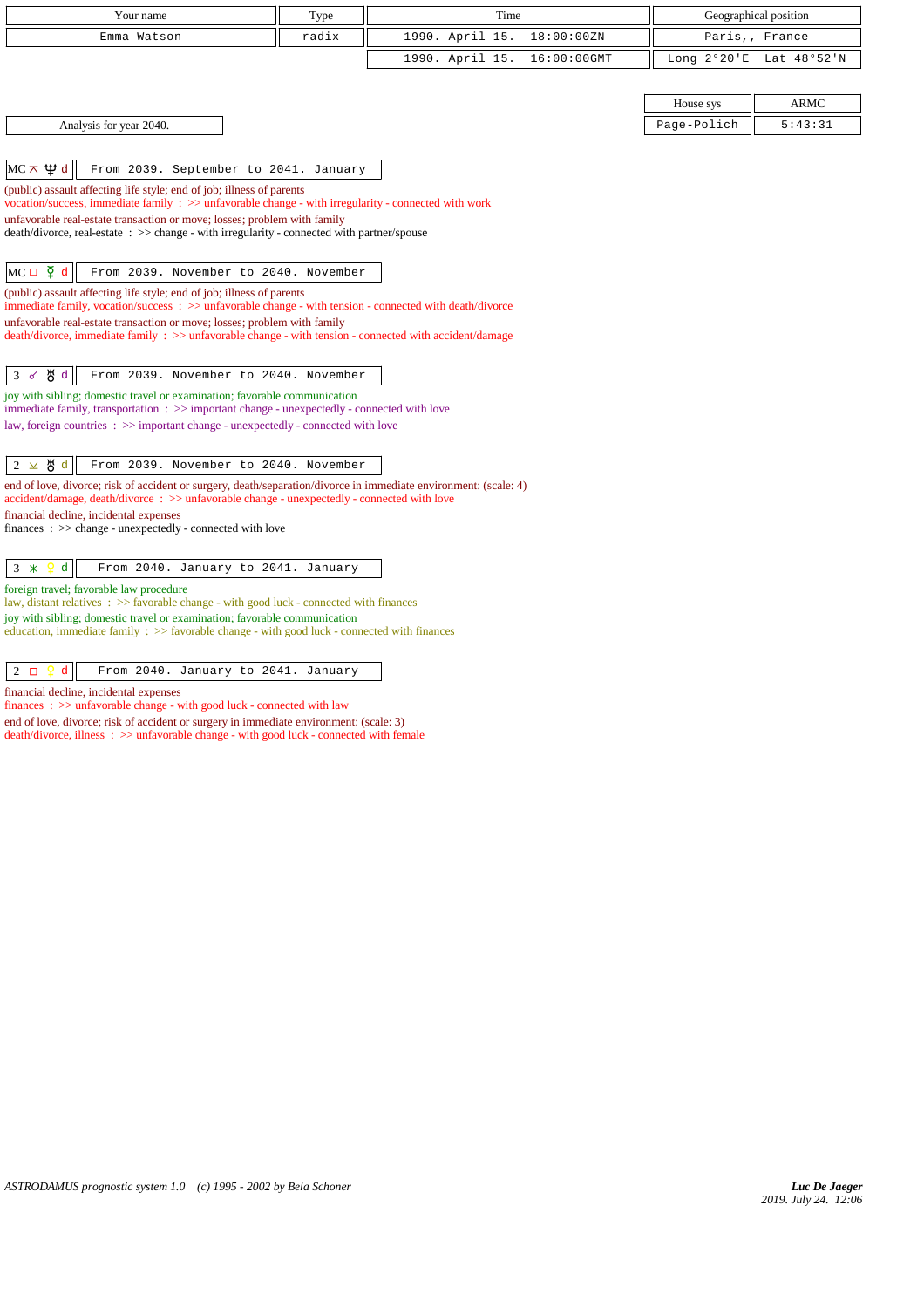| Your name                                            | Type  | Time                        |             | Geographical position   |
|------------------------------------------------------|-------|-----------------------------|-------------|-------------------------|
| Emma Watson                                          | radix | 1990. April 15. 18:00:00ZN  |             | Paris,, France          |
|                                                      |       | 1990. April 15. 16:00:00GMT |             | Long 2°20'E Lat 48°52'N |
|                                                      |       |                             |             |                         |
|                                                      |       |                             | House sys   | ARMC                    |
| Analysis for year 2041.                              |       |                             | Page-Polich | 5:43:31                 |
|                                                      |       |                             |             |                         |
| Asc $\sigma$ P d<br>From 2041. April to 2042. August |       |                             |             |                         |
|                                                      |       |                             |             |                         |

favorable change related to self

immediate family, education, finances :  $\gg$  important change - in the extreme - connected with illness sex/rarely childbirth, education : >> important change - in the extreme - connected with illness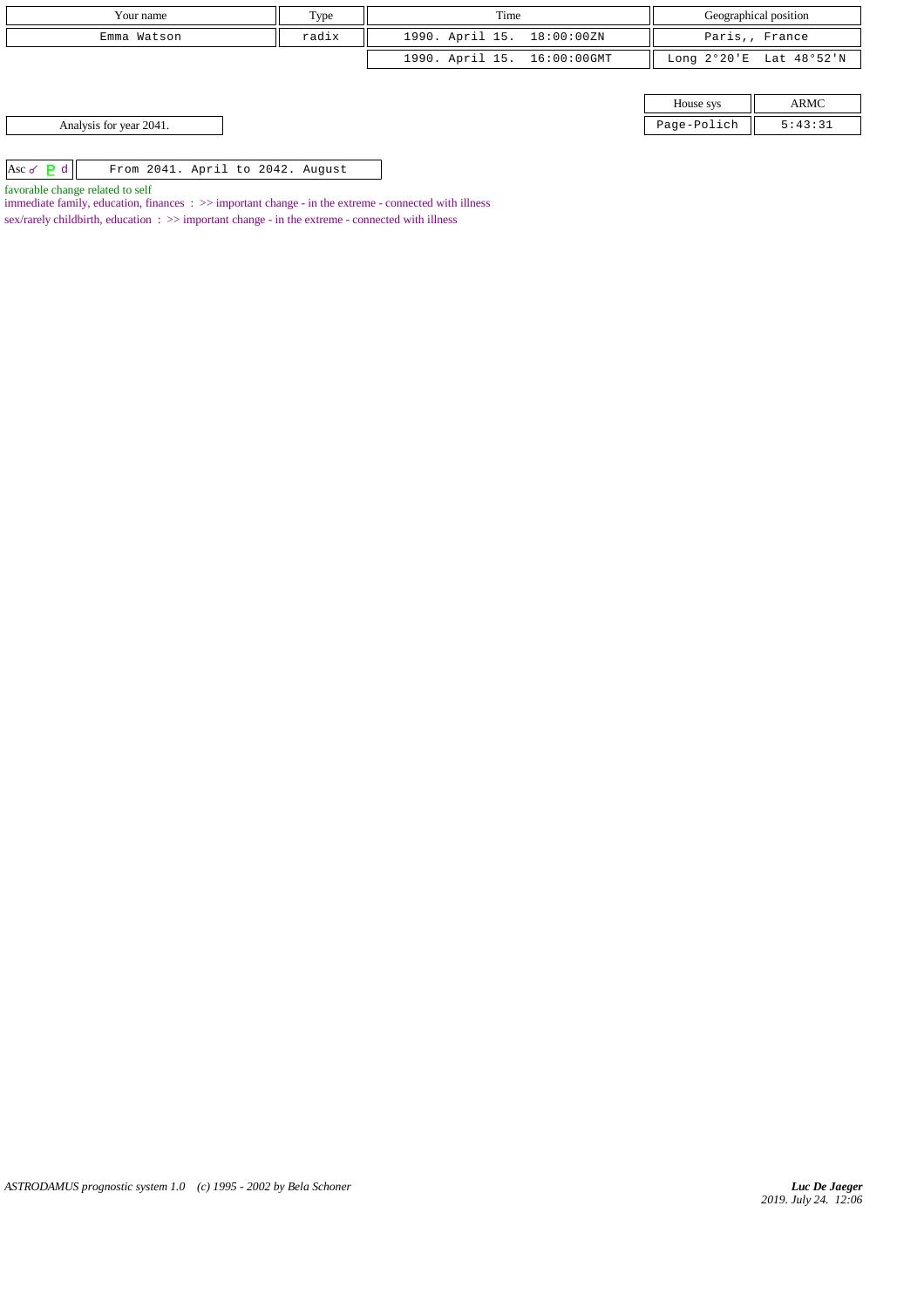| Your name   | Type  | Time                        | Geographical position   |
|-------------|-------|-----------------------------|-------------------------|
| Emma Watson | radix | 1990. April 15. 18:00:00ZN  | Paris,, France          |
|             |       | 1990. April 15. 16:00:00GMT | Long 2°20'E Lat 48°52'N |

House sys ARMC Analysis for year 2042. 2013 and the state of the state of the state of the state of the state of the state of the state of the state of the state of the state of the state of the state of the state of the state of the sta

 $\gamma$  |  $\gamma$  |  $\gamma$  |  $\gamma$  |  $\gamma$  |  $\gamma$  |  $\gamma$  |  $\gamma$  |  $\gamma$  |  $\gamma$  |  $\gamma$  |  $\gamma$  |  $\gamma$  |  $\gamma$  |  $\gamma$  |  $\gamma$  |  $\gamma$  |  $\gamma$  |  $\gamma$  |  $\gamma$  |  $\gamma$  |  $\gamma$  |  $\gamma$  |  $\gamma$  |  $\gamma$  |  $\gamma$  |  $\gamma$  |  $\gamma$  |  $\gamma$  |  $\gamma$  |  $\gamma$  |  $\gamma$ 

events determining long term tendencies: finances, foreign countries, law : >> important change - with good luck

 $\begin{array}{|c|c|c|c|c|}\n\hline \mathbf{g} & \mathbf{m} & \mathbf{p} & \mathbf{d} & \mathbf{d} & \mathbf{d} & \mathbf{d} \\
\hline \end{array}$  From 2041. September to 2043. March

events determining long term tendencies:

love, child, real-estate, immediate family : >> important change - unexpectedly

 $MC \Box$   $\partial$  d From 2042. February to 2043. June

(public) assault affecting life style; end of job; illness of parents

immediate family, vocation/success : >> important change - in the extreme - connected with illness

unfavorable real-estate transaction or move; losses; problem with family

 $\;$  immediate family, real-estate  $\; : >>$  important change - in the extreme - connected with illness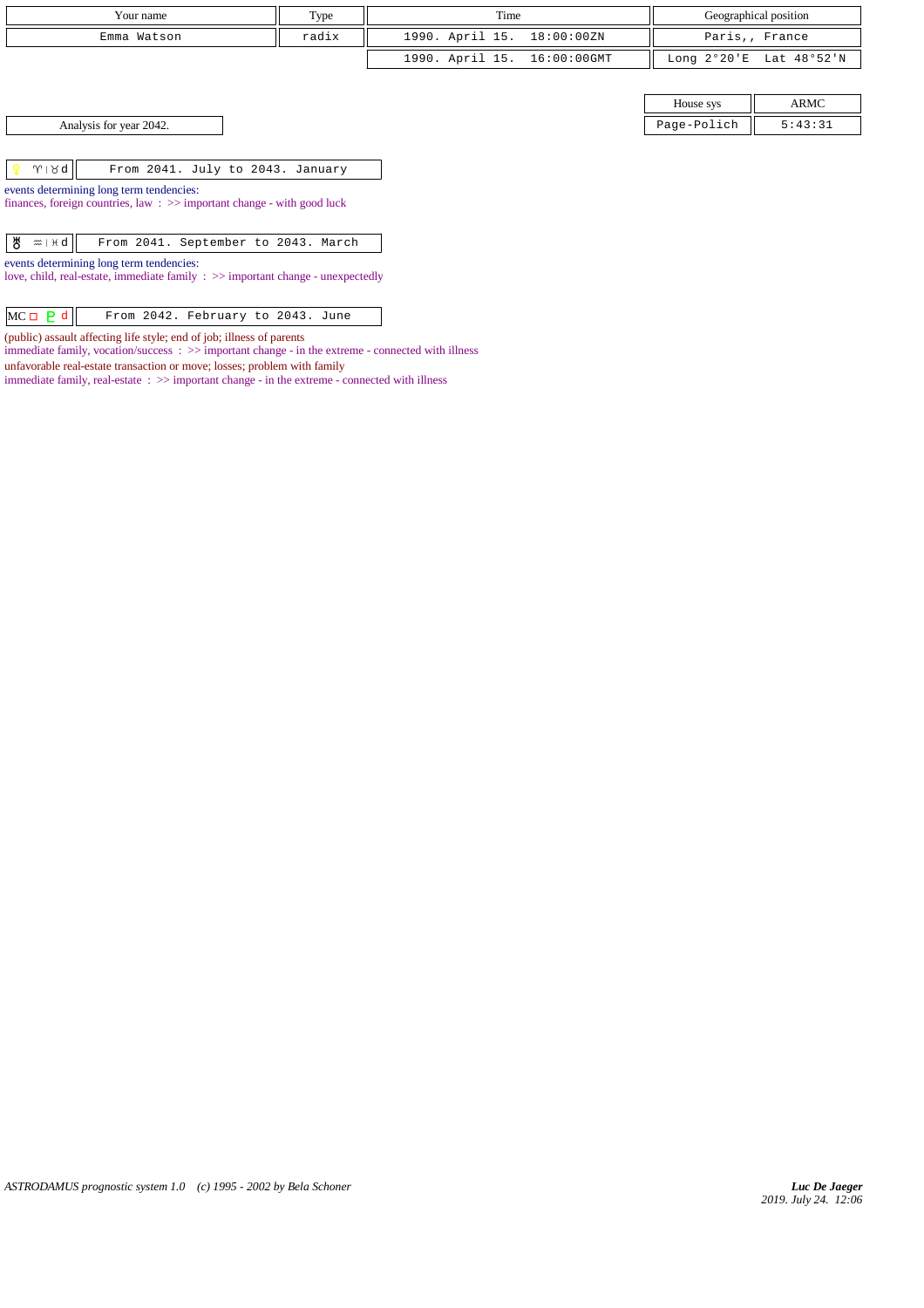| Type                                                                                                                                                                                                                      | Time                        |             | Geographical position   |
|---------------------------------------------------------------------------------------------------------------------------------------------------------------------------------------------------------------------------|-----------------------------|-------------|-------------------------|
| radix                                                                                                                                                                                                                     | 1990. April 15. 18:00:00ZN  |             | Paris,, France          |
|                                                                                                                                                                                                                           | 1990. April 15. 16:00:00GMT |             | Long 2°20'E Lat 48°52'N |
|                                                                                                                                                                                                                           |                             |             |                         |
|                                                                                                                                                                                                                           |                             | House sys   | ARMC                    |
|                                                                                                                                                                                                                           |                             | Page-Polich | 5:43:31                 |
|                                                                                                                                                                                                                           |                             |             |                         |
| From 2043. March to 2044. March                                                                                                                                                                                           |                             |             |                         |
| favorable real-estate transaction or move; joy with family<br>immediate family, real-estate $\Rightarrow$ favorable change - with great luck - connected with law<br>improvement in life style; favorable change with job |                             |             |                         |
|                                                                                                                                                                                                                           |                             |             |                         |

immediate family, vocation/success : >> favorable change - with great luck - connected with real-estate

|  | $11 \Box 2 c$ |  |  |  |  | From 2043. May to 2044. May |  |  |
|--|---------------|--|--|--|--|-----------------------------|--|--|
|--|---------------|--|--|--|--|-----------------------------|--|--|

separation from friends; desires are fulfilled with great difficulties

desire, friend(s) : >> unfavorable change - with good luck - connected with finances

gynecology problem; end of love; problem with child; unpleasantness

love, child : >> unfavorable change - with good luck - connected with finances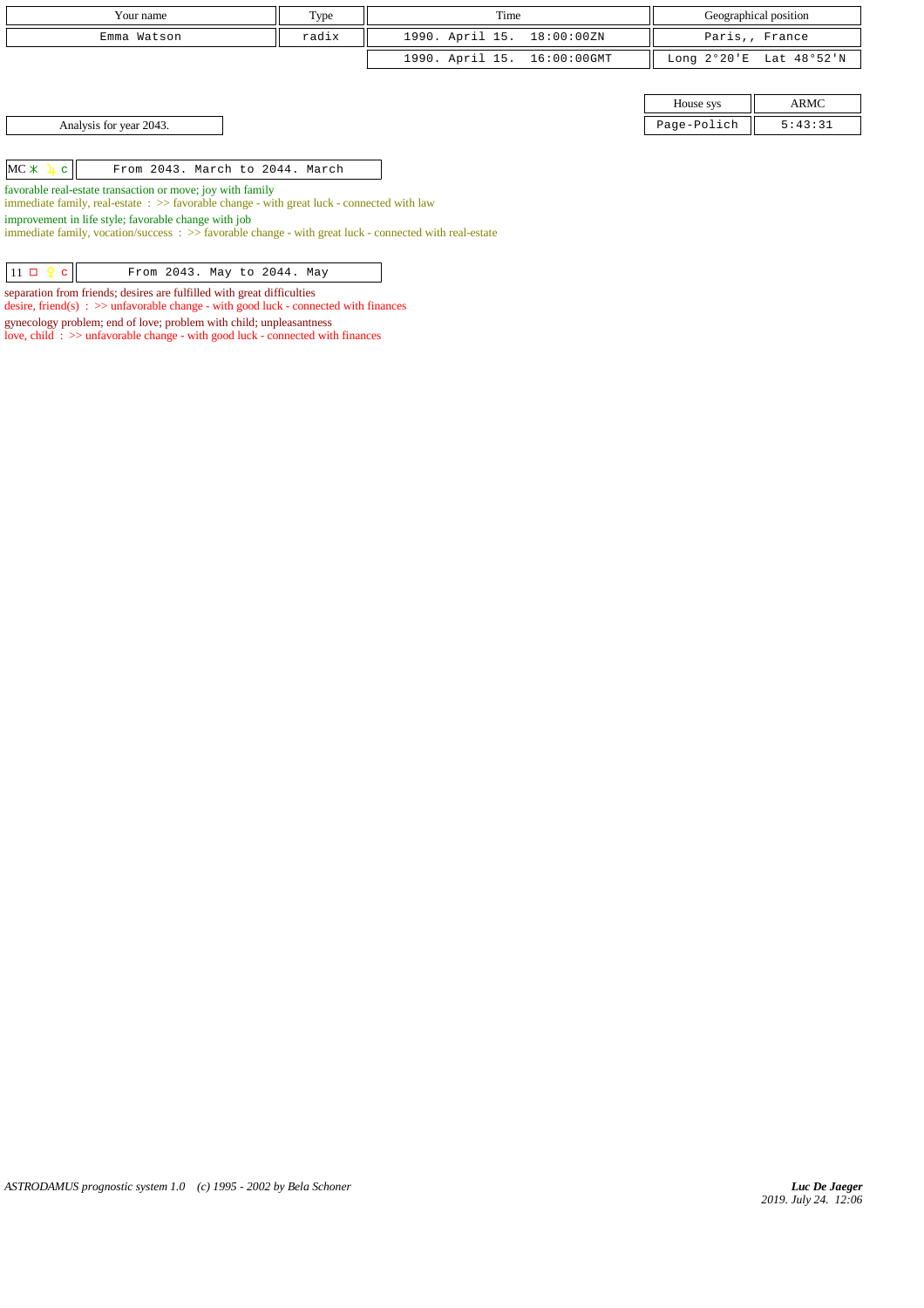| Your name                                                                                                                                                                                                                | Type  | Time                           |             | Geographical position   |
|--------------------------------------------------------------------------------------------------------------------------------------------------------------------------------------------------------------------------|-------|--------------------------------|-------------|-------------------------|
| Emma Watson                                                                                                                                                                                                              | radix | 1990. April 15.<br>18:00:00ZN  |             | Paris,, France          |
|                                                                                                                                                                                                                          |       | 1990. April 15.<br>16:00:00GMT |             | Long 2°20'E Lat 48°52'N |
|                                                                                                                                                                                                                          |       |                                |             |                         |
|                                                                                                                                                                                                                          |       |                                | House sys   | <b>ARMC</b>             |
| Analysis for year 2044.                                                                                                                                                                                                  |       |                                | Page-Polich | 5:43:31                 |
|                                                                                                                                                                                                                          |       |                                |             |                         |
| $11 \times 8$ c<br>From 2043. July to 2044. July                                                                                                                                                                         |       |                                |             |                         |
| separation from friends; desires are fulfilled with great difficulties<br>friend(s), desire $\Rightarrow$ >> unfavorable change - unexpectedly - connected with death/divorce                                            |       |                                |             |                         |
| gynecology problem; end of love; problem with child; unpleasantness                                                                                                                                                      |       |                                |             |                         |
| love, child: $\gg$ change - unexpectedly - connected with death/divorce                                                                                                                                                  |       |                                |             |                         |
|                                                                                                                                                                                                                          |       |                                |             |                         |
| From 2044. January to 2045. January<br>$Asc \times \mathbf{1}$ c<br>risk of divorce, end of love; health problem of partner (scale: 5)                                                                                   |       |                                |             |                         |
| law, partner/spouse : >> unfavorable change - with great luck - connected with immediate family                                                                                                                          |       |                                |             |                         |
| health problems; risk of accident or surgery, death/separation/divorce in immediate environment: (scale: 5)<br>real-estate, immediate family, work, illness : >> change - with great luck - connected with death/divorce |       |                                |             |                         |
|                                                                                                                                                                                                                          |       |                                |             |                         |
| 12 $\Delta$<br>From 2044. January to 2045. January<br>$\mathbf{C}$                                                                                                                                                       |       |                                |             |                         |
| resolution of problems                                                                                                                                                                                                   |       |                                |             |                         |
| secret, distant relatives : >> favorable change - with good luck - connected with finances<br>favorable change with job or illness                                                                                       |       |                                |             |                         |
| work, illness $\Rightarrow$ Savorable change - with good luck - connected with finances                                                                                                                                  |       |                                |             |                         |
|                                                                                                                                                                                                                          |       |                                |             |                         |
| Ж∖с<br>$12\sigma$<br>From 2044. March to 2045. March                                                                                                                                                                     |       |                                |             |                         |
| favorable change with job or illness<br>work, illness $\Rightarrow$ important change - unexpectedly - connected with love                                                                                                |       |                                |             |                         |
| $accident/damage$ , $death/divorce$ : $\gg$ important change - unexpectedly - connected with love                                                                                                                        |       |                                |             |                         |
|                                                                                                                                                                                                                          |       |                                |             |                         |
| $12$ ロ ち d<br>From 2044. May to 2045. September                                                                                                                                                                          |       |                                |             |                         |

beginning of secret love (or attempt); problems; health problems, (possible hospitalization) death/divorce, accident/damage : >> important change - with obstacles - connected with elderly person health problems, (possible hospitalization); unfavorable change with job

work, illness :  $\gg$  important change - with obstacles - connected with elderly person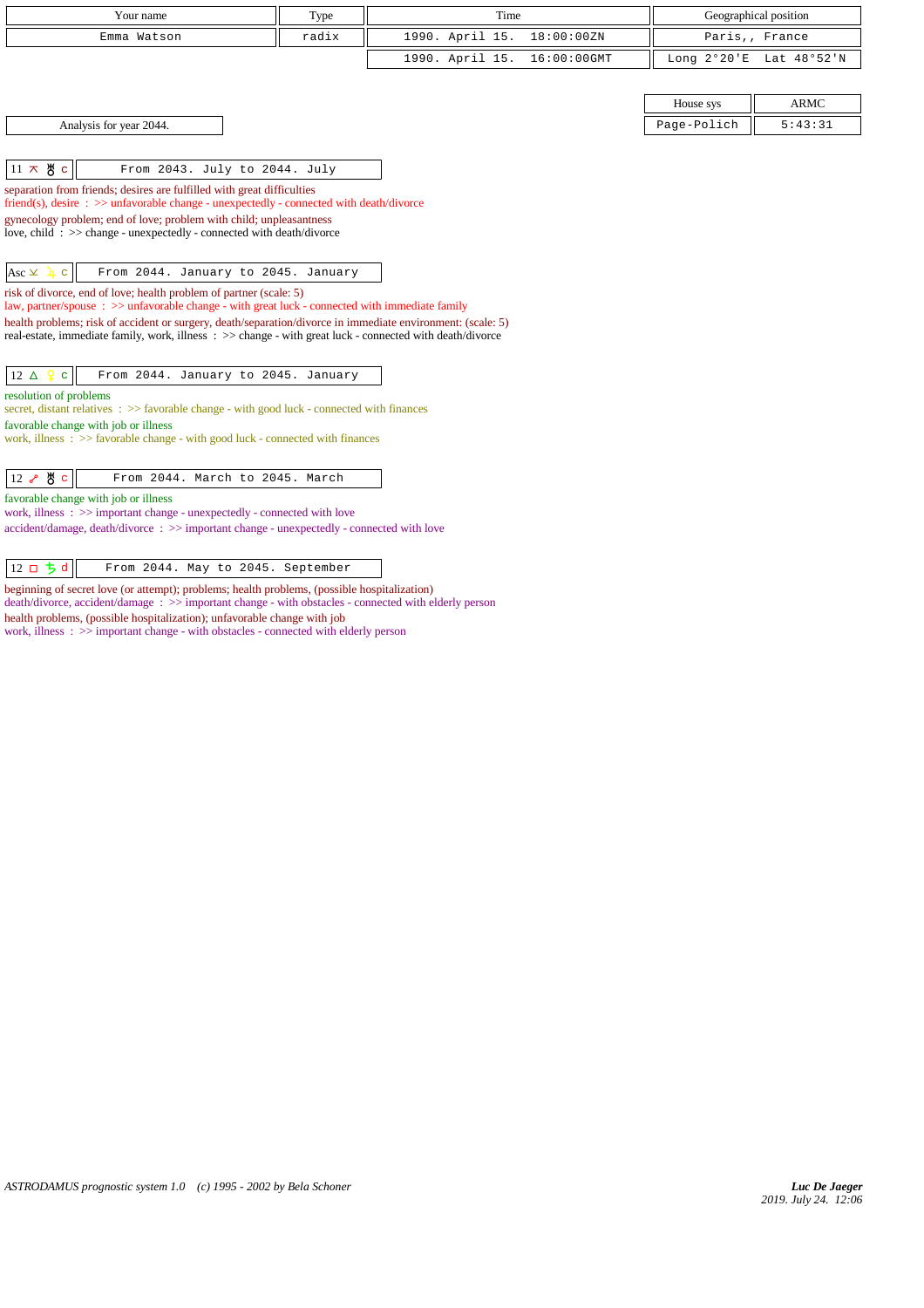| Your name                                                                                                                                                                                                      | Type  | Time            |             |             | Geographical position   |
|----------------------------------------------------------------------------------------------------------------------------------------------------------------------------------------------------------------|-------|-----------------|-------------|-------------|-------------------------|
| Emma Watson                                                                                                                                                                                                    | radix | 1990. April 15. | 18:00:00ZN  |             | Paris,, France          |
|                                                                                                                                                                                                                |       | 1990. April 15. | 16:00:00GMT |             | Long 2°20'E Lat 48°52'N |
|                                                                                                                                                                                                                |       |                 |             |             |                         |
|                                                                                                                                                                                                                |       |                 |             | House sys   | <b>ARMC</b>             |
| Analysis for year 2045.                                                                                                                                                                                        |       |                 |             | Page-Polich | 5:43:31                 |
|                                                                                                                                                                                                                |       |                 |             |             |                         |
| $12\sigma$<br>d<br>From 2044. August to 2046. February                                                                                                                                                         |       |                 |             |             |                         |
| favorable change with job or illness                                                                                                                                                                           |       |                 |             |             |                         |
| illness, work : $\gg$ important change - with positive final result - connected with accident/damage<br>accident/damage, surgery : >> important change - with positive final result - connected with self      |       |                 |             |             |                         |
|                                                                                                                                                                                                                |       |                 |             |             |                         |
| Ф₫<br>3 <sub>0</sub><br>From 2044. December to 2046. April                                                                                                                                                     |       |                 |             |             |                         |
| joy with sibling; domestic travel or examination; favorable communication                                                                                                                                      |       |                 |             |             |                         |
| immediate family, travel: >> important change - with irregularity - connected with work<br>law, distant relatives $\Rightarrow$ important change - with irregularity - connected with work                     |       |                 |             |             |                         |
|                                                                                                                                                                                                                |       |                 |             |             |                         |
| $2 \times \Psi d$<br>From 2045. January to 2046. May                                                                                                                                                           |       |                 |             |             |                         |
| end of love, divorce; risk of accident or surgery, death/separation/divorce in immediate environment: (scale: 6)                                                                                               |       |                 |             |             |                         |
| illness, death/divorce $\Rightarrow$ > unfavorable change - with irregularity - connected with partner/spouse<br>financial decline, incidental expenses                                                        |       |                 |             |             |                         |
| finances : $\gg$ change - with irregularity - connected with work                                                                                                                                              |       |                 |             |             |                         |
|                                                                                                                                                                                                                |       |                 |             |             |                         |
| $3 \Delta \n\Phi d$<br>From 2045. February to 2046. February                                                                                                                                                   |       |                 |             |             |                         |
| joy with sibling; domestic travel or examination; favorable communication<br>immediate family, communication $\Rightarrow$ Savorable change - with tension - connected with finances                           |       |                 |             |             |                         |
| foreign travel; favorable law procedure                                                                                                                                                                        |       |                 |             |             |                         |
| distant relatives, foreign countries $\Rightarrow$ > favorable change - with tension - connected with finances                                                                                                 |       |                 |             |             |                         |
|                                                                                                                                                                                                                |       |                 |             |             |                         |
| 11 $\triangle$ $\frac{1}{2}$ d<br>From 2045. January to 2046. May                                                                                                                                              |       |                 |             |             |                         |
| beginning of new friendship; desire(s), pleasantness<br>desire, friend(s) : $\gg$ favorable change - with obstacles - connected with elderly person                                                            |       |                 |             |             |                         |
| beginning of love; joy with child; pleasantness                                                                                                                                                                |       |                 |             |             |                         |
| love, child: >> favorable change - with obstacles - connected with elderly person                                                                                                                              |       |                 |             |             |                         |
| $\zeta$ d<br>From 2045. February to 2046. February<br>$2 \pi$                                                                                                                                                  |       |                 |             |             |                         |
| financial decline, incidental expenses                                                                                                                                                                         |       |                 |             |             |                         |
| $finances: >> unfavorable change - with tension - connected with death/divorce$                                                                                                                                |       |                 |             |             |                         |
| end of love, divorce; risk of accident or surgery, death/separation/divorce in immediate environment: (scale: 6)<br>death/divorce, accident/damage: >> change - with tension - connected with immediate family |       |                 |             |             |                         |
|                                                                                                                                                                                                                |       |                 |             |             |                         |
| $12 \times D d$<br>From 2045. February to 2046. August                                                                                                                                                         |       |                 |             |             |                         |

favorable change with job or illness

illness, work : >> favorable change - repeatedly - connected with immediate family resolution of problems

distant relatives, isolation : >> favorable change - repeatedly - connected with real-estate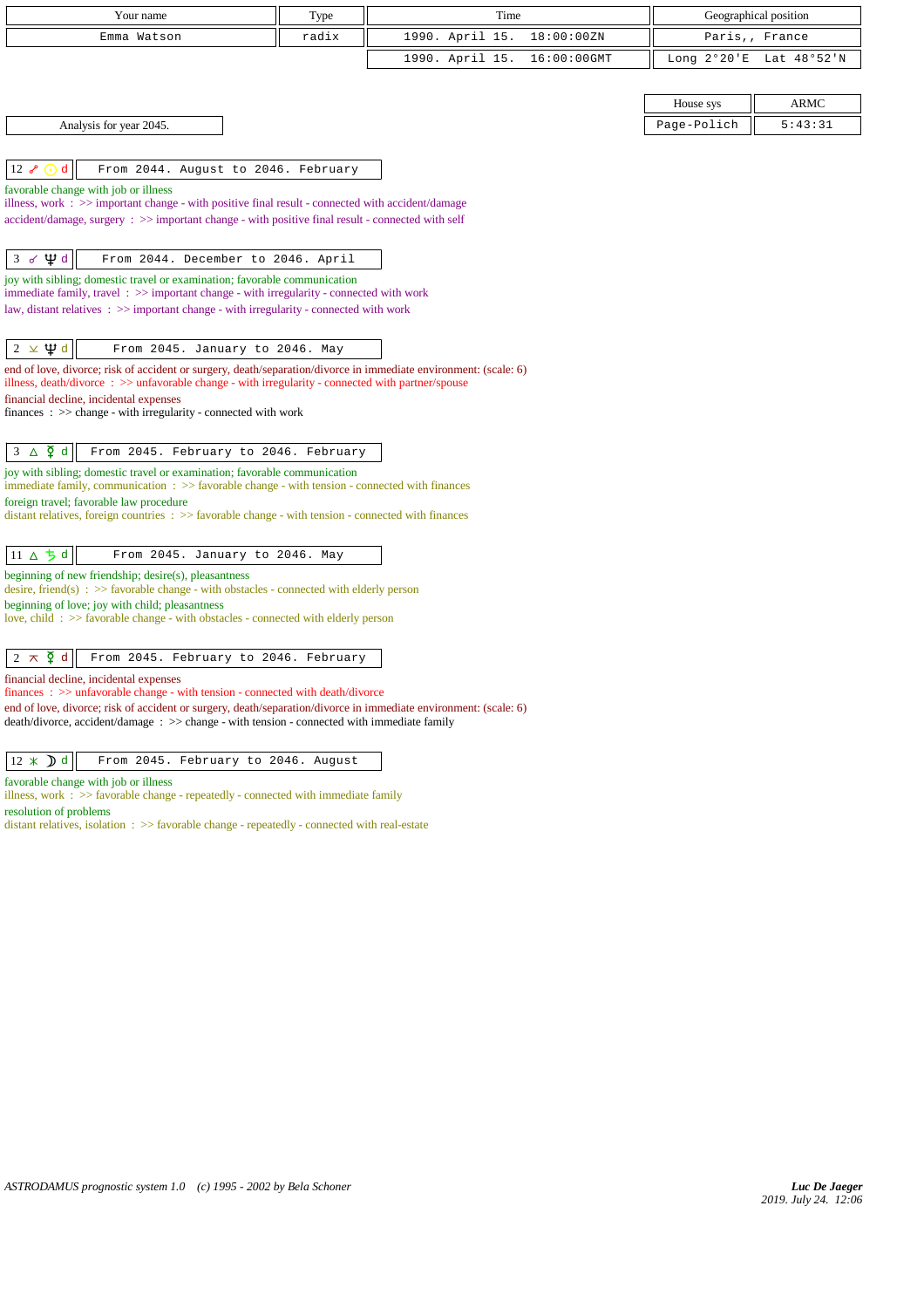| Your name   | Type  | Time                        | Geographical position   |
|-------------|-------|-----------------------------|-------------------------|
| Emma Watson | radix | 1990. April 15. 18:00:00ZN  | Paris,, France          |
|             |       | 1990. April 15. 16:00:00GMT | Long 2°20'E Lat 48°52'N |

| Analysis for year 2046. |
|-------------------------|
|                         |

 $\lVert 11 \times \odot d \rVert$  From 2045. April to 2046. October

separation from friends; desires are fulfilled with great difficulties

desire, friend(s) :  $\gg$  important change - with positive final result - connected with accident/damage

gynecology problem; end of love; problem with child; unpleasantness

love, sex/rarely childbirth :  $\gg$  change - with positive final result - connected with accident/damage

 $\boxed{12 \Delta \sigma^2 d}$  From 2045. July to 2046. July

resolution of problems

isolation, secret :  $\gg$  favorable change - with dynamics - connected with love favorable change with job or illness

illness, work : >> favorable change - with dynamics - connected with love

separation from friends; desires are fulfilled with great difficulties desire, friend(s) :  $\gg$  unfavorable change - repeatedly - connected with immediate family gynecology problem; end of love; problem with child; unpleasantness child, luck : >> unfavorable change - repeatedly - connected with immediate family

 $\boxed{11 \times \sigma^2}$  d From 2046. March to 2047. March

separation from friends; desires are fulfilled with great difficulties

friend(s), desire : >> unfavorable change - with dynamics - connected with death/divorce gynecology problem; end of love; problem with child; unpleasantness

love, sex/rarely childbirth : >> change - with dynamics - connected with death/divorce

|                            | House sys                      | <b>ARMC</b> |
|----------------------------|--------------------------------|-------------|
| 2046.<br>Analysis for year | Page-Pol<br>$\sim$ $\sim$<br>. | $\cdot$ .   |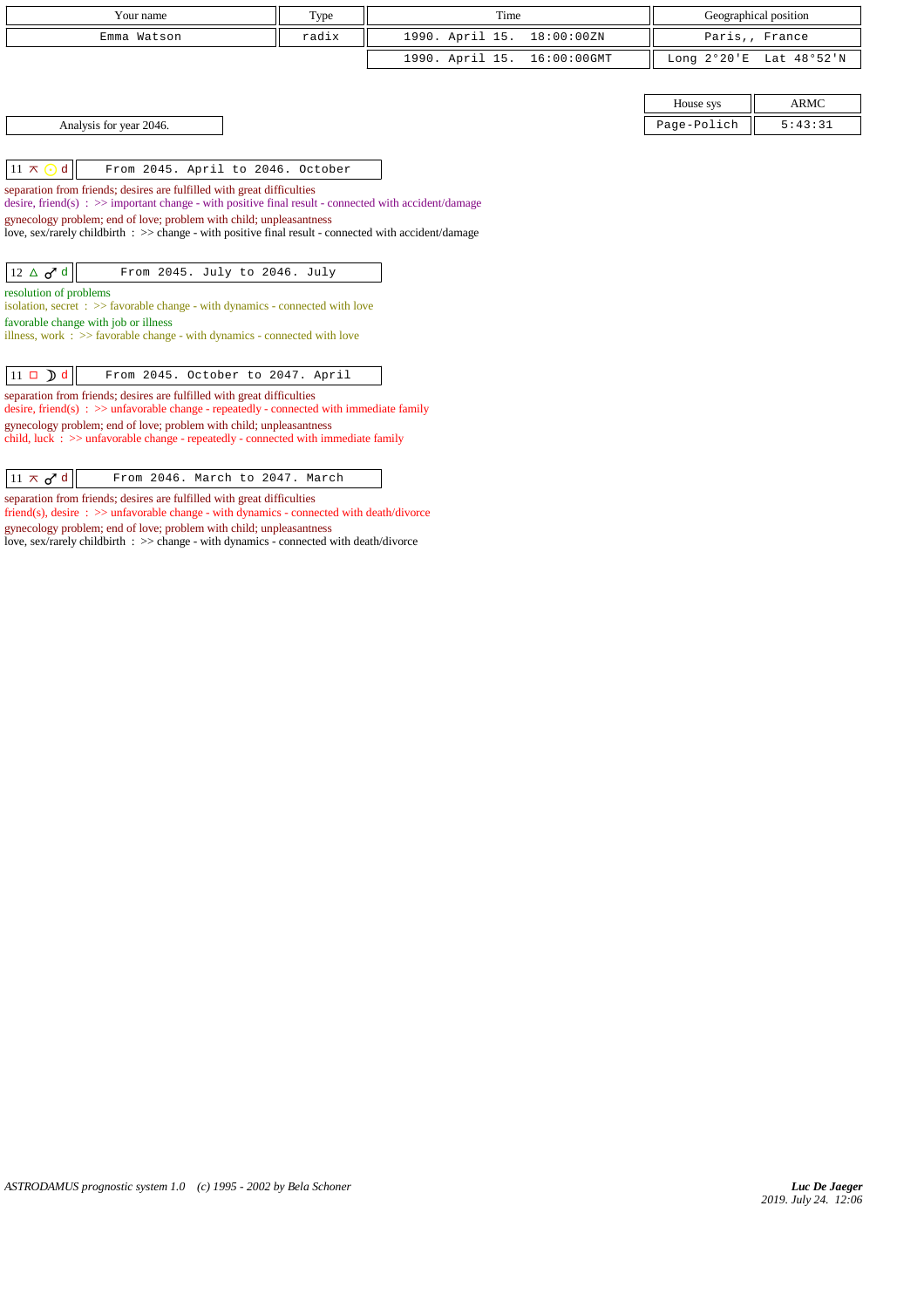| Your name                                                                                                                                                                                               | Type  | Time            |             | Geographical position |                         |  |
|---------------------------------------------------------------------------------------------------------------------------------------------------------------------------------------------------------|-------|-----------------|-------------|-----------------------|-------------------------|--|
| Emma Watson                                                                                                                                                                                             | radix | 1990. April 15. | 18:00:00ZN  | Paris,, France        |                         |  |
|                                                                                                                                                                                                         |       | 1990. April 15. | 16:00:00GMT |                       | Long 2°20'E Lat 48°52'N |  |
|                                                                                                                                                                                                         |       |                 |             |                       |                         |  |
|                                                                                                                                                                                                         |       |                 |             | House sys             | ARMC                    |  |
| Analysis for year 2047.                                                                                                                                                                                 |       |                 |             | Page-Polich           | 5:43:31                 |  |
|                                                                                                                                                                                                         |       |                 |             |                       |                         |  |
| ち<br>$x \mid M$ c<br>From 2046. July to 2048. January                                                                                                                                                   |       |                 |             |                       |                         |  |
| events determining long term tendencies:                                                                                                                                                                |       |                 |             |                       |                         |  |
| love, child, real-estate, immediate family $\Rightarrow$ important change - with obstacles                                                                                                              |       |                 |             |                       |                         |  |
| 2 $\delta$ $\sigma$ c<br>From 2046. October to 2047. October                                                                                                                                            |       |                 |             |                       |                         |  |
| (if existed) end of risk of divorce; improvement of partner's financial situation                                                                                                                       |       |                 |             |                       |                         |  |
| accident/damage, surgery : >> important change - with dynamics - connected with love                                                                                                                    |       |                 |             |                       |                         |  |
| $finances : \gg important change - with dynamics - connected with love$                                                                                                                                 |       |                 |             |                       |                         |  |
|                                                                                                                                                                                                         |       |                 |             |                       |                         |  |
| $3 \times d$ c<br>From 2046. November to 2047. November                                                                                                                                                 |       |                 |             |                       |                         |  |
| problem with sibling; unfavorable travel; poor school test result; unfavorable communication<br>immediate family, administration : >> unfavorable change - with dynamics - connected with death/divorce |       |                 |             |                       |                         |  |
| problem with law; unfavorable foreign travel; poor school test results                                                                                                                                  |       |                 |             |                       |                         |  |
| authority, law : $\gg$ change - with dynamics - connected with death/divorce                                                                                                                            |       |                 |             |                       |                         |  |
| From 2046. October to 2048. April<br>$2 \triangle$ D c                                                                                                                                                  |       |                 |             |                       |                         |  |
| improvement of financial situation<br>finances : >> favorable change - repeatedly - connected with immediate family                                                                                     |       |                 |             |                       |                         |  |
| (if existed) end of risk of divorce; improvement of partner's financial situation                                                                                                                       |       |                 |             |                       |                         |  |
| illness, sex/rarely childbirth : >> favorable change - repeatedly - connected with immediate family                                                                                                     |       |                 |             |                       |                         |  |
| $3 \Box$ D c<br>From 2046. October to 2048. April                                                                                                                                                       |       |                 |             |                       |                         |  |
| problem with sibling; unfavorable travel; poor school test result; unfavorable communication                                                                                                            |       |                 |             |                       |                         |  |
| immediate family, travel $\therefore$ > unfavorable change - repeatedly - connected with real-estate                                                                                                    |       |                 |             |                       |                         |  |
| problem with law; unfavorable foreign travel; poor school test results<br>foreign countries, law: >> unfavorable change - repeatedly - connected with immediate family                                  |       |                 |             |                       |                         |  |
|                                                                                                                                                                                                         |       |                 |             |                       |                         |  |
| $H \mid \mathfrak{m} \subset$<br>From 2046. September to 2048. September                                                                                                                                |       |                 |             |                       |                         |  |
| events determining long term tendencies:                                                                                                                                                                |       |                 |             |                       |                         |  |
| desire, friend(s), accident/damage, surgery, death/divorce : $\gg$ important change - with positive final result                                                                                        |       |                 |             |                       |                         |  |
| From 2046. December to 2048. June<br>$\Omega$   mp $d$                                                                                                                                                  |       |                 |             |                       |                         |  |
| events determining long term tendencies:                                                                                                                                                                |       |                 |             |                       |                         |  |
| real-estate, immediate family, work, illness : >> important change - with great luck                                                                                                                    |       |                 |             |                       |                         |  |
|                                                                                                                                                                                                         |       |                 |             |                       |                         |  |
| 2<br>From 2047. March to 2048. September<br>$\Delta$ $\odot$ c                                                                                                                                          |       |                 |             |                       |                         |  |
| improvement of financial situation                                                                                                                                                                      |       |                 |             |                       |                         |  |

finances :  $\gg$  favorable change - with positive final result - connected with self (if existed) end of risk of divorce; improvement of partner's financial situation

sex/rarely childbirth, illness : >> favorable change - with positive final result - connected with self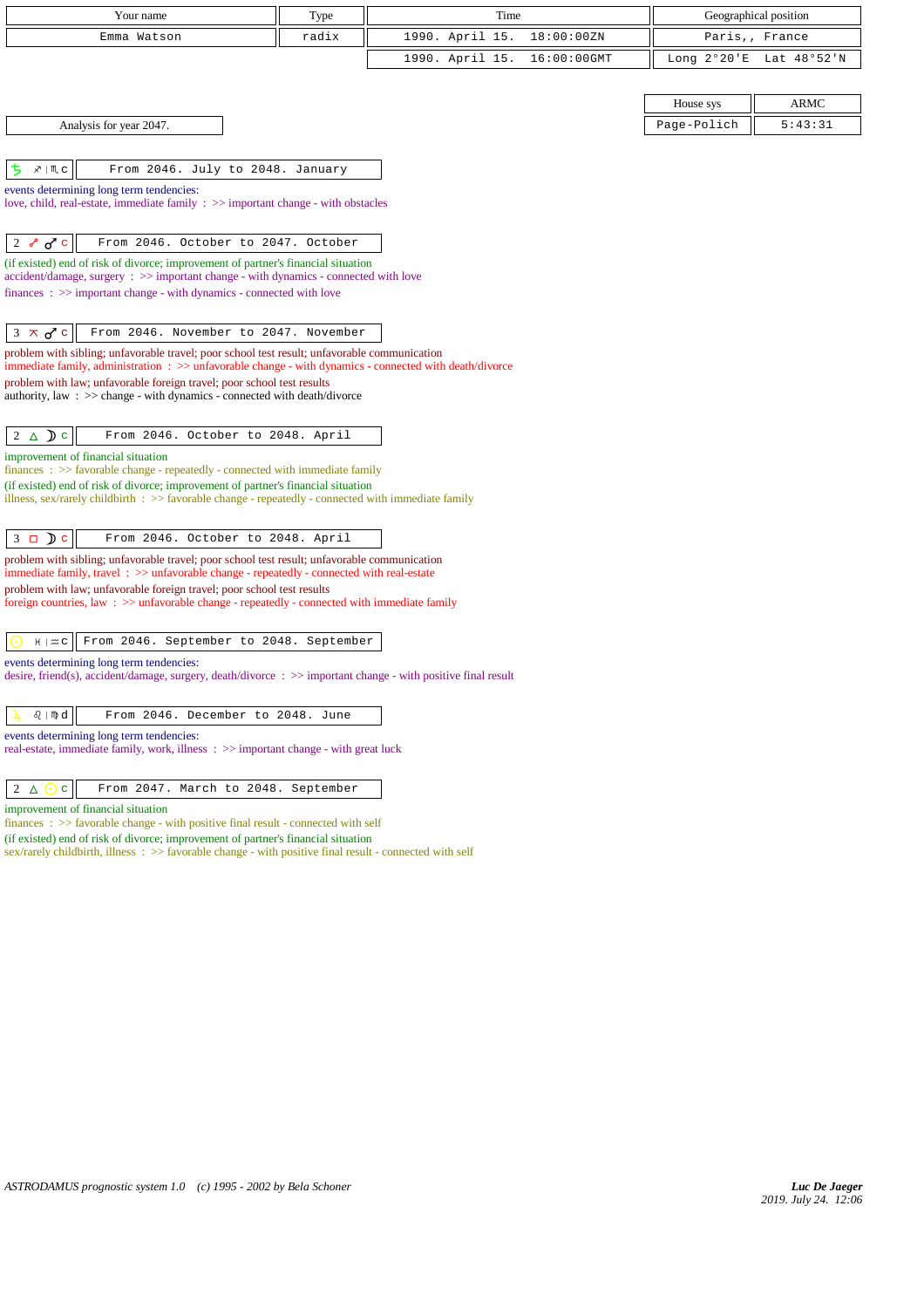| Your name                                                                                                                                                                                                            |  | Time            |             | Geographical position |                         |  |
|----------------------------------------------------------------------------------------------------------------------------------------------------------------------------------------------------------------------|--|-----------------|-------------|-----------------------|-------------------------|--|
| radix<br>Emma Watson                                                                                                                                                                                                 |  | 1990. April 15. | 18:00:00ZN  | Paris,, France        |                         |  |
|                                                                                                                                                                                                                      |  | 1990. April 15. | 16:00:00GMT |                       | Long 2°20'E Lat 48°52'N |  |
|                                                                                                                                                                                                                      |  |                 |             |                       |                         |  |
|                                                                                                                                                                                                                      |  |                 |             | House sys             | <b>ARMC</b>             |  |
| Analysis for year 2048.                                                                                                                                                                                              |  |                 |             | Page-Polich           | 5:43:31                 |  |
|                                                                                                                                                                                                                      |  |                 |             |                       |                         |  |
| $3 \times$<br>From 2047. April to 2048. October<br>$\mathbf{C}$<br>$(\cdot)$                                                                                                                                         |  |                 |             |                       |                         |  |
| problem with sibling; unfavorable travel; poor school test result; unfavorable communication<br>immediate family, administration : >> important change - with positive final result - connected with accident/damage |  |                 |             |                       |                         |  |
| problem with law; unfavorable foreign travel; poor school test results                                                                                                                                               |  |                 |             |                       |                         |  |
| authority, law: >> change - with positive final result - connected with accident/damage                                                                                                                              |  |                 |             |                       |                         |  |
| $3 * P d$<br>From 2047. May to 2048. September                                                                                                                                                                       |  |                 |             |                       |                         |  |
| foreign travel; favorable law procedure                                                                                                                                                                              |  |                 |             |                       |                         |  |
| law, foreign countries : >> favorable change - in the extreme - connected with illness                                                                                                                               |  |                 |             |                       |                         |  |
| joy with sibling; domestic travel or examination; favorable communication<br>immediate family, administration : >> favorable change - in the extreme - connected with illness                                        |  |                 |             |                       |                         |  |
|                                                                                                                                                                                                                      |  |                 |             |                       |                         |  |
| $2 \times P d$<br>From 2047. June to 2048. October                                                                                                                                                                   |  |                 |             |                       |                         |  |
| end of love, divorce;                                                                                                                                                                                                |  |                 |             |                       |                         |  |
| sex/rarely childbirth, illness $\therefore$ $\geq$ change - in the extreme - connected with over reach<br>financial decline, incidental expenses                                                                     |  |                 |             |                       |                         |  |
| $finances : \gg change - in the extreme - connected with illness$                                                                                                                                                    |  |                 |             |                       |                         |  |
|                                                                                                                                                                                                                      |  |                 |             |                       |                         |  |
| From 2047. February to 2049. February<br>$\mathcal{D}$<br>$M \rvert \triangleq C$                                                                                                                                    |  |                 |             |                       |                         |  |
| events determining long term tendencies:<br>real-estate, immediate family : >> important change - repeatedly                                                                                                         |  |                 |             |                       |                         |  |
|                                                                                                                                                                                                                      |  |                 |             |                       |                         |  |
| $\sigma$ $\sqrt[n]{x}$ $\sqrt[n]{x}$<br>From 2047. August to 2049. February                                                                                                                                          |  |                 |             |                       |                         |  |
| events determining long term tendencies:<br>immediate family, education, accident/damage, surgery, death/divorce: >> important change - with dynamics                                                                |  |                 |             |                       |                         |  |
|                                                                                                                                                                                                                      |  |                 |             |                       |                         |  |
| $2 \times 5c$<br>From 2047. October to 2049. February                                                                                                                                                                |  |                 |             |                       |                         |  |
| financial decline, incidental expenses                                                                                                                                                                               |  |                 |             |                       |                         |  |
| $finances : \gg change - with obstacles - connected with elderly person$<br>end of love, divorce; risk of accident or surgery, death/separation/divorce in immediate environment: (scale: 4)                         |  |                 |             |                       |                         |  |
| illness, death/divorce: >> change - with obstacles - connected with elderly person                                                                                                                                   |  |                 |             |                       |                         |  |
|                                                                                                                                                                                                                      |  |                 |             |                       |                         |  |

 $3 \Delta 5 c$  From 2047. November to 2049. March

joy with sibling; domestic travel or examination; favorable communication

immediate family, education :  $>$  favorable change - with obstacles - connected with elderly person

foreign travel; favorable law procedure

distant relatives, law : >> favorable change - with obstacles - connected with elderly person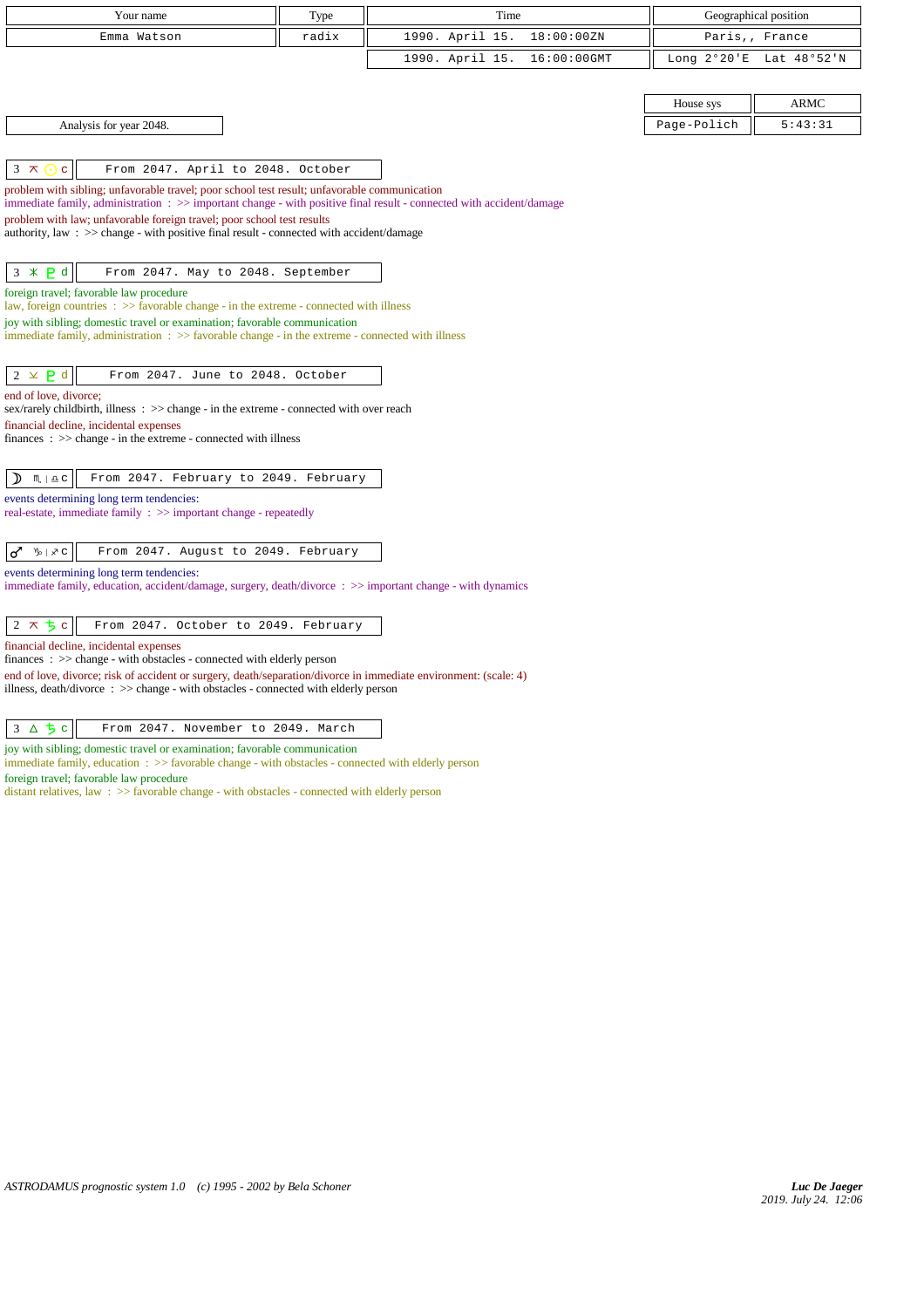| Your name               | Type  | Time                        | Geographical position |                         |
|-------------------------|-------|-----------------------------|-----------------------|-------------------------|
| Emma Watson             | radix | 1990. April 15. 18:00:00ZN  | Paris,, France        |                         |
|                         |       | 1990. April 15. 16:00:00GMT |                       | Long 2°20'E Lat 48°52'N |
|                         |       |                             |                       |                         |
|                         |       |                             | House sys             | ARMC                    |
| Analysis for year 2049. |       |                             | Page-Polich           | 5:43:31                 |

 $11 \times 1 c$  From 2048. October to 2049. October

gynecology problem; end of love; problem with child; unpleasantness child, love : >> unfavorable change - with great luck - connected with immediate family

separation from friends; desires are fulfilled with great difficulties

friend(s), desire :  $\gg$  change - with great luck - connected with immediate family

|--|

beginning of secret love (or attempt); resolution of problems distant relatives, death/divorce : >> important change - with great luck - connected with real-estate illness, work :  $\gg$  important change - with great luck - connected with immediate family